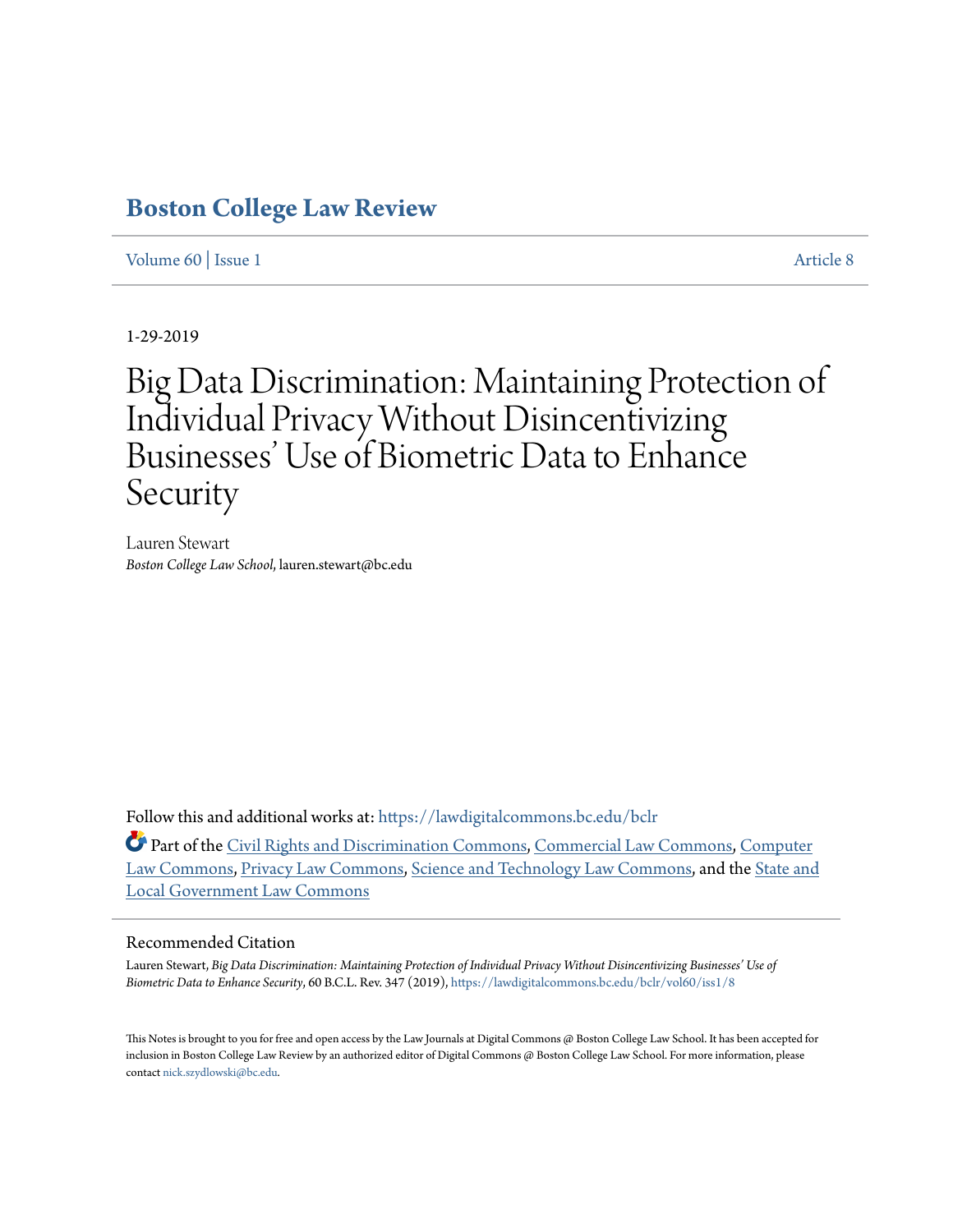# **BIG DATA DISCRIMINATION: MAINTAINING PROTECTION OF INDIVIDUAL PRIVACY WITHOUT DISINCENTIVIZING BUSINESSES' USE OF BIOMETRIC DATA TO ENHANCE SECURITY**

**Abstract:** Biometric identification technology is playing an increasingly significant role in the lives of consumers in the United States today. Despite the benefits of increased data security and ease of consumer access to businesses' services, lack of widespread biometric data regulation creates the potential for commercial misuse. Of particular concern is the use of biometric data by businesses, such as those within the data broker industry, to enable opaque discrimination against consumers. Although some states, such as Illinois, Texas, and Washington, have adopted comprehensive biometric data regulation statutes, the statutes do not offer a consistent approach. This Note argues that Congress should consider enacting a comprehensive statute. The industry-specific approach to privacy regulation of federal law, however, may leave regulation up to the states. Therefore, as more states look to regulate businesses' collection and use of biometric data, they should enact statutes that seek to balance protecting consumers' biometric data from discriminatory use and businesses' use of biometric data to enhance security and provide improved products and services.

#### **INTRODUCTION**

In 2017, Stanford University researchers published a study detailing the creation of a facial recognition algorithm that was able to predict an individu-al's sexual orientation with startling accuracy.<sup>[1](#page-1-0)</sup> The researchers took  $35,000$ photographs of self-identified homosexual and heterosexual individuals from public dating websites.<sup>[2](#page-1-1)</sup> The algorithm was designed to make the assumption that hereditary and personal grooming features, such as weight, hairstyle, and facial expressions, were proxies for sexual orientation.<sup>[3](#page-1-2)</sup> The study was criti-

<span id="page-1-0"></span> <sup>1</sup> *See* Heather Murphy, *The 'Gaydar Machine' Causes an Uproar*, N.Y. TIMES, Oct. 9, 2017, at D1 (detailing the method and results of a study that correctly predicted sexual orientation based upon a single photograph of an individual at a rate of 71% for females and 81% for males). <sup>2</sup> *See id.* (noting that the images used in the study were taken from online dating profiles and were

<span id="page-1-1"></span>only images of white individuals). <sup>3</sup> *See id.* (stating that the study's researchers, Dr. Kosinski and Mr. Wang, created the algorithm

<span id="page-1-2"></span>to correlate genetic facial features and an individual's personal "grooming choices" to be used as proxies, or substitutes for sexual orientation).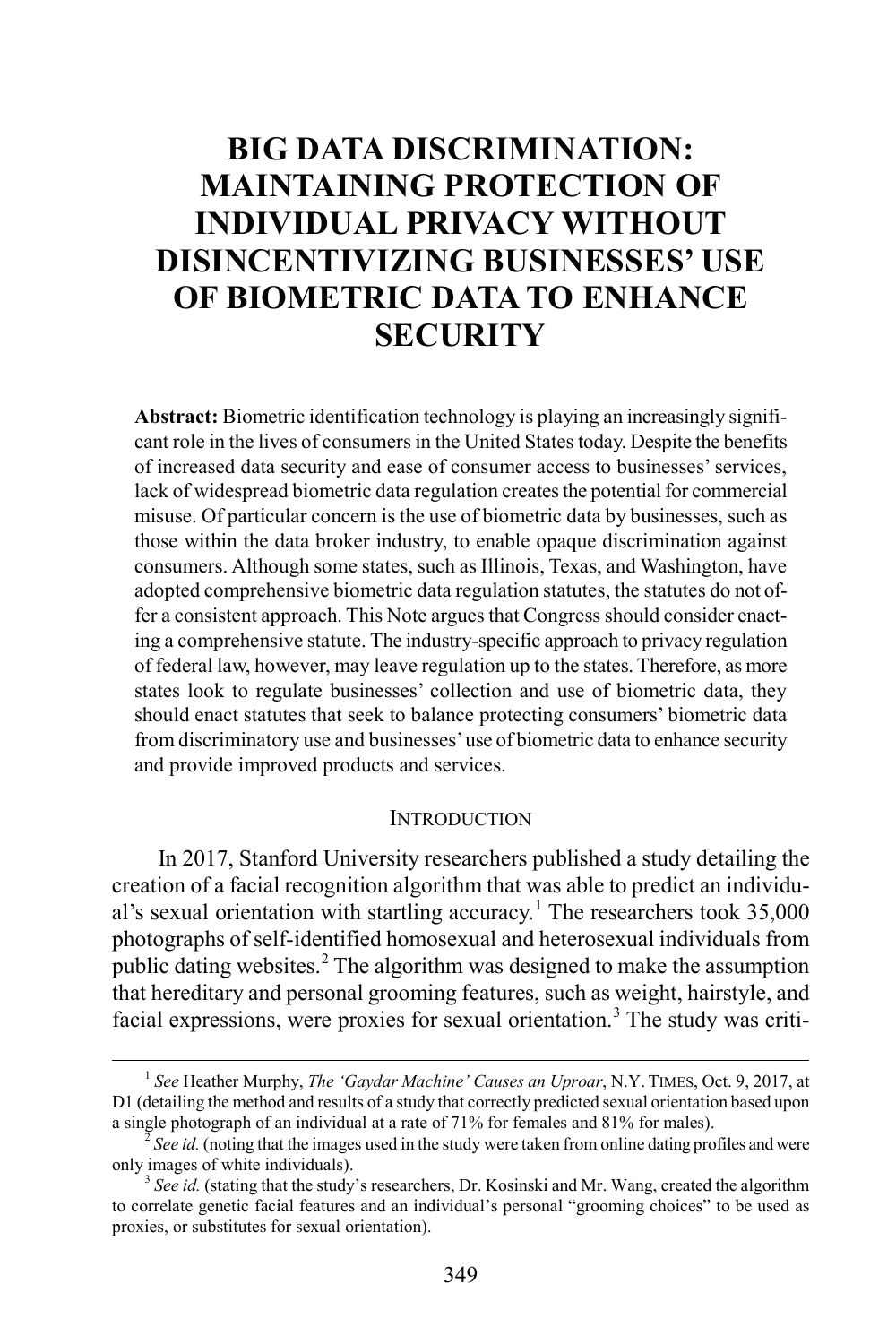cized for the creation of a tool that collected data to categorize individuals based on sexual orientation and therefore had the potential to be used to exclude or discriminate against entire classes of individuals.[4](#page-2-1)

<span id="page-2-9"></span><span id="page-2-6"></span><span id="page-2-0"></span>Beyond concerns of potential discriminatory practices associated with the algorithm in the Stanford study, there is a growing fear of more widespread discrimination which could result from businesses' manipulation of biometric identification data. $5$  In the past decade, businesses have implemented biometric identification technology to both ease consumer access to businesses' services and for use in security and fraud prevention measures.<sup>[6](#page-2-3)</sup> Although there are currently no reports of businesses actually using an algorithm like the one created at Stanford, businesses routinely collect data sufficient to run such an algo-rithm through their use of biometric identification technology.<sup>[7](#page-2-4)</sup> Despite this increase in collection of individuals' biometric data, there is no comprehensive regulation of businesses' collection, use, and disclosure of biometric data in the United States.<sup>[8](#page-2-5)</sup>

<span id="page-2-2"></span>(Dec. 6, 2017), https://hbr.org/2017/12/biometrics-wont-solve-our-data-security-crisis [https://perma. cc/76C7-WVBQ] (noting that biometric technology can collect personal information such as race, gender, age, economic class, or health conditions, and thus it could be used to engage in discriminatory social sorting by segregating individuals through automated processes). <sup>6</sup> *See* Xavier Larduinat, *3 Ways Biometric Technology Will Change the Face of Financial Ser-*

<span id="page-2-3"></span>*vices*, GEMALTO BLOG (Jan. 2, 2018), https://blog.gemalto.com/financial-services/2018/01/02/3 ways-biometric-technology-will-change-face-financial-services/ [https://perma.cc/45MV-WJ47] (attributing the increase in biometric technology to the dual benefits of increased security measures and ease of consumer access to businesses' services and products); Robinson Meyer, *Who Owns Your Face?*, THE ATLANTIC (July 2, 2015), https://www.theatlantic.com/technology/archive/2015/07/howgood-facial-recognition-technology-government-regulation/397289/ [https://perma.cc/TH9N-92DP] (stating that businesses such as Facebook, Microsoft, and Google have begun researching and implementing biometric technology). <sup>7</sup> *See* Larduinat, *supra* not[e 6](#page-2-0) (listing the increased use of biometrics such as fingerprint, facial,

<span id="page-2-4"></span>and voice recognition, iris scanning, and selfies as authentication measures for consumers); Press Release, *The Future Is Here: iPhone X*, APPLE: NEWSROOM (Sept. 12, 2017), https://www.apple. com/newsroom/2017/09/the-future-is-here-iphone-x/ [https://perma.cc/25CA-N6NZ] [hereinafter *Apple Press Release*] (detailing the method of Face ID to superimpose 30,000 infrared dots on an individual's face to create and digitally store a template of the user's face on the user's device and not on a cloud-based server to ensure optimal security). <sup>8</sup> *See* Ted Claypoole & Cameron Stoll, *Developing Laws Address Flourishing Commercial Use of* 

<span id="page-2-5"></span>*Biometric Information*, BUS. L. TODAY, May 2016, at 1, 4 (noting that the United States employs an industry-specific approach to privacy regulation, with several industry-specific laws that regulate

<span id="page-2-8"></span><span id="page-2-7"></span><span id="page-2-1"></span> <sup>4</sup> *See id.* (reporting critics' fears that sexual-determination technology could be used to discriminate); *see also* Solon Barocas & Andrew D. Selbst, *Big Data's Disparate Impact*, 104 CALIF. L.REV. 671, 677 (2016) (affirming data mining's potential to segregate individuals within historically protected classes through automated processes); Frederik Zuiderveen Borgesius et al., *Open Data, Privacy, and Fair Information Principles: Towards a Balancing Framework*, 30 BERKELEY TECH. L.J. 2073, 2091–93 (2015) (analogizing data brokers' collection and use of consumer data to the surveillance industry's practice of "social sorting" because both create potentially detrimental categorizations of individual data). <sup>5</sup> *See* Eduard Goodman, *Biometrics Won't Solve Our Data-Security Crisis*, HARV. BUS. REV.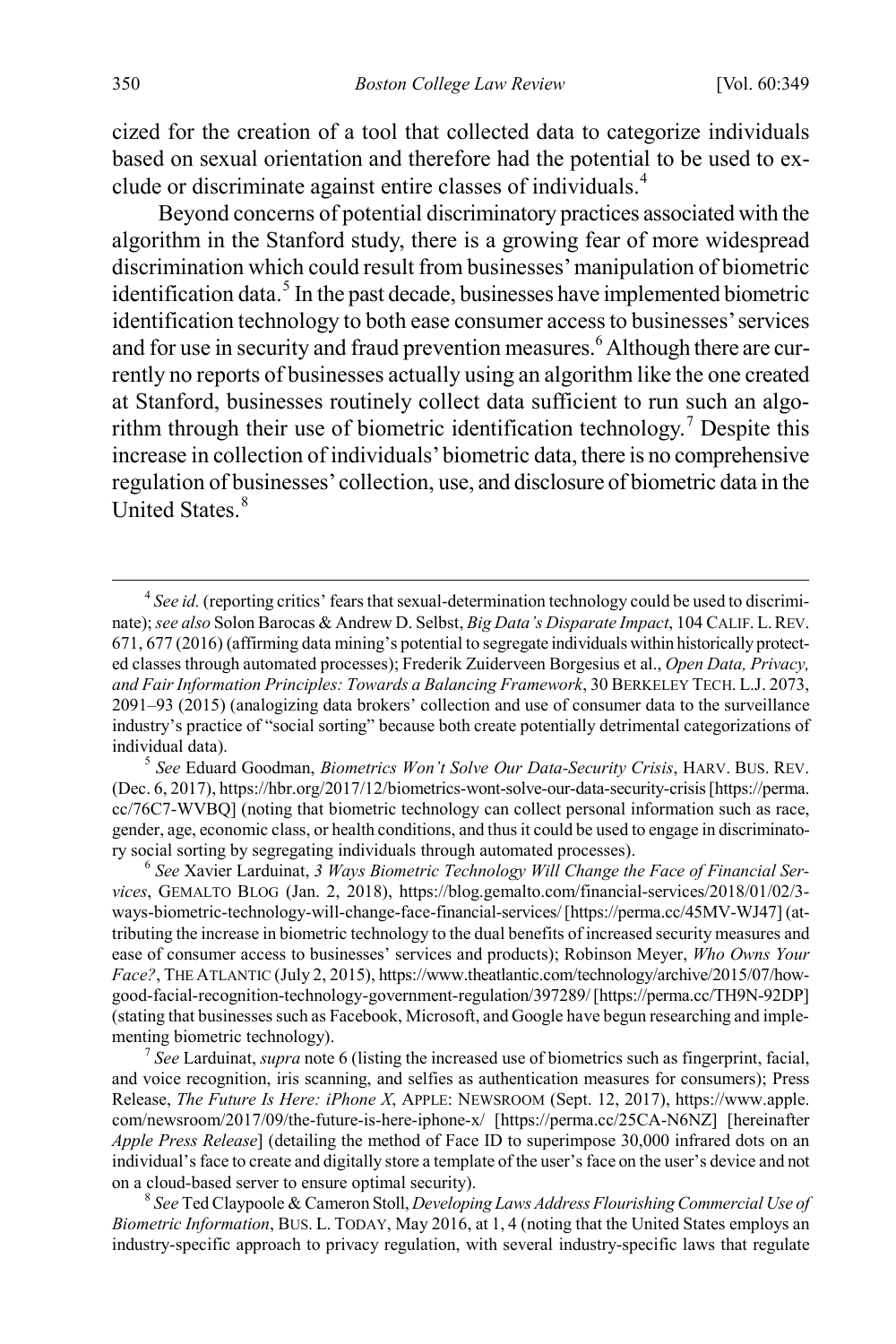<span id="page-3-9"></span><span id="page-3-0"></span>One of the largest collectors of individuals' data is the modern day data broker industry.<sup>[9](#page-3-1)</sup> The modern day data broker industry exists to collect consumer data, aggregate and analyze that information, and then sell it to third parties, often for marketing purposes.<sup>[10](#page-3-2)</sup> Data brokers collect and purchase consumer data from publicly accessible sources such as social media and government records, and from private sources such as commercial entities including other data brokers.[11](#page-3-3) After collecting consumer information, data brokers aggregate that information into segments or marketable categories, often through automated predictive analysis tools.<sup>[12](#page-3-4)</sup> A study published by the Federal Trade Commission (FTC) found a number of these categories to be harmful to con-sumers and potentially discriminatory.<sup>[13](#page-3-5)</sup> For example, the FTC uncovered categories targeting consumers' race and income levels such as "Urban Scramble" and "Mobile Mixers" which targeted low income Latinos and African Americans.[14](#page-3-6) Data brokers often assign marketing "scores" to these categories and sell that information to employers and businesses such as loan companies.<sup>[15](#page-3-7)</sup> Discrimination can occur when individuals in low scoring categories are specifically targeted for exposure to advertisements for subprime credit and lower levels of service from those businesses or employers.<sup>[16](#page-3-8)</sup> To prevent potential

<span id="page-3-10"></span> private and public collection and use of an individual's biometric identification data within various sectors).<br><sup>9</sup> *See* FED. TRADE COMM'N (FTC), FTC DATA BROKERS: A CALL FOR TRANSPARENCY AND

<span id="page-3-1"></span>ACCOUNTABILITY 46–47 (2014)[hereinafter FTCDATA BROKERS], https://www.ftc.gov/system/files/ documents/reports/data-brokers-call-transparency-accountability-report-federal-trade-commissionmay-2014/140527databrokerreport.pdf [https://perma.cc/7W59-QGWQ] (stating that one data broker collected information on "1.4 billion consumer transactions and over 700 billion aggregated data elements" and another broker collected "3000 data segments for nearly every U.S. consumer"). <sup>10</sup> *See id.* at 3 (describing the business of the data broker industry); *Data Brokers and "People* 

<span id="page-3-2"></span>*Search" Sites*, PRIVACY RIGHTS CLEARINGHOUSE (Oct. 17, 2017), http://www.privacyrights.org/ content/data-brokers-and-your-privacy [https://perma.cc/JE7P-67HD] (defining the term data broker and differentiating between data brokers based upon the type of information sold to third parties). <sup>11</sup> *See* FTC DATA BROKERS, *supra* not[e 9,](#page-3-0) at 11–14 (listing the sources from which data brokers

<span id="page-3-3"></span>obtain consumer information).<br><sup>12</sup> See id. at 19–20 (describing the process data brokers use to categorize consumer data).<br><sup>13</sup> See id. at 20 (noting that the different categorizations created the potential for discrimina

<span id="page-3-5"></span><span id="page-3-4"></span>differentiating between consumers based on a variety of factors such as race, age, educational level, net worth, and specific health conditions); *see also* Barocas & Selbst, *supra* not[e 4,](#page-2-6) at 673–75 (noting that discrimination can occur through both intentional and inadvertent means within algorithms that use proxies that align with certain classes of people); Borgesius, *supra* not[e 4,](#page-2-6) at 2091–93 (noting that predictive algorithms can categorize individuals in a discriminatory manner). <sup>14</sup> *See* FTC DATA BROKERS, *supra* not[e 9,](#page-3-0) at 20, 47 (listing different marketable categories creat-

<span id="page-3-6"></span>ed with consumers' data, that ranged from seemingly harmless to overtly harmful). <sup>15</sup> *See* BRUCE SCHNEIER, DATA AND GOLIATH: THE HIDDEN BATTLES TO COLLECT YOUR DATA

<span id="page-3-7"></span>AND CONTROL YOUR WORLD 62 (2015) (describing how data brokers such as Acxiom sort individuals into categories that are then sold to businesses, employers, or other entities); FTCDATA BROKERS, *supra* not[e 9,](#page-3-0) at 31 (describing the system of attributing marketing scores to consumer data). <sup>16</sup> *See* FTC DATA BROKERS,*supra* not[e 9,](#page-3-0) at 48 (stating that consumers assigned a low marketing

<span id="page-3-8"></span>score are unable to correct any false data attributed to that score and therefore are limited to marketing targeted to that score range).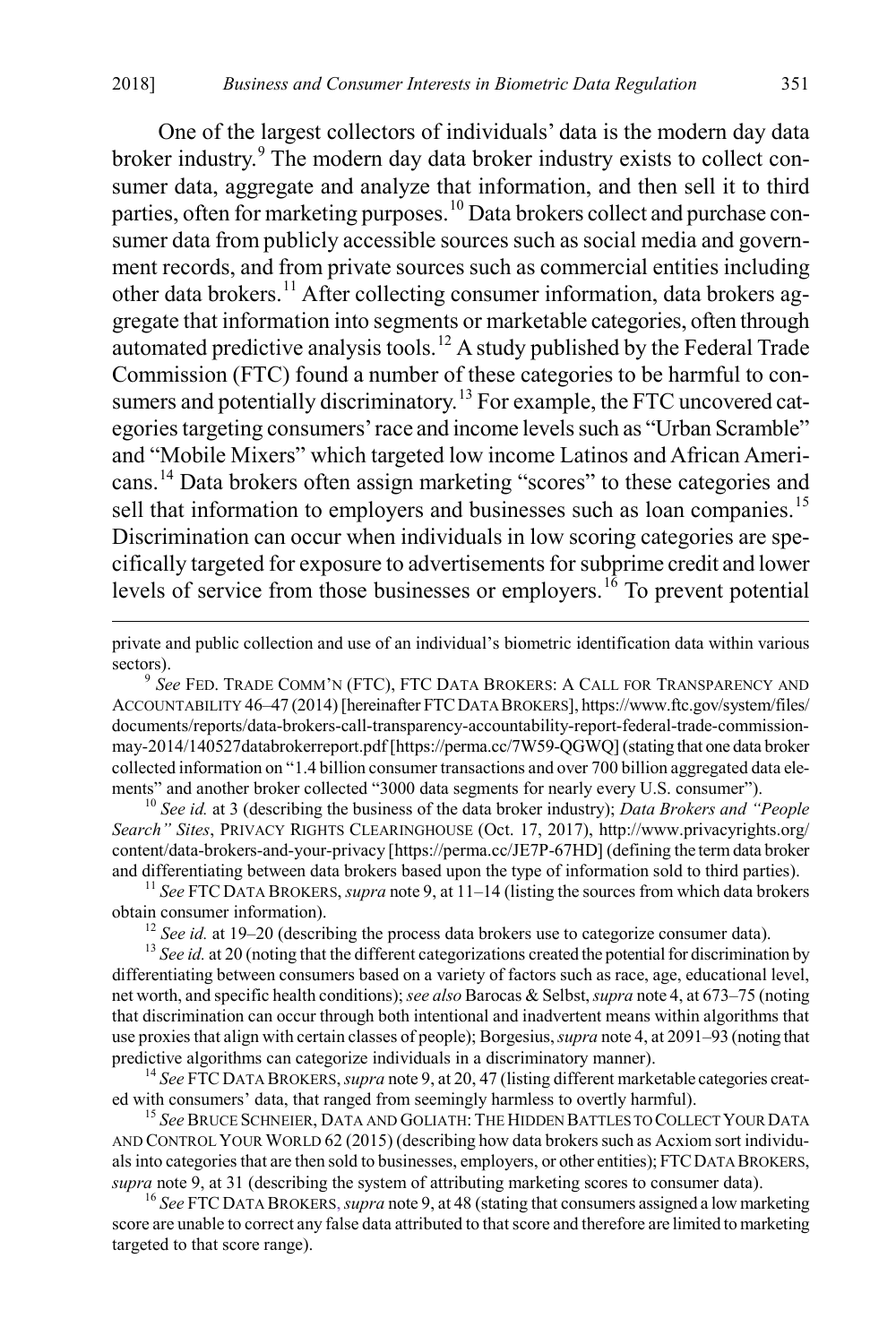<span id="page-4-1"></span>commercial misuse, states are beginning to implement statutes that regulate businesses' collection, use, and disclosure or sale of biometric data.<sup>[17](#page-4-2)</sup> The state statutes, however, offer conflicting definitions and standards of regulation.<sup>[18](#page-4-3)</sup>

<span id="page-4-11"></span>This Note examines the developing regulation of biometric data in commercial industries.[19](#page-4-4) Part I of this Note discusses businesses' increased use of biometric technology in security tools, the discrimination caused by the modern data broker industry, and regulation of biometric data in the current federal privacy landscape.[20](#page-4-5) Part II of this Note discusses the rise of state implementa-tion of statutes that regulate businesses' interaction with biometric data.<sup>[21](#page-4-6)</sup> Part III of this Note argues that as more states look to adopt biometric data laws, there must be some balance to the scope of regulation.<sup>[22](#page-4-7)</sup> Specifically, there must be consideration of both protecting individual consumers' biometric data from discriminatory use and businesses' interest in the use of biometric data to enhance security.<sup>23</sup> Furthermore, this Note argues that either the states should implement biometric data statutes or Congress should implement comprehensive federal regulation similar to that in Washington state, which imposes a "commercial purpose" limitation on the scope of regulation.<sup>[24](#page-4-9)</sup>

### <span id="page-4-0"></span>I. BIOMETRIC IDENTIFICATION IN A BIG DATA WORLD

In the past decade, businesses have implemented cutting edge biometric identification technology into every facet of society, including financial ser-vices, daycares, retailers, advertising, and social media.<sup>[25](#page-4-10)</sup> A primary applica-

<span id="page-4-2"></span> <sup>17</sup> *See* Sharon Roberg-Perez, *The Future Is Now: Biometric Information and Data Privacy*, 31 ANTITRUST 60, 61–63 (2017) (listing the three states that have biometric data regulation statutes and the additional states that have been in talks, have pending legislation, or have introduced bills regarding regulation of businesses' collection and use of biometric data). <sup>18</sup> *See generally* Lara Tumeh, *Washington's New Biometric Privacy Statute and How It Compares* 

<span id="page-4-3"></span>*to Illinois and Texas Law*, BLOOMBERG L.: PRIVACY L. WATCH, Oct. 16, 2017, at 1, 1–3, https:// www.jdsupra.com/legalnews/washington-s-new-biometric-privacy-70894/ [https://perma.cc/GM4D-EJL6] (listing the differences in notice, consent, sale, and enforcement requirements among the three state statutes).<br>
<sup>19</sup> See infra note[s 25–](#page-4-0)[251](#page-37-0) and accompanying text.<br>
<sup>20</sup> See infra notes 25–[131](#page-20-0) and accompanying text.<br>
<sup>21</sup> See infra note[s 132](#page-20-1)[–203](#page-30-0) and accompanying text.<br>
<sup>22</sup> See infra note[s 204](#page-30-1)[–251](#page-37-0) and accompanying

<span id="page-4-4"></span>

<span id="page-4-5"></span>

<span id="page-4-10"></span><span id="page-4-9"></span><span id="page-4-8"></span><span id="page-4-7"></span><span id="page-4-6"></span>voiceprint as a security measure in calls to customer service centers); Roberg-Perez, *supra* not[e 17,](#page-4-1) at 60 (defining biometrics as measurements of a person's physical being using either physiological or behavioral characteristics); Kathy Lohr, *Fingerprint Scans Create Unease for Poor Parents*, NPR: ALL THINGS CONSIDERED (Nov. 20, 2012), https://www.npr.org/2012/11/20/165225794/fingerprintscans-create-unease-for-poor-parents [https://perma.cc/2K3C-ZJA9] (detailing the use of fingerprint identification in Mississippi for parents receiving state subsidized child care to ensure authentication); Meyer, *supra* note [6](#page-2-0) (stating that businesses such as Facebook and the retail industry have begun researching and implementing biometric technology).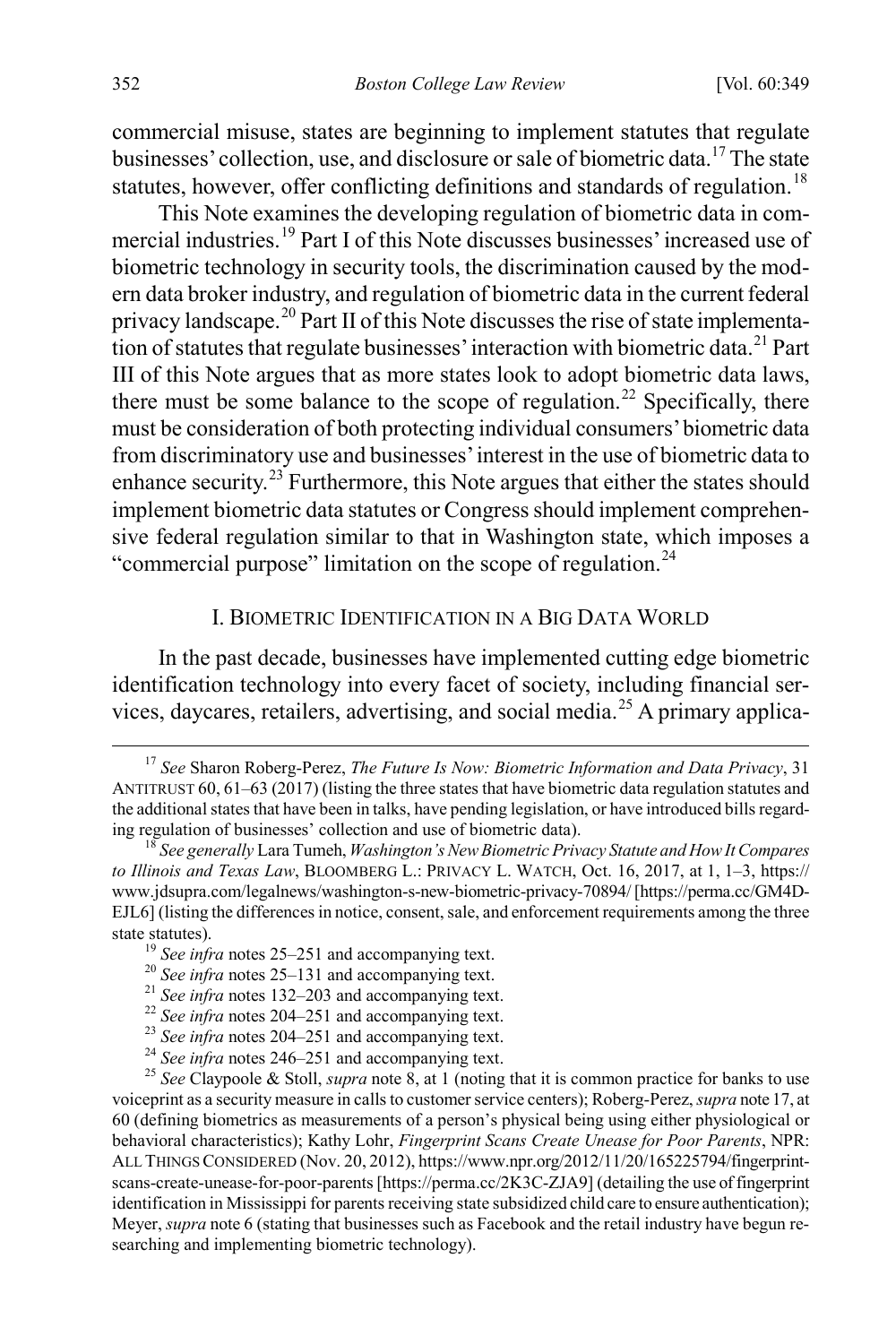tion has been the collection and use of individuals' biometric data in security and fraud prevention tools, enabling more accurate authentication of individuals.[26](#page-5-1) The United States, however, does not have a single, comprehensive federal law regulating businesses' collection and use of biometric data.[27](#page-5-2) Without regulation, businesses are free to disclose an individual's biometric data to third parties, such as data brokers.<sup>[28](#page-5-3)</sup> Data brokers can aggregate biometric data with both personally identifiable information ("PII") and non-PII to categorize individuals, which could lead to commercial misuse in the form of opaque discrimination, through use of biased models where consumers lack the ability to view and correct false or misleading information.[29](#page-5-4)

<span id="page-5-0"></span>This Part describes the current landscape created by the convergence of businesses' increased use of biometric technology with the unregulated data broker industry.<sup>[30](#page-5-5)</sup> Section A of this Part discusses the rise of biometric data technology and its increased use in businesses' security and fraud prevention measures.[31](#page-5-6) Section B discusses the modern day data broker industry's use of

<span id="page-5-3"></span>mation is purchased by data brokers from commercial entities such as retailers and financial services companies); *see also Data Brokers and "People Search" Sites*, *supra* not[e 10](#page-3-9) (stating that data brokers' collection and use of consumer data is narrowly regulated and does not allow consumers to see the data collected about them or to correct any inaccuracies). <sup>29</sup> *See* FTCDATA BROKERS, *supra* not[e 9,](#page-3-0) at 11–14, 20 (listing different types of marketable catego-

<span id="page-5-4"></span>ries created through analysis and use of consumers' data collected from both public and private sources); *see also* Paul M. Schwartz & Daniel J. Solove, *The PII Problem: Privacy and a New Concept of Personally Identifiable Information*, 86 N.Y.U.L.REV. 1814, 1828–31 (2011) (noting that United States federal law does not provide a single, universal definition of personally identifiable information ("PII") but rather defines PII in various ways such as any information that identifies a person, any nonpublic personal information, non-aggregate data, and specific types of data defined as PII by operation of statute). Information such as an individual's first and last name, address, telephone number, email address, and social security number are typically defined to be PII by statute, whereas non-PII is information that cannot be used on its own to identify a single person. Schwartz & Solove, *supra* not[e 29,](#page-5-0) at 1831–32, 1836–37; Michael Brennan, *Can Computers Be Racist? Big Data, Inequality, and Discrimination*, FORD FOUND.: EQUALS CHANGE BLOG (Nov. 18, 2015), https://www.fordfoundation.org/ideas/equals-changeblog/posts/can-computers-be-racist-big-data-inequality-and-discrimination/ [https://perma.cc/9EEA-FGZE] (stating that a major risk of using large data sets for predictive analysis is that its implementation is not free from biases). <sup>30</sup> *See infra* note[s 34–](#page-6-0)[131](#page-20-0) and accompanying text. <sup>31</sup> *See infra* note[s 34–](#page-6-0)[58](#page-9-0) and accompanying text.

<span id="page-5-6"></span><span id="page-5-5"></span>

<span id="page-5-1"></span> <sup>26</sup> *See* Claypoole & Stoll, *supra* not[e 8,](#page-2-7) at 1 (describing the uses of biometric identification to authenticate consumers); Tim De Chant, *The Boring and Exciting World of Biometrics*, PBS NO-VANEXT (June 18, 2013), https://www.pbs.org/wgbh/nova/next/tech/biometrics-and-the-future-ofidentification/ [https://perma.cc/4DRP-8H2C] (noting that a significant rise in biometric technology occurred after the United States government invested vast amounts of money into biometric research and development in response to 9/11). <sup>27</sup> *See* Claypoole & Stoll, *supra* not[e 8,](#page-2-7) at 4 (noting that federal privacy laws in the United States

<span id="page-5-2"></span>are tailored to specific industries). <sup>28</sup> *See* FTC DATA BROKERS, *supra* note [9,](#page-3-0) at 13–14 (reporting that consumers' private infor-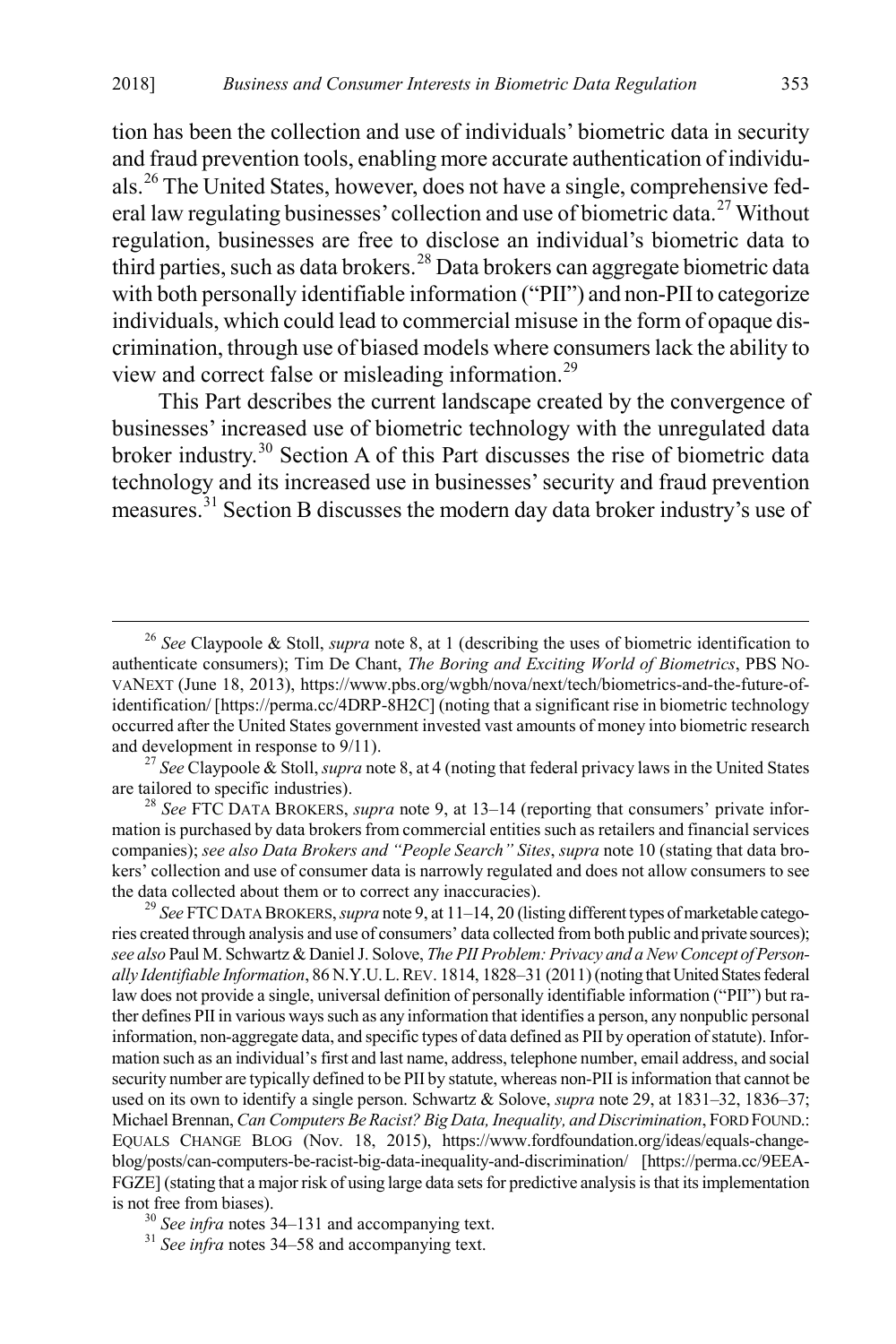"big data" and its effect on discrimination.<sup>[32](#page-6-1)</sup> Section C of this Part discusses the use of biometric data in the traditional federal privacy landscape.<sup>[33](#page-6-2)</sup>

# <span id="page-6-0"></span>*A. Use of Biometric Identification Data to Enhance Security*

The year 2017 saw some of the largest, most advanced, and most publicly reported data breaches in history.<sup>[34](#page-6-3)</sup> The WannaCry attack affected over 300,000 computers globally.[35](#page-6-4) The breach of Deep Root Analytics, a media firm working for the Republican National Committee, compromised data on 198 million American voters.<sup>[36](#page-6-5)</sup> Spotlighted by the media, the breach of Equifax, a prominent consumer credit reporting entity, exposed data on 143 million Americans.<sup>[37](#page-6-6)</sup> Businesses faced with the continuous threat of cyberattacks are often ill-equipped to adequately protect their consumers' PII.<sup>[38](#page-6-7)</sup> Since 2005, over 8,000 data breaches have been publicly reported, compromising an estimated 10 bil-lion records.<sup>[39](#page-6-8)</sup> According to Privacy Rights Clearinghouse, in the year 2017

<span id="page-6-4"></span>(May 15, 2017), https://www.npr.org/sections/thetwo-way/2017/05/15/528451534/wannacry-ransom ware-what-we-know-monday,causing%20major%20disruptions%20worldwide [https://perma.cc/ 5QAY-2N6C] (describing WannaCry as a ransomware attack that disabled infiltrated computers by demanding ransom payments in the cryptocurrency Bitcoin). <sup>36</sup> *See* Katie Reilly, *Nearly 200 Million U.S. Voters' Personal Data Accidentally Leaked by Data* 

<span id="page-6-5"></span>*Firm Contracted by RNC*, FORTUNE (June 20, 2017), http://fortune.com/2017/06/19/deep-rootanalytics-voter-data-exposed/ [https://perma.cc/5KYG-SKRP] (noting that the exposed data included home addresses, dates of birth, phone numbers, and voters opinions on political issues). <sup>37</sup> *See* Seena Gressin, *The Equifax Data Breach: What to Do*, FTC: CONSUMER INFO. (Sept. 8,

<span id="page-6-6"></span>2017), https://www.consumer.ftc.gov/blog/2017/09/equifax-data-breach-what-do [https://perma.cc/ 6LA5-ZDEU] (stating that the breach exposed individuals' names, home addresses, Social Security numbers, dates of birth, driver's license numbers, and credit card numbers).<br><sup>38</sup> *See* PONEMON INST., 2017 STATE OF CYBERSECURITY IN SMALL & MEDIUM-SIZED BUSINESS-

<span id="page-6-7"></span>ES 1 (2017), https://keepersecurity.com/assets/pdf/Keeper-2017-Ponemon-Report.pdf [https://perma. cc/Q73U-USA9] (noting that more than 50% of small businesses surveyed have been the target of cyber data attacks arising from employee negligence and lack of resources to implement extensive data security programs). New forms of malware and ransomware are being developed and used faster than cybersecurity programs designed to combat these attacks can be implemented. *See* Danny Palmer, *Ransomware Crooks Test a New Way to Spread Their Malware*, ZDNET (Jan. 31, 2018), http:// www.zdnet.com/article/ransomware-crooks-test-a-new-way-to-spread-their-malware/[https://perma. cc/7AW9-4C9G] (describing a recent form of ransomware named GandCrab that locks a victim's network until they pay to have it unlocked using the relatively unknown cryptocurrency Dash instead of the more widespread cryptocurrency Bitcoin). <sup>39</sup> *Data Breaches*, PRIVACY RIGHTS CLEARINGHOUSE (Mar. 26, 2017), http://www.privacyrights.

<span id="page-6-8"></span>org/data-breaches [https://perma.cc/7SL5-SK7Q].

<span id="page-6-3"></span><span id="page-6-2"></span><span id="page-6-1"></span><sup>32</sup> *See infra* note[s 59–](#page-9-1)[97](#page-15-0) and accompanying text. <sup>33</sup> *See infra* note[s 98–](#page-15-1)[131](#page-20-0) and accompanying text. <sup>34</sup> *See The World's Biggest Data Breaches*, GEMALTO (Oct. 20, 2017), https://www.gemalto. com/review/Pages/The-world's-biggest-data-breaches.aspx [https://perma.cc/UE8S-BD2R] (reporting that in the first half of 2017 there were "918 reported data breaches worldwide and almost 1.9 billion compromised data records worldwide"). <sup>35</sup> *See* Bill Chappell, *WannaCry Ransomware: What We Know Monday*, NPR: THE TWO-WAY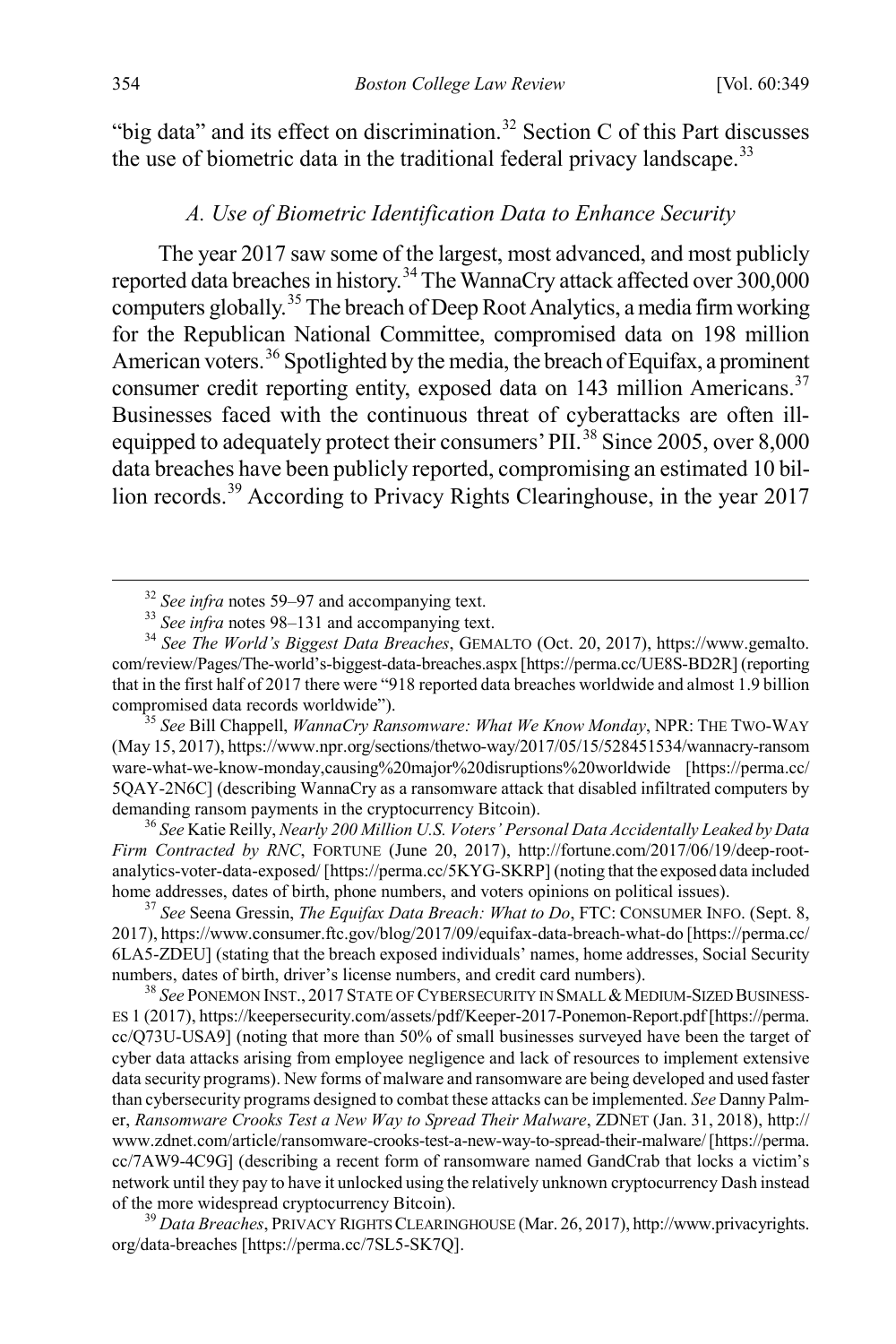alone, 1.9 billion records were exposed. $40$  In response, governments and businesses have increasingly implemented biometric identification systems to en-hance security.<sup>[41](#page-7-2)</sup> Technological advancements have made biometric identification systems economically accessible for commercial use, enabling businesses to more easily adopt security, authentication, and fraud prevention measures for the protection of consumers.<sup>[42](#page-7-3)</sup>

<span id="page-7-0"></span>Biometrics are defined as measurements of a person's physical being based upon physiological or behavioral characteristics.<sup>[43](#page-7-4)</sup> The definition of biometric data or biometric identifiers commonly includes retina or iris scans, fingerprints, voiceprints, scans of hand or face geometry, or images derived from photographs.[44](#page-7-5) Biometric "authentication" is defined as an automated method that relies on "unique" factors to identify individuals.[45](#page-7-6) According to experts in biometrics, these unique identifiers should contain the following optimal traits: (1) immutable nature over time; (2) great variability within a set of people; (3) possession by the entire set of people and ability to be measured indefinitely over time; (4) ability to be measured electronically; and (5) consented to by individuals for collection.<sup>[46](#page-7-7)</sup> Using the above described traits as identification points, the following three-step process is generally applied to create biometric measurements: (1) a device takes an image; (2) that image is transformed into a biometric identifier using patterns such as pitch and tone for voice recognition, or a finger's specific contours for fingerprint identification; and (3) the identifier is put into an algorithm that generates a digital template.<sup> $47$ </sup> The value

<span id="page-7-9"></span><span id="page-7-1"></span> <sup>40</sup> *See Data Breaches by Breach Type*, PRIVACY RIGHTS CLEARINGHOUSE (Mar. 26, 2017), https:// www.privacyrights.org/data-breaches/breach-type?taxonomy\_vocabulary\_11\_tid=2434 [https://perma. cc/N2Z4-78YP]. <sup>41</sup> *See* Larduinat, *supra* not[e 6](#page-2-0) (describing the rise of biometric technology as an alternative meth-

<span id="page-7-2"></span>od of verifying an individual's identity). <sup>42</sup> *See* Claypoole & Stoll, *supra* note [8,](#page-2-7) at 1 (attributing increased and easier use of biometric

<span id="page-7-3"></span>identification systems to technology advances in "sensors, readers, and software"); Larduinat, *supra* note [6](#page-2-0) (listing the increased use of biometrics such as fingerprint, facial, and voice recognition, iris

<span id="page-7-4"></span>scanning, and selfies as authentication measures for consumers).<br><sup>43</sup> *See* Roberg-Perez, *supra* not[e 17,](#page-4-1) at 60 (determining the characteristics that may be properly used in biometric identification).

<span id="page-7-5"></span><sup>&</sup>lt;sup>44</sup> *See* James L. Wayman et al., *Introduction* to BIOMETRIC SYSTEMS: TECHNOLOGY, DESIGN AND PERFORMANCE EVALUATION 1, 1 (James L. Wayman et al. eds., 2005) (defining biometric technologies); Roberg-Perez, *supra* not[e 17,](#page-4-1) at 60 (defining biometric authentication); *see also* Norberg v. Shutterfly, Inc., 152 F. Supp. 3d 1104, 1106 (N.D. Ill. 2015) (finding that the Illinois Biometric Information Privacy Act's definition of biometric identifiers includes scans of facial geometry and images derived from photographs); Claypoole & Stoll, *supra* not[e 8,](#page-2-7) at 1 (listing the common types of biometric authentication measures).<br><sup>45</sup> See Roberg-Perez, *supra* not[e 17,](#page-4-1) at 60.<br><sup>46</sup> See Wayman et al., *supra* not[e 44,](#page-7-0) at 3.<br><sup>47</sup> Christopher A. Miles & Jeffrey P. Cohn, *Tracking Prisoners in Jail with Biometrics: An* 

<span id="page-7-8"></span><span id="page-7-7"></span><span id="page-7-6"></span>*iment in a Navy Brig*, NAT'L INST. OF JUST. J., Jan. 2006, at 6 (stating that a template is a digital representation of the individual's unique biometric identifiers and can be stored in a database).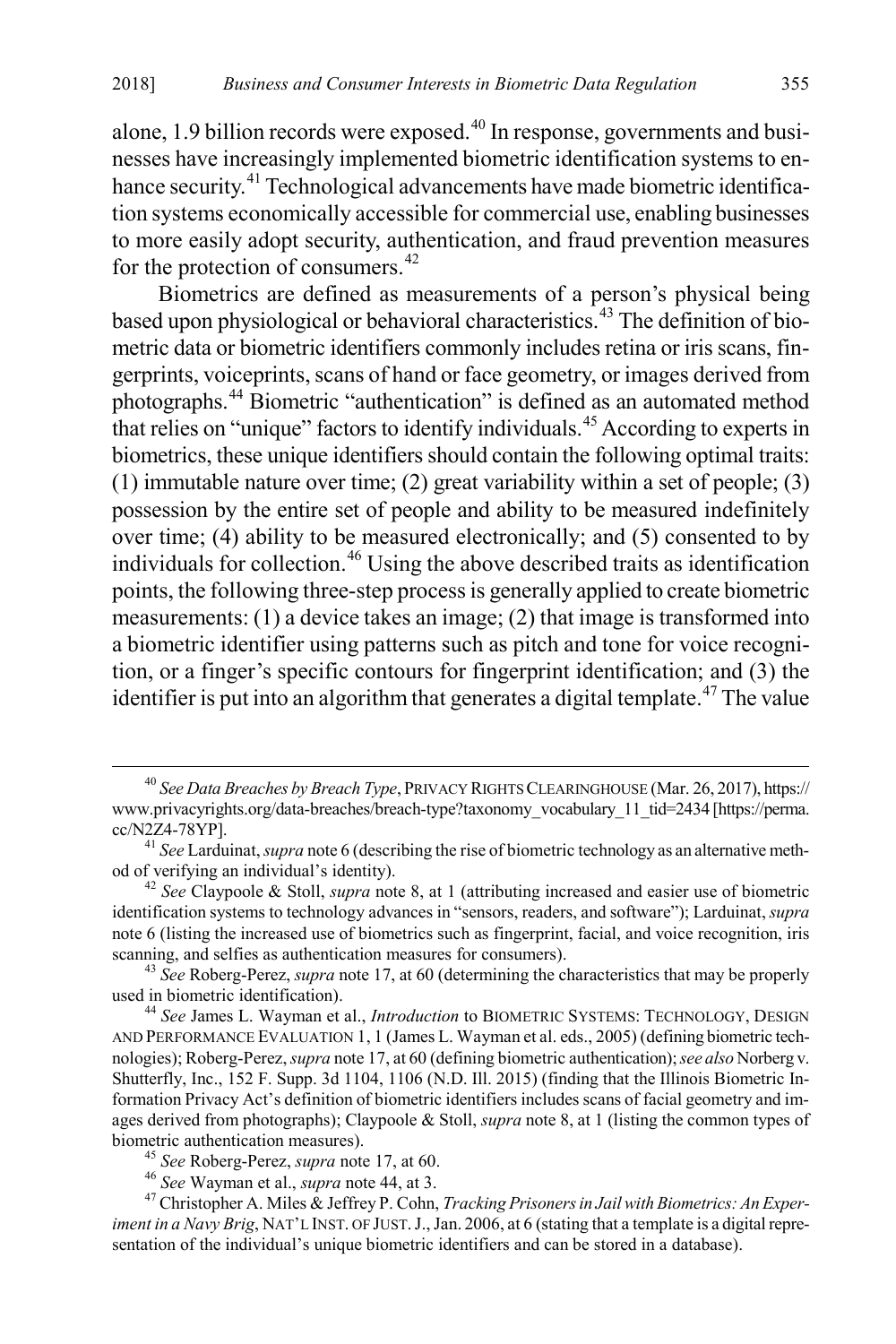of biometric data lies in the data's unique and unchangeable nature, which pro-vides much greater security than easily-hacked passwords.<sup>[48](#page-8-0)</sup>

Biometric identification is being used across numerous sectors for data security, individual authentication, fraud prevention, and to provide consumers with a simpler security experience.<sup>[49](#page-8-1)</sup> These sectors range from the government's use of fingerprint biometrics in border control and correctional facili-ties, to use in the private sector as a means to manage employees.<sup>[50](#page-8-2)</sup> The banking and financial industries have been at the forefront of implementing bio-metric identification security tools.<sup>[51](#page-8-3)</sup> For example, in 2017, U.S. Bank partnered with Amazon's Alexa devices to enable consumers to access and com-plete banking transactions through voiceprint recognition.<sup>[52](#page-8-4)</sup> In 2016, Master-Card announced a new initiative to test replacing passwords with selfies through facial recognition technology, in addition to developing other methods of authentication through voice recognition and cardiac rhythm.<sup>[53](#page-8-5)</sup> In the tech industry, the replacement of passwords with selfies or facial recognition technology has become a reality with the November 2017 release of Apple's iPh-

<span id="page-8-0"></span> <sup>48</sup> *See* Claypoole & Stoll, *supra* not[e 8,](#page-2-7) at 1 (arguing that biometric data provides greater security when compared to traditional data security measures); Larduinat, *supra* not[e 6](#page-2-0) (noting that biometric technology increases security for consumers). *Contra* Meyer, *supra* not[e 6](#page-2-0) (suggesting that biometric data is not entirely secure because unlike changeable passwords and social security numbers, "[w]e're stuck with our faces"). <sup>49</sup> *See* Roberg-Perez, *supra* not[e 17,](#page-4-1) at 60 (predicting that mobile devices containing fingerprint

<span id="page-8-1"></span>recognition technology will increase to one billion within 2017). Experimental methods are being developed to measure biometrics based upon an individual's "ocular blood vessel pattern, ear shape, gait, heart rhythm, and online behavior." *Id.* <sup>50</sup> *See* Claypoole & Stoll, *supra* not[e 8,](#page-2-7) at 1 (describing the FBI's Next Generation Identification

<span id="page-8-2"></span>program that is being developed to collect a range of biometrics including "fingerprints, iris scans, DNA profiles, voiceprints, palm prints and photographs" and that may be used in conjunction with the Department of Homeland Security and Defense biometric databases); Miles & Cohn, *supra* note [47](#page-7-9) (stating that as early as 2000, the National Institute of Justice and Department of Defense considered using biometric identification for criminal justice purposes and implemented the Biometric Inmate Tracking System at a naval brig in Charleston); Matthew A. Karlyn & Christopher G. Ward, *Using Biometric Timekeeping? Be Aware of Potential Compliance Risks*, NAT'L L. REV. (Oct. 23, 2017), https://www.natlawreview.com/article/using-biometric-timekeeping-be-aware-potential-compliancerisks [https://perma.cc/9TT5-H3DM] (noting the increased use of biometric "timekeeping" in workplaces through fingerprint, hand, and iris scans to decrease fraudulent time worked data). <sup>51</sup> *See* Claypoole & Stoll, *supra* not[e 8,](#page-2-7) at 1 (explaining that banks often use voiceprint as an

<span id="page-8-3"></span>authentication measure in calls to customer service centers). <sup>52</sup> *See Customers Can Now Complete Banking Tasks with U.S. Bank Skill for Amazon Alexa*, U.S.

<span id="page-8-4"></span>BANK (Sept. 6, 2017), https://www.usbank.com/newsroom/news/customers-can-now-completebanking-tasks-with-us-bank-skill-for-amazon-alexa.html [https://perma.cc/84LQ-YAVR]. Gareth Gaston, an Executive Vice-President at U.S. Bank stated that "[v]oice technology is going to be central to the future of digital interaction." *Id.* <sup>53</sup> *See Replacing Passwords with Selfies*, MASTERCARD, https://newsroom.mastercard.com/

<span id="page-8-5"></span>videos/replacing-passwords-with-selfies/ [https://perma.cc/4DXA-TQHT] (describing the pilot program to replace traditional passwords with other identification measures such as selfies or photographs taken by consumers).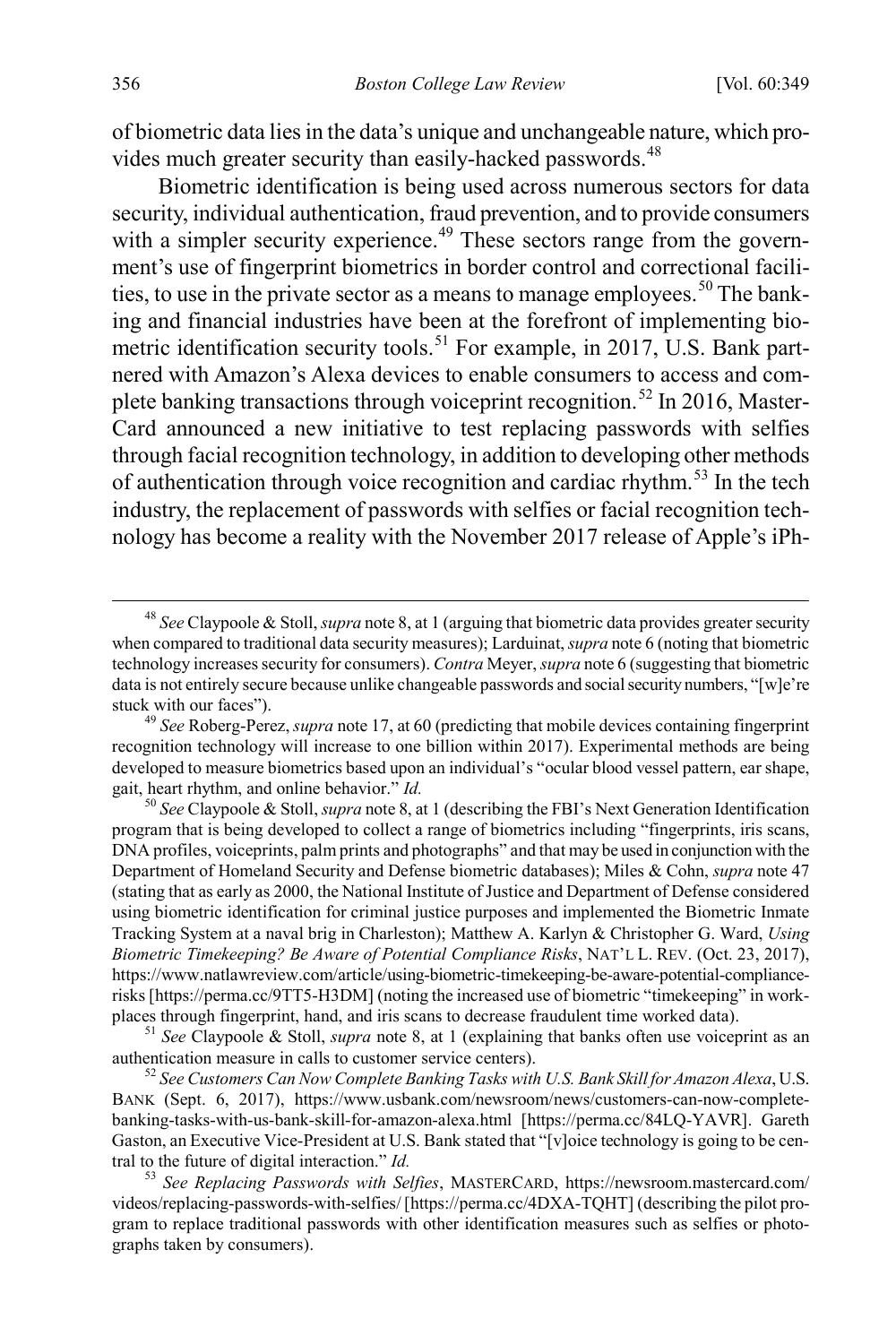one X.[54](#page-9-2) The security feature relies on facial recognition in lieu of a password or fingerprint to unlock the device.<sup>[55](#page-9-3)</sup> Other companies are attempting to ad-vance facial recognition authentication by requiring smiling or winking.<sup>[56](#page-9-4)</sup> This additional movement adds a level of security by ensuring that the object being scanned is a living individual and not merely a photograph or constructed mask.[57](#page-9-5) Although biometric identification technology has the potential to provide consumers with greater data security and privacy protection, its rapid implementation coincides with what scholars call the "age of big data," which may ultimately undermine any potential privacy benefits.<sup>[58](#page-9-6)</sup>

#### <span id="page-9-0"></span>*B. Modern Day Data Brokers and Discrimination*

<span id="page-9-1"></span>The use of big data has become embedded in the operations of global society.[59](#page-9-7) In general, the term "big data" is used to describe the sheer scale and interconnectedness of information collected and retained by individuals, gov-ernments, and businesses that provides economic and social value.<sup>[60](#page-9-8)</sup> Given today's information-sharing environment, the benefits and risks of big data are

<span id="page-9-2"></span><sup>&</sup>lt;sup>54</sup> *See Apple Press Release, supra* not[e 7](#page-2-8) (detailing the features of Apple's iPhone X, including the ability to unlock and secure the device and make payments).

<span id="page-9-3"></span> $\frac{55}{15}$  *See id.* (explaining that Face ID projects 30,000 infrared dots on an individual's face to create and digitally store a template on the user's device, as opposed to a cloud-based server, to ensure opti-

<span id="page-9-5"></span><span id="page-9-4"></span>mal security).<br><sup>56</sup> *See* Claypoole & Stoll, *supra* note [8,](#page-2-7) at 1.<br><sup>57</sup> *See id.*; *see also Apple Press Release*, *supra* not[e 7](#page-2-8) (stating that Face ID is specifically designed not to be fooled by inanimate objects).

<span id="page-9-6"></span><sup>&</sup>lt;sup>58</sup> See Omer Tene & Jules Polonetsky, *Privacy in the Age of Big Data: A Time for Big Decisions*, 64 STAN. L.REV. ONLINE 63, 63 (2012), https://www.stanfordlawreview.org/online/privacy-paradoxprivacy-and-big-data/ [https://perma.cc/83L9-UFQS] (defining the current time period as the "age of big data"); *see also* Larduinat, *supra* not[e 6](#page-2-0) (attributing the implementation of biometric technology into businesses' services and products, in part to the increased level of security provided by biometric information). <sup>59</sup> *See* Barocas & Selbst, *supra* not[e 4,](#page-2-6) at 673 (stating that "big data is the buzzword of the dec-

<span id="page-9-7"></span>ade"); Kate Crawford & Jason Schultz, *Big Data and Due Process: Toward a Framework to Redress Predictive Privacy Harms*, 55 B.C.L.REV. 93, 96 (2014) (acknowledging the scope of big data across industries and stating that "big data" is an ambiguous term that generally describes the "use of large data sets in data science and predictive analysis"); *see also* JOHN PODESTA ET AL., EXEC. OFFICE OF THE PRESIDENT, BIG DATA: SEIZING OPPORTUNITIES, PRESERVING VALUES, 1, 5 (2014), https:// obamawhitehouse.archives.gov/sites/default/files/docs/big\_data\_privacy\_report\_may\_1\_2014.pdf [https://perma.cc/U2TN-FVQ6] (reporting that as big data operations increasingly occur in real time, they are likely to impact numerous aspects of an individual's daily life).<br><sup>60</sup> *See* Tene & Polonetsky, *supra* not[e 58,](#page-9-0) at 63 (explaining that the vast number of individuals,

<span id="page-9-8"></span>governments, and businesses that have access to data contributes to the global economy through "innovation, productivity, efficiency, and growth"); *see also* Kenneth Olmstead & Aaron Smith, *Americans' Experiences with Data Security*, PEW RES. CTR. (Jan. 26, 2017), http://www.pewinternet.org/ 2017/01/26/1-americans-experiences-with-data-security/ [https://perma.cc/YNE9-7A4Z] (stating that approximately 64% of Americans provided personal information to online services and nearly twothirds of Americans have been the subject of a data breach or theft).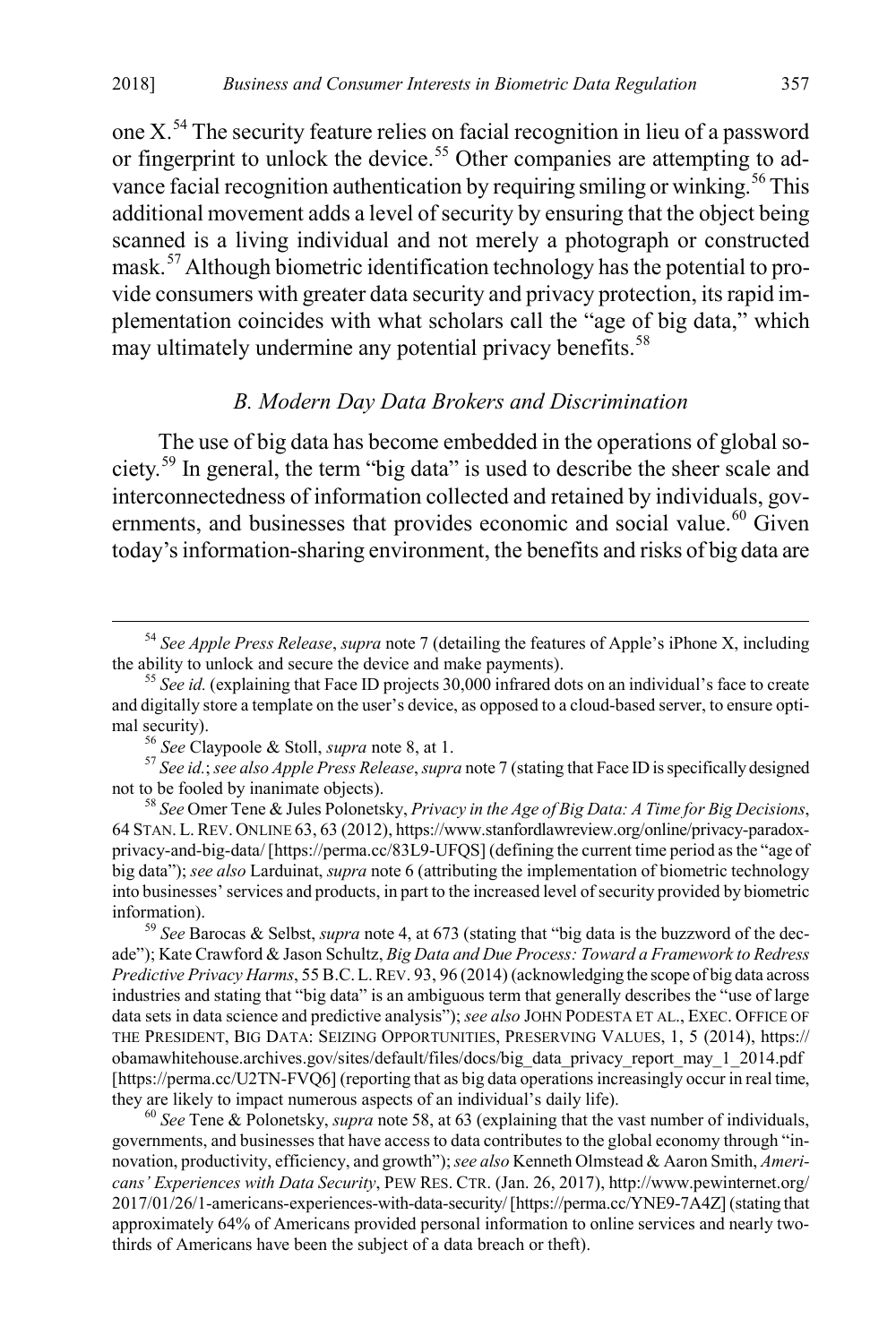amplified. $61$  For example, big data is used to improve educational institutions' provision of services to students, healthcare institutions' quality of treatment to patients, and has been used by companies such as Google to identify inequality in their hiring and employment structures. $62$  Nevertheless, there are numerous risks as well, such as the potential to enable opaque discrimination against en-tire classes of people.<sup>[63](#page-10-2)</sup> For example, predictive crime policing programs such as PredPol correlate the data of historical patterns to target potential crime geography.[64](#page-10-3) A confirmation bias occurs, as police are sent to patrol areas with a history of arrests and criminal activity, often historically impoverished black and Hispanic neighborhoods, and inevitably find the crime they are looking for.[65](#page-10-4) Additionally, big data has been used by advertisers in invasive consumer ad targeting and by insurance agencies to predict whether a potential customer is too "erratic" based upon their activity and use of "likes" on Facebook.<sup>[66](#page-10-5)</sup>

<span id="page-10-8"></span><span id="page-10-7"></span>In this dual landscape of beneficial and risky big data, the modern day data broker industry has immense potential to adversely impact consumers.  $^{67}$  $^{67}$  $^{67}$  A 2017 study published by the FTC found that one broker collected data on "1.4 billion consumer transactions and over 700 billion aggregated data elements" and another broker collected "3000 data segments for nearly every U.S. con-

<span id="page-10-2"></span><span id="page-10-1"></span>and usage).<br><sup>62</sup> *See id.* at 6–8.<br><sup>63</sup> *See id.* at 8–9 (noting the risks of big data, including opaque discrimination through use of biased models where consumers are prevented from seeing the discriminatory algorithms and correcting false or misleading information); Borgesius, *supra* not[e 4](#page-2-6) (analogizing data brokers' collection and use of consumer data to the surveillance industry's practice of "social sorting" because both create potentially detrimental categorizations of individual data). <sup>64</sup> *See* CATHY O'NEIL, WEAPONS OF MATH DESTRUCTION:HOW BIG DATA INCREASES INEQUALI-

<span id="page-10-3"></span>TY AND THREATENS DEMOCRACY 85 (2016). <sup>65</sup> *See id.* at 86–87 (noting that when police are sent into historically crime-filled neighborhoods,

<span id="page-10-4"></span>relatively minor crimes such as nuisances are increasingly reported, producing more data and therefore more policing). <sup>66</sup> *See* SCHNEIER, *supra* not[e 15,](#page-3-10) at 62–63 (stating that the Internet works primarily due to indi-

<span id="page-10-5"></span>viduals voluntarily giving up data that is then sold to advertisers for personalized targeting); Kevin Peachey, *Facebook Blocks Admiral's Car Insurance Discount Plan*, BBC (Nov. 2, 2016), http:// www.bbc.com/news/business-37847647 [https://perma.cc/T44X-ZZ5J] (reporting that Facebook rejected Admiral Insurance's proposal to use prospective customers' Facebook activity to determine levels of risk and assign insurance rates based on criteria such as the user's likes and the content of their posts). <sup>67</sup> *See* Barocas & Selbst, *supra* not[e 4,](#page-2-6) at 677 (suggesting that the use of big data has the ability to

<span id="page-10-6"></span>segregate individuals within historically protected classes through automated processes); Nathan Newman, Comment Letter on Big Data: A Tool for Inclusion or Exclusion, Project No. P145406, at 3–4 (Aug. 15, 2014), https://www.ftc.gov/system/files/documents/public\_comments/2014/08/00015- 92370.pdf [https://perma.cc/2YCR-5EHA] (describing "price discrimination" where companies offer different online prices for the same goods or services based upon the data collected about individuals).

<span id="page-10-0"></span> <sup>61</sup> *See* FTC,BIG DATA: <sup>A</sup> TOOL FOR INCLUSION OR EXCLUSION? UNDERSTANDING THE ISSUES, 1, 5, 8–9 (2016), https://www.ftc.gov/system/files/documents/reports/big-data-tool-inclusion-orexclusion-understanding-issues/160106big-data-rpt.pdf [https://perma.cc/Q9WJ-B2DM] (claiming that the expansion of big data use across industries has led to both beneficial and harmful retention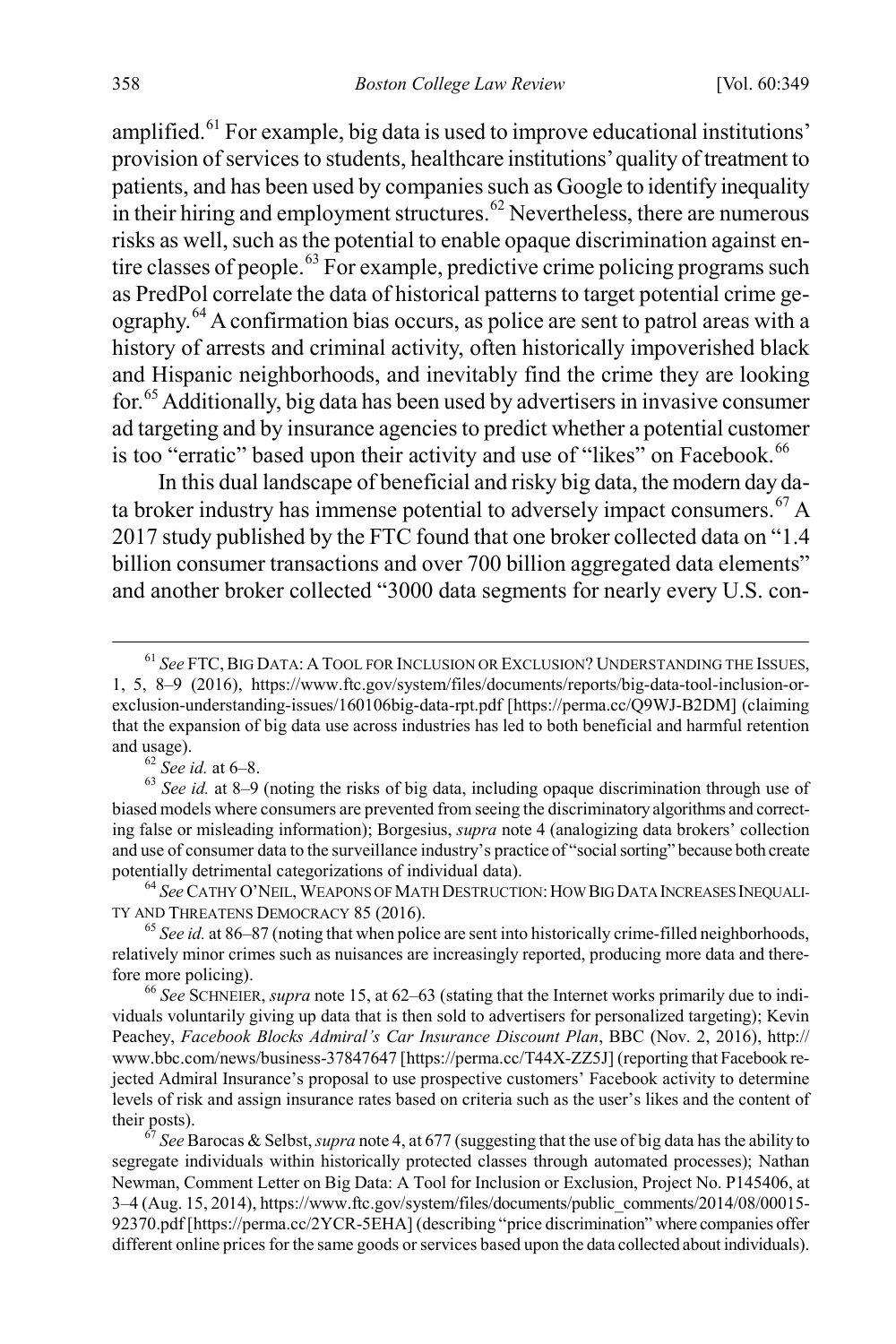<span id="page-11-8"></span>sumer."<sup>[68](#page-11-0)</sup> Data brokers collect consumer information, aggregate consumer data into segments or marketable categories, and then sell those categories to third parties.<sup>[69](#page-11-1)</sup>

The process begins when data brokers collect and purchase individuals' information from both public and private sources.[70](#page-11-2) Public sources include federal, state, and local governments as well as social media sites, blogs, and the internet.<sup>[71](#page-11-3)</sup> Data brokers purchase consumers' private information from commercial entities such as retailers and financial services companies.[72](#page-11-4) Data brokers also obtain consumer data from other data brokers, often making it difficult for the consumer to determine how their information was originally obtained.[73](#page-11-5) As data brokers circumvent direct consumer contact, consumers often do not even know that data brokers collect, retain, and use their infor-mation.<sup>[74](#page-11-6)</sup> Furthermore, as of 2018, there is little legal authority preventing data brokers and commercial entities from sharing, buying, or selling consumer da-ta, affording consumers little recourse to object to these practices.<sup>[75](#page-11-7)</sup>

Data brokers aggregate the collected data elements with other PII through predictive algorithms that generate categories of individuals for third parties to

<span id="page-11-2"></span><span id="page-11-1"></span><sup>69</sup> *See id.* at 13–14, 19, 23. *I*<br><sup>70</sup> *See id.* at 11–14 (listing the sources from which data brokers obtain consumer information and recognizing that out of the nine data brokers reviewed in the report, none obtained data directly from consumers). <sup>71</sup> *See id.* at 13–14. Federal government sources of consumer data include the U.S. Census Bu-

<span id="page-11-0"></span> <sup>68</sup> FTC DATA BROKERS, *supra* note [9,](#page-3-0) at 3 (reporting findings on nine data brokers' collection and storage of data on individual U.S. consumers and consumer transactions). Consumer transaction information that is obtained from commercial sources often includes information about purchases including the type of asset obtained, the price, the dates of transaction, and the means of providing payment. *Id.* at 13. Data elements include distinct data points about an individual such as his or her name, age, race, gender, marital status, and "derived data elements" such as an individual's interests. *Id.* at 19. Data segments or categories are created through the input of specific data elements into a predictive algorithm to place consumers into marketable categories. *Id.* 

<span id="page-11-3"></span>reaus, the Social Security Administration, the U.S. Postal Service, and other federal agencies that collect information on individuals. *Id.* at 11. State and local government sources of consumer data include professional and recreational licenses, property and assessor records such as taxes, deeds, and mortgages, voter registration, court documents including criminal records and civil actions. *Id.* 12. Other sources of publicly available information include directories and information obtained on the Internet through sites such as LinkedIn, where profiles are not restricted in the user's privacy settings. See id. at 13, 13 n.40 (explaining that some social media sites such as Facebook restrict data brokers use of automated tools to collect data).

<span id="page-11-5"></span><span id="page-11-4"></span><sup>&</sup>lt;sup>72</sup> *See id.* at 13–14. *T*<sup>3</sup> *See id.* at 46 (stating that out of the nine data brokers in the study, seven exchanged data with other data brokers).

<span id="page-11-6"></span><sup>&</sup>lt;sup>74</sup> See FTC DATA BROKERS, *supra* not[e 9,](#page-3-0) at 46 (noting that data brokers do not collect consumer information directly from the consumer). <sup>75</sup> *See Data Brokers and "People Search" Sites*,*supra* not[e 10](#page-3-9) (stating that data brokers' collec-

<span id="page-11-7"></span>tion and use of consumer data is narrowly regulated and does not allow consumers to see the data collected about them or to correct any inaccuracies).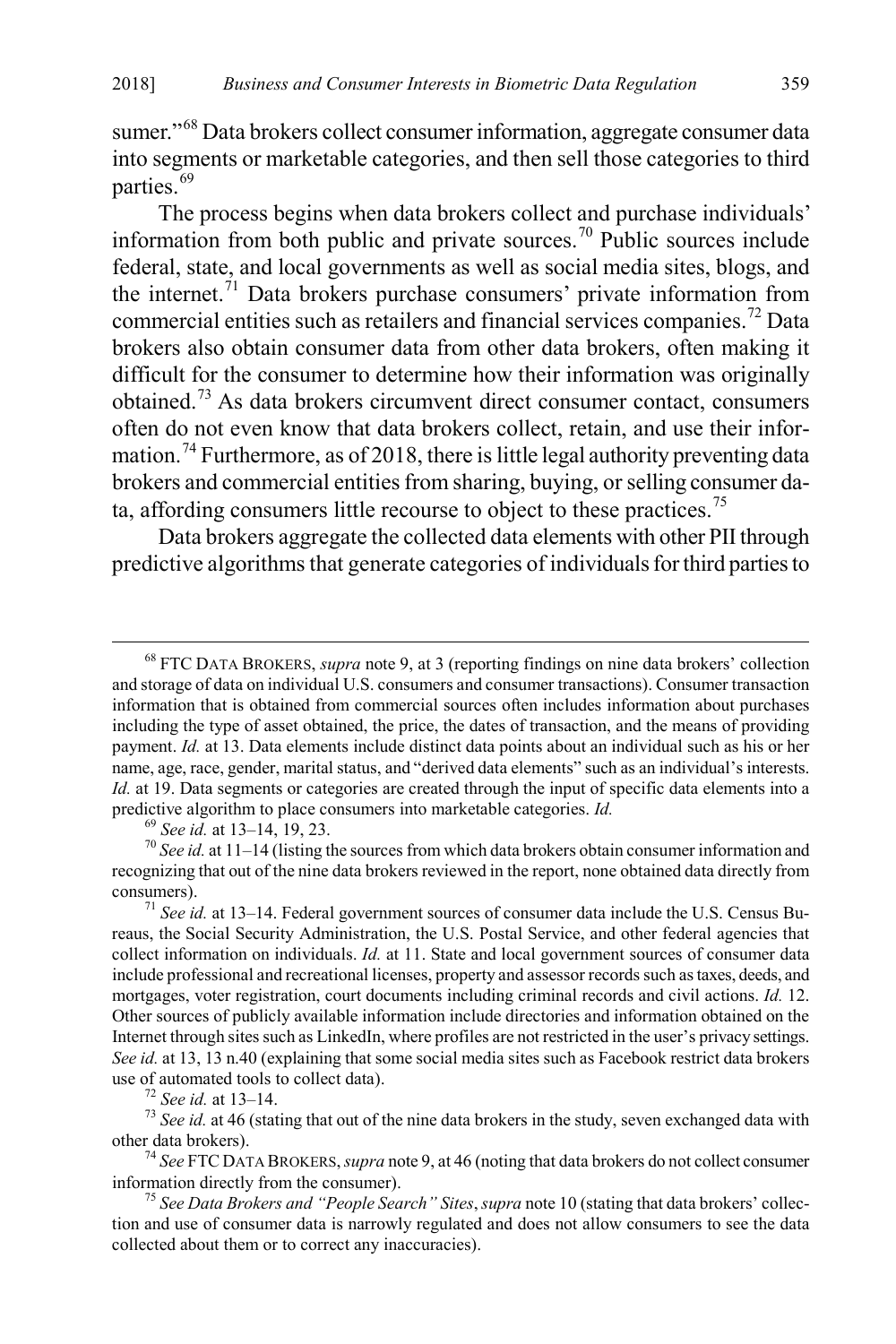purchase.<sup>[76](#page-12-0)</sup> These categories may ultimately be inherently discriminatory, lead-ing to exploitation of consumers.<sup>[77](#page-12-1)</sup> For example, the FTC uncovered categories targeting consumers' race and income levels such as "Urban Scramble" and "Mobile Mixers" in which the underlying data contained a large percentage of low income Latinos and African Americans.<sup>[78](#page-12-2)</sup> Other categories included "Rural Everlasting," which targeted individuals older than sixty-six who had low levels of education and owned almost no valuable assets, and "Diabetes Interest" and "Cholesterol Focus," which targeted individuals based on sensitive health information.<sup>[79](#page-12-3)</sup>

As the last step in their operation, data brokers ultimately sell these categories to third parties such as employers, advertisers, and discount loan companies.[80](#page-12-4) A specific danger arises from data brokers' and other entities' use of predictive algorithms.  $81$  Predictive algorithms do not merely categorize indi-viduals based on known data but also create inferences about individuals.<sup>[82](#page-12-6)</sup> Target Corporation ("Target"), for example, used predictive algorithms to de-termine which of its female consumers were pregnant.<sup>[83](#page-12-7)</sup> The female consumers

<span id="page-12-8"></span><span id="page-12-0"></span> <sup>76</sup> *See* SCHNEIER, *supra* not[e 15,](#page-3-10) at 62 (detailing how data brokers such as Acxiom sort individuals into categories that are then sold to businesses, employers, or other entities); FTCDATA BROKERS, *supra* note [9,](#page-3-0) at 19–20, 46–47 (describing the process of creating "data segments" from "data elements" and listing categorizations derived from sensitive consumer information such as age, ethnicity, income levels, and health issues). <sup>77</sup> *See* SCHNEIER, *supra* not[e 15,](#page-3-10) at 62 (listing examples of categories created by data brokers to

<span id="page-12-1"></span>sell to third parties); *see also* Goodman, *supra* not[e 5](#page-2-9) (noting that biometric technology has the ability to collect an individual's sensitive information such as race, gender, age, economic class or health

<span id="page-12-2"></span>conditions that could be used to categorize that individual in a discriminatory manner).<br><sup>78</sup> *See* FTC DATA BROKERS, *supra* not[e 9,](#page-3-0) at 20, 47 (listing marketable categories specifically created based upon consumers' race

<span id="page-12-3"></span><sup>&</sup>lt;sup>79</sup> *See id.* (noting that the categorizations created the potential for discrimination by differentiating between consumers based on factors such as race, age, educational level, net worth, and specific health conditions).<br><sup>80</sup> *See* SCHNEIER, *supra* note [15,](#page-3-10) at 62 (describing the types of third parties that purchase data

<span id="page-12-4"></span>categories created by data brokers); FTC DATA BROKERS, *supra* not[e 9,](#page-3-0) at 25 (explaining that third parties purchase selected categories from data brokers with the choice of including or excluding certain data segments or categories of consumers such as "Financially Challenged" or "Underbanked"). <sup>81</sup> *See* Crawford & Schultz, *supra* not[e 59,](#page-9-1) at 96 (stating that the sheer scale of information col-

<span id="page-12-5"></span>lected by big data inevitably includes individuals' sensitive information that can be discriminatorily used); Joshua A. Kroll et al., *Accountable Algorithms*, 165 U. PA.L.REV. 633, 680 (2017) (noting that the risk posed by automated algorithms is the inability to presently know the future discriminatory effects of the rules learned by the machines).

<span id="page-12-6"></span><sup>&</sup>lt;sup>82</sup> *See* FTC DATA BROKERS, *supra* not[e 9,](#page-3-0) at 19 (describing that data brokers make assumptions about individuals based upon actual data to create "derived data elements"); Crawford & Schultz, *supra* not[e 59,](#page-9-1) at 98 (noting that big data algorithms can intake known public information about individuals to create a form of artificial PII). <sup>83</sup> *See* Crawford & Schultz, *supra* not[e 59,](#page-9-1) at 94, 98 (detailing how Target Corporation's market-

<span id="page-12-7"></span>ing department predicted which of its female customers were pregnant through aggregation of consumer data and use of predictive models). Notably, Target Corporation ("Target") wanted to advertise its pregnancy and baby products to females before the information was available through public birth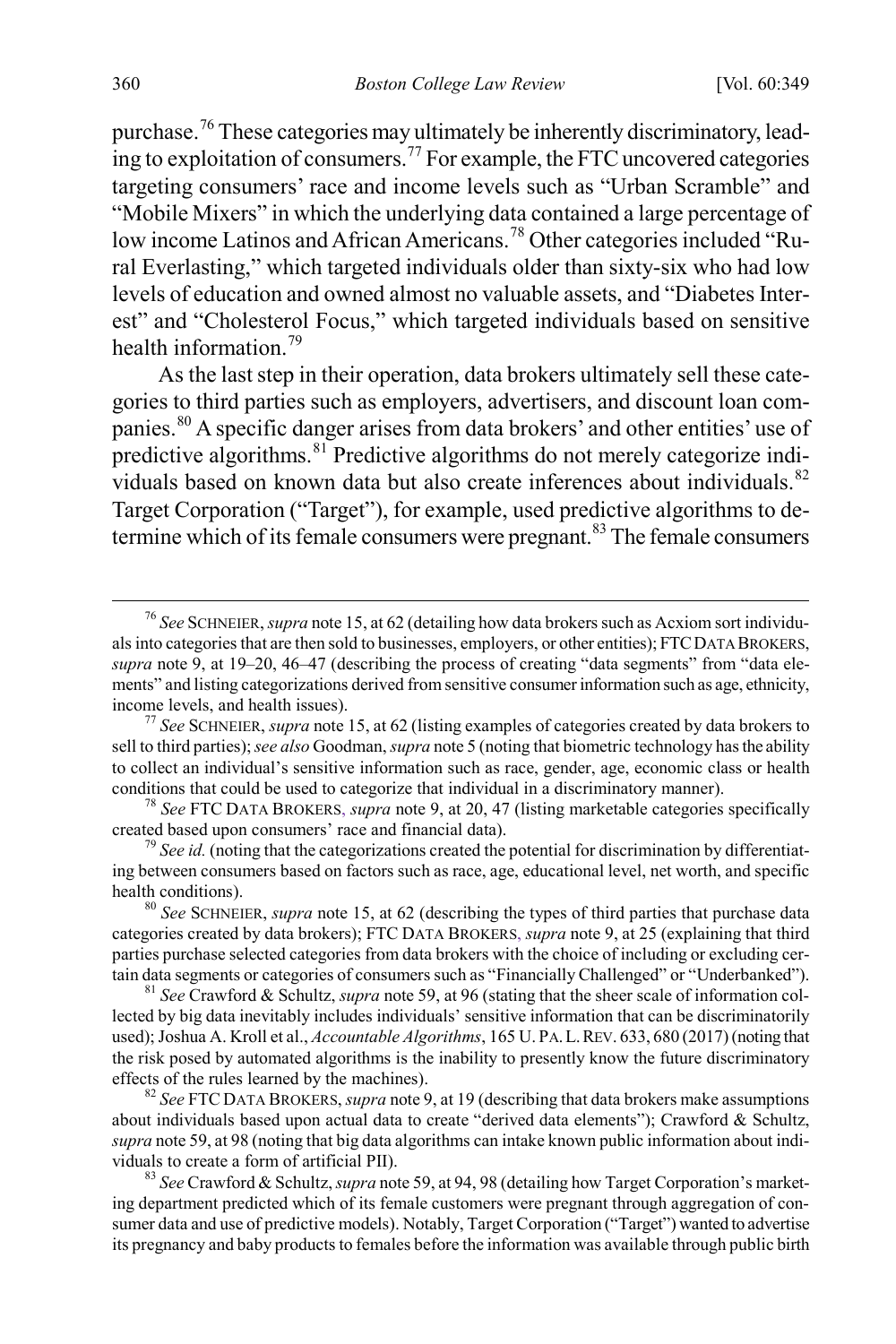did not specifically disclose this information, yet Target aggregated patterns of purchase behavior to assign females a "pregnancy prediction score."<sup>[84](#page-13-0)</sup> Target then gave this information to its marketing department to send pamphlets and coupons for pregnancy and baby-related products to female customers' homes based upon that score.<sup>[85](#page-13-1)</sup> Predictive models like the one created by Target are often automated to recognize correlations and categorize individuals based on forecasts of future outcomes and estimations of unknown variables, such as using the frequency and types of products a customer purchases to estimate the stage of her pregnancy.<sup>[86](#page-13-2)</sup> Potential discrimination can result from implementing algorithms that fail to prevent or correct implicit biases, introduce institutional prejudices, define the target variable in a manner that affects classes differently, or fail to introduce a sufficient range of factors. $87$ 

Predictive models can function as discriminatory feedback loops because they are scalable, opaque, and able to cause damage.<sup>[88](#page-13-4)</sup> These models are able to cause harm because there is no current comprehensive federal law that gives consumers a right to correct inaccurate or false data, or assumptions made by

<span id="page-13-1"></span>retailers such as Target collect data about them, it is unlikely that they expect the use of predictive models to infer sensitive and private information); Duhigg, *supra* not[e 83](#page-12-8) (detailing Target's targeted marketing of products to female consumers based upon Target's model's trimester prediction for each consumer). <sup>86</sup> *See* Barocas & Selbst,*supra* not[e 4,](#page-2-6) at 677 (stating that to improve automated decision making,

records. *See* Charles Duhigg, *Psst, You in Aisle 5*, N.Y. TIMES MAG., Feb. 19, 2012, at 30 (reporting that Target created these predictive models to attract female consumers before their competitors). <sup>84</sup> *See* Duhigg, *supra* note [83](#page-12-8) (stating that Target identified twenty-five products, including un-

<span id="page-13-0"></span>scented lotion, vitamin supplements, and cotton balls, that, upon aggregated purchase over time, enabled Target to not only predict that a female was pregnant, but also her individual due date with near accuracy); *see also* Crawford & Schultz, *supra* not[e 59,](#page-9-1) at 98 (explaining that the current privacy laws do not reach Target's use of predictive data because it was created or inferred rather than directly obtained). Although retailers' use of predictive models is not currently regulated, consumers often lose trust in the marketplace when ads are seen as too personal or invasive, which therefore acts as a check on retailers' aggressive advertising practices. *See* FTC DATA BROKERS, *supra* note [9,](#page-3-0) at 48 (noting that an entity's targeted marketing based upon personal information can cause consumers to refrain from continued interaction with those entities). <sup>85</sup> *See* Crawford & Schultz, *supra* not[e 59,](#page-9-1) at 95 (stating that although consumers are aware that

<span id="page-13-2"></span>predictive algorithms are exposed to a set of observed characteristics to determine correlations or relationships within the data); Tene & Polonetsky, *supra* note [58,](#page-9-0) at 64 (providing the example of Kaiser Permanente using big data analytics to determine that the medication Vioxx had caused 27,000 deaths between 1999 and 2003). <sup>87</sup> *See* Barocas & Selbst, *supra* note [4,](#page-2-6) at 675 (noting that the potential for discrimination can

<span id="page-13-3"></span>arise intentionally or inadvertently because algorithms are designed to use proxies for historically discriminated classes); Latanya Sweeney, *Discrimination in Online Ad Delivery*, COMM. ACM, May 2013, at 44, http://mags.acm.org/communications/may\_2013?pg=47#pg47 [https://perma.cc/T3XR-WFST] (reporting that upon a Google search of a name "racially associated" with the black community, there was a significant increase in resulting advertising insinuating the individual had a criminal record). <sup>88</sup> *See* O'NEIL, *supra* not[e 64,](#page-10-7) at 27, 31 (describing predictive algorithms that are opaque, scala-

<span id="page-13-4"></span>ble, and able to cause damage as "weapons of math destruction").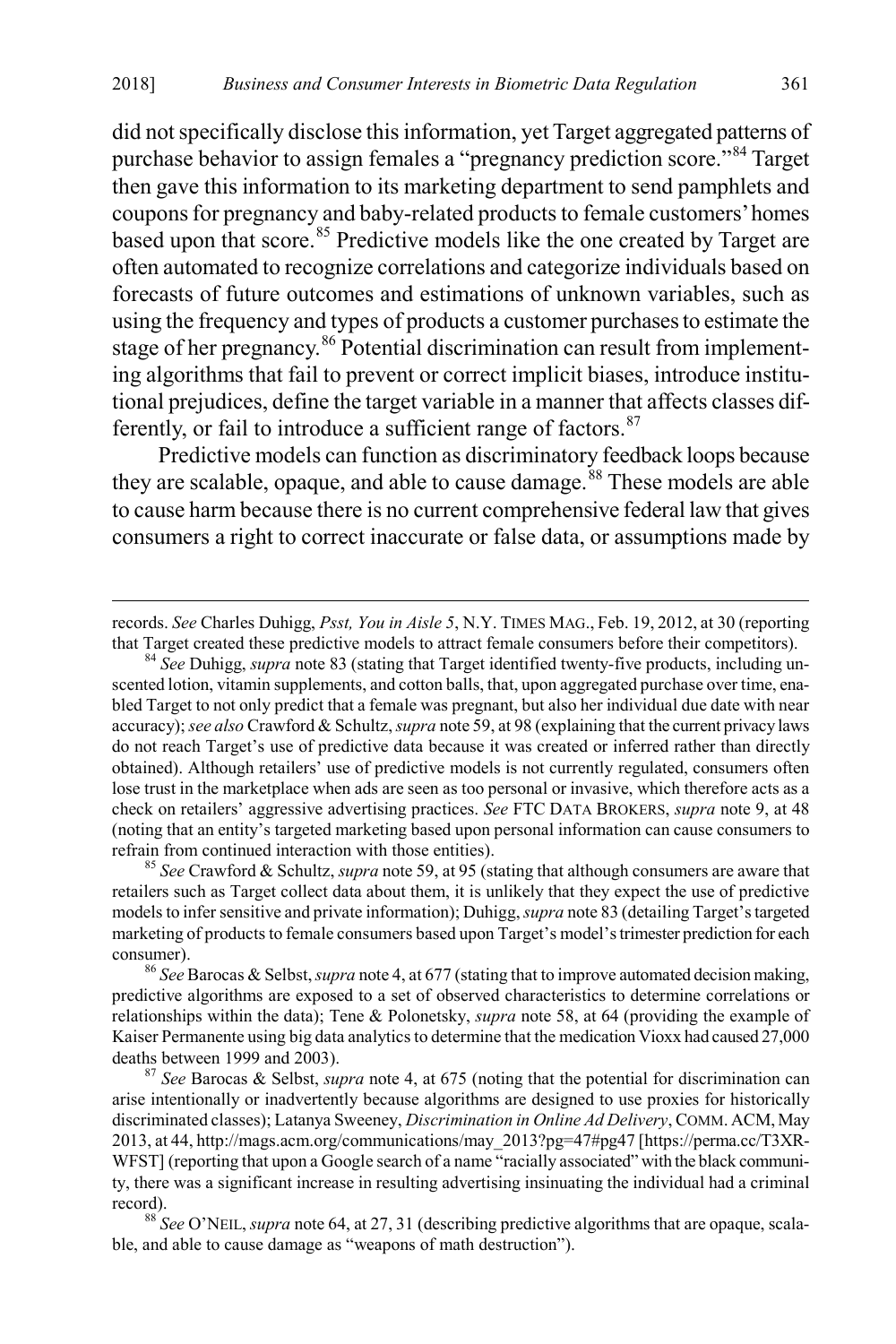data brokers.<sup>[89](#page-14-0)</sup> These models are opaque because consumers often do not have access to their data to confirm that it is incorrect or misleading.<sup>[90](#page-14-1)</sup> Furthermore, even if data brokers allow consumers to see the data collected about them, the reports usually only include the individual data points but not the aggregated categorizations.[91](#page-14-2) Lastly, these models are scalable because they have the ability to be applied consistently across diverse and sizeable data sets. $92$ 

Importantly, the methodology used in big data collection often allows data brokers and businesses to circumvent the already scant regulations surround-ing the collection, use, and disclosure of PII.<sup>[93](#page-14-4)</sup> When data brokers or businesses use opaque predictive algorithms, proof of discriminatory intent or impact is difficult to ascertain.<sup>[94](#page-14-5)</sup> At the point of data collection, it is often the case that no PII has actually been obtained.<sup>[95](#page-14-6)</sup> Models can use an individual's activity on Facebook, their recent geographic locations, or even the genre of music on a consumer's streaming service to infer and create attributes that are then used as proxies for race, gender, or socioeconomic status, all of which are arguably forms of PII.<sup>[96](#page-14-7)</sup> As noted above, these models are not always accurate, and in-

<span id="page-14-0"></span> <sup>89</sup> *See* FTC DATA BROKERS, *supra* not[e 9,](#page-3-0) at 48 (describing how consumers assigned a low marketing score are unable to correct any false data attributed to that score and therefore are limited to disparate marketing targeted to that score range); *Data Brokers and "People Search" Sites*, *supra* note [10](#page-3-9) (stating that data brokers' collection and use of consumer data is narrowly regulated and does not allow consumers to see the data collected about them or to correct any inaccuracies). <sup>90</sup> *See* FTC DATA BROKERS, *supra* not[e 9,](#page-3-0) at 49 (explaining that for products such as insurance,

<span id="page-14-1"></span>data brokers do not allow consumers to have access to the data collected about them and specific data that is accessible to consumers, is often difficult, if not impossible for consumers find). <sup>91</sup> *See* O'NEIL, *supra* not[e 64,](#page-10-7) at 152 (providing that data brokers lack complete transparency with

<span id="page-14-2"></span>consumers by not disclosing the conclusions and categorizations made about consumers, but rather limit disclosure to the individually collected facts). <sup>92</sup> *See id.* at 27, 31 (explaining that to be "scalable," a model must have the ability to be applied

<span id="page-14-3"></span>consistently across diverse and sizeable data sets). Credit rating models are an example of scalable models because after a score has been applied to an individual, that score can impact numerous other aspects of an individual's life. *See id.* at 30. <sup>93</sup> *See* Barocas & Selbst, *supra* not[e 4,](#page-2-6) at 694, 701, 711 (stating that antidiscrimination law as it

<span id="page-14-4"></span>currently exists does not provide much recourse to claims of discrimination based upon data mining); Crawford & Schultz, *supra* not[e 59,](#page-9-1) at 101 (describing big data's ability to use data to discriminate in the credit loan and housing industries, escaping federal credit regulations and fair housing laws). <sup>94</sup> *See* Barocas & Selbst,*supra* not[e 4,](#page-2-6) at 692–93 (stating that big data correlations and algorithms

<span id="page-14-5"></span>are formed from obscure proxies). <sup>95</sup> *See* FTC DATA BROKERS, *supra* not[e 9,](#page-3-0) at 19 (describing how data brokers can make assump-

<span id="page-14-6"></span>tions about individuals based off non-PII data to create "derived data elements"); Barocas & Selbst, *supra* not[e 4,](#page-2-6) at 692 (detailing how data mining is able to predict or make assumptions about individuals' undisclosed information using predictive analysis); Crawford & Schultz, *supra* not[e 59,](#page-9-1) at 100 (noting that the predictive models can essentially create an individual's PII, even though none of the data points alone constitute PII). <sup>96</sup> *See* Barocas & Selbst, *supra* not[e 4,](#page-2-6) at 712 (listing types of consumer data used as proxies in

<span id="page-14-7"></span>predictive models); Crawford & Schultz, *supra* not[e 59,](#page-9-1) at 100–01 (describing the types of data that are used as proxies to develop consumer categories).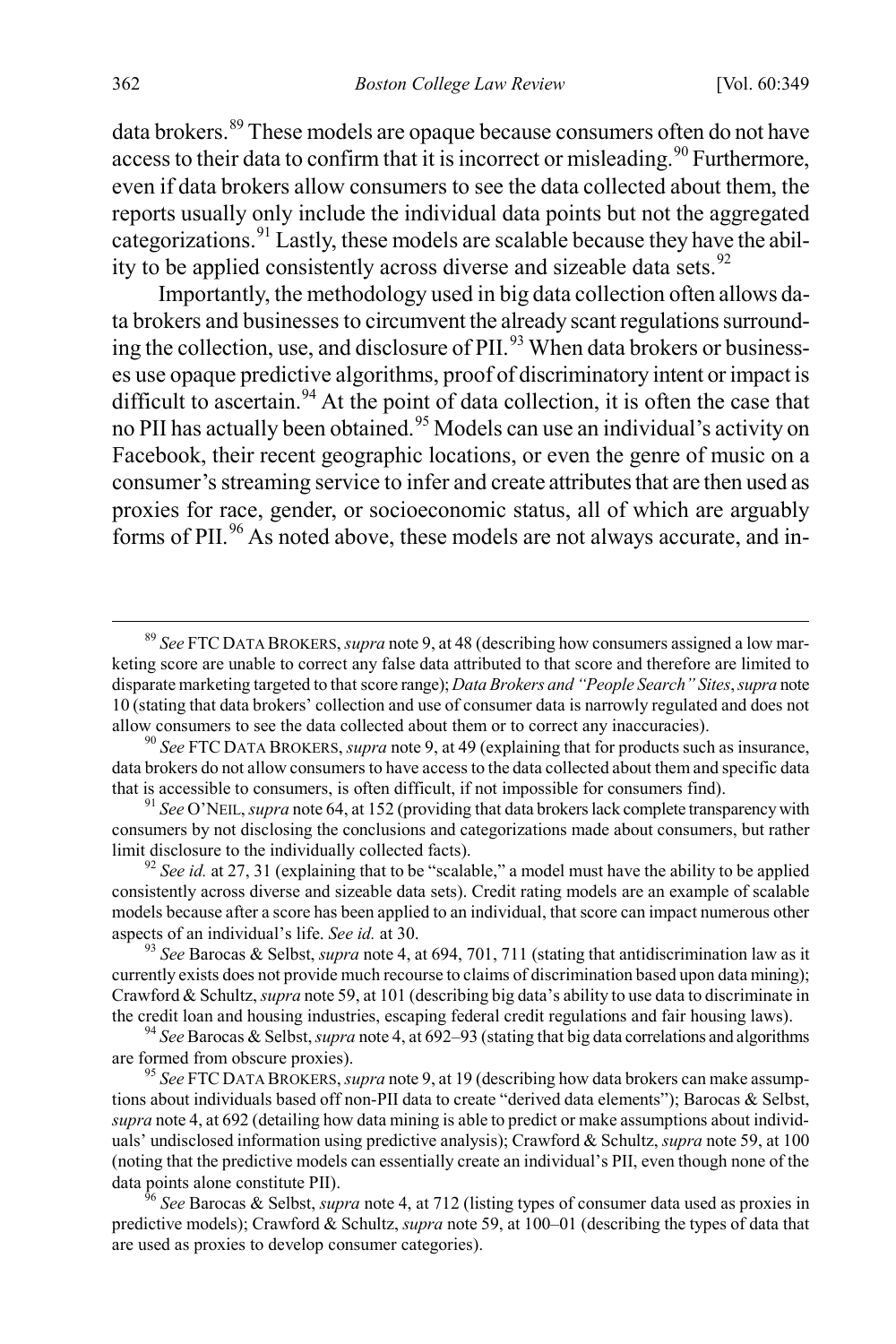dividuals are rarely provided with the means to correct any false characteriza-tions, enabling both intentional and inadvertent discrimination.<sup>[97](#page-15-2)</sup>

#### <span id="page-15-8"></span><span id="page-15-1"></span><span id="page-15-0"></span>*C. Biometric Data in the Federal Privacy Landscape*

The right to privacy has not been recognized as an absolute fundamental human right of United States citizens.<sup>[98](#page-15-3)</sup> There is no specific protection for rights of privacy within the U.S. Constitution.<sup>[99](#page-15-4)</sup> Only in 1965, in *Griswold v. Connecticut*, did the Supreme Court find a "penumbra" of privacy rights with-in the First, Third, Fourth, and Fifth Amendments.<sup>[100](#page-15-5)</sup> Despite this rationale, some scholars have claimed that the right to privacy should cede to considerations of capitalism such as protection of the press, free market theory, or pro-motion of public welfare.<sup>[101](#page-15-6)</sup> Although federal law in the United States is not entirely without data privacy regulation, regulations at the federal level are industry-specific and inconsistent across sectors.<sup>[102](#page-15-7)</sup> Under many of these in-

<span id="page-15-4"></span>enumerated right to privacy in the Constitution, in certain cases, the courts have found rights in "penumbras" where they are not explicitly stated in the Constitution because their "existence is necessary in making the express guarantees fully meaningful").<br><sup>100</sup> *See id.* at 484 (determining that "penumbra" rights of "privacy and repose" exist in the First,

<span id="page-15-5"></span>Third, Fourth, and Fifth Amendments to the Constitution). A penumbra, as used by the Court in *Griswold*, is a place from which a right is implied or inferred from specific guarantees in the Constitution. *See id.* at 484. <sup>101</sup> *See* Richard Posner, *The Right of Privacy*, 12 GA. L. REV. 393, 404, 422 (1978) (describing

<span id="page-15-6"></span>Judge Posner's economic theory of privacy that protection of individual privacy inhibits the free flow of information and thereby market efficiency); Samuel D. Warren & Louis D. Brandeis, *The Right to Privacy*, 4 HARV. L. REV. 193, 214, 216–18 (1890) (detailing the circumstances in which the right to privacy must cede to public welfare, freedom of the press, and freedom of capital markets). <sup>102</sup> *See* SOLOVE &SCHWARTZ, *supra* not[e 98,](#page-15-1) at 34–35 (listing a number of United States federal

<span id="page-15-7"></span>privacy laws that are specific to sectors such as healthcare, credit reporting, education, and financial industries); Theodore Rostow, *What Happens When an Acquaintance Buys Your Data?: A New Privacy Harm in the Age of Data Brokers*, 34 YALE J. ON REG. 667, 676 (2017) (calling commercial privacy regulations in U.S. federal law a "patchwork"); *see also* Cunningham, *supra* not[e 98,](#page-15-1) at 664 (detailing the sectoral approach of the United States regarding privacy regulations as opposed to a comprehensive approach). The "sectoral" approach signifies industry-specific privacy legislation whereas the "comprehensive" approach indicates privacy legislation that is applicable across indus-

<span id="page-15-2"></span> <sup>97</sup> *See* FTC DATA BROKERS, *supra* not[e 9,](#page-3-0) at 48 (detailing that consumers assigned a low marketing "score" are unable to correct any false data attributed to that score and are therefore limited to marketing targeted to that score range); *Data Brokers and "People Search" Sites*, *supra* not[e 10](#page-3-9) (noting that no federal law enables consumers to see the data collected about them or to correct any inaccuracies). <sup>98</sup> *See* McKay Cunningham, *Privacy in the Age of the Hacker: Balancing Global Privacy and* 

<span id="page-15-3"></span>*Data Security Law*, 44 GEO. WASH.INT'L L.REV. 644, 663 (2012) (stating that the United States does not provide its citizens with a comprehensive right to privacy). In contrast, in May 2018, Europe implemented the General Data Protection Regulation ("GDPR"), a comprehensive data protection law that is directly binding on all EU member states. *See* DANIEL J. SOLOVE &PAUL H. SCHWARTZ, PRI-VACY LAW FUNDAMENTALS 264 (7th ed. 2017) (noting the direct application of the GDPR with a few exceptions for EU member states to implement further legislation).<br><sup>99</sup> *See* Griswold v. Connecticut, 381 U.S. 479, 483–85 (1965) (holding that although there is no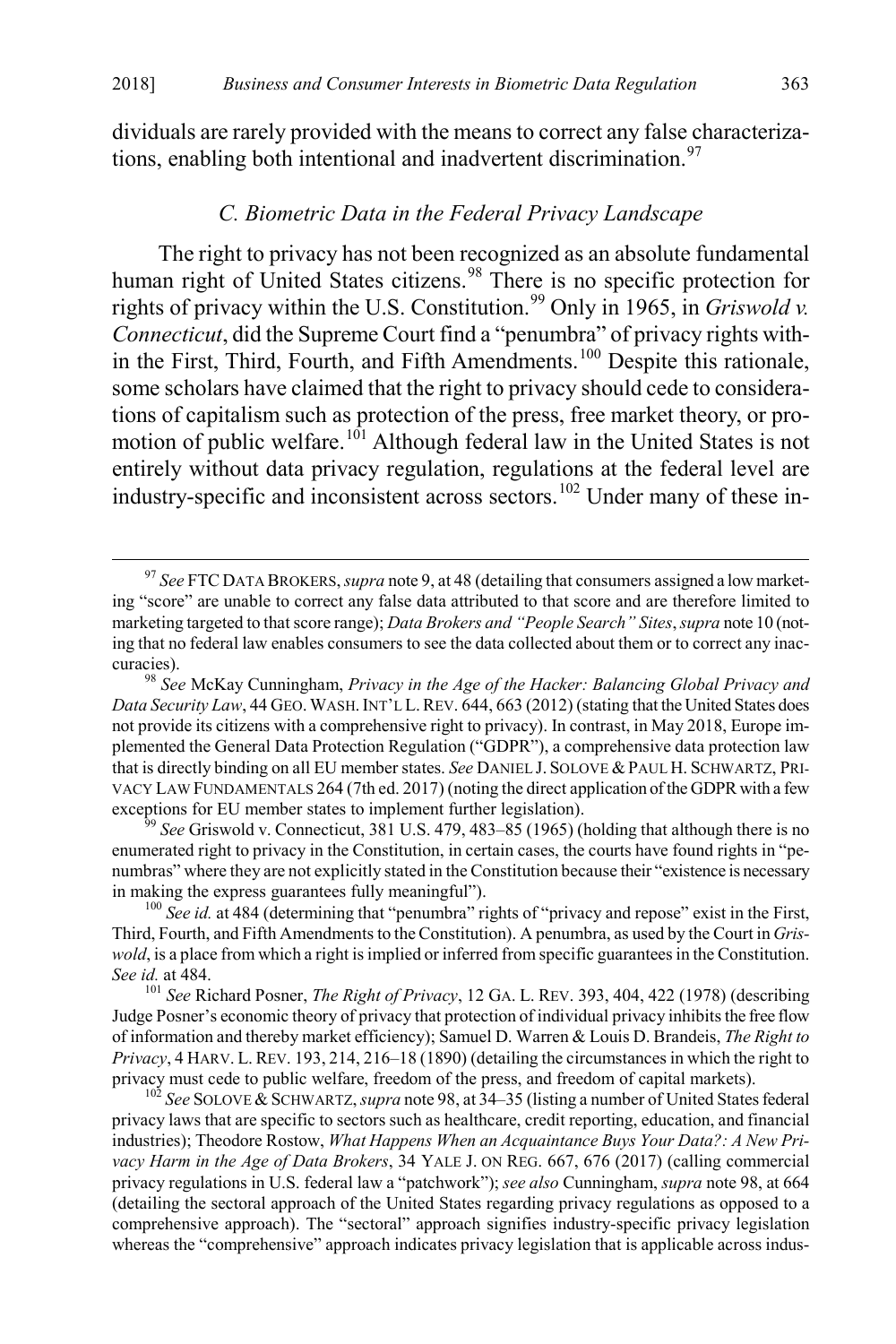dustry-specific regulations, the duties imposed upon businesses and definitions of key terms such as "PII" are fragmented and varied.<sup>[103](#page-16-0)</sup> There is, however, a level of consistency in the types of activities subjected to regulation, such as an entity's collection, use, disclosure, and retention of  $\text{PII}$ .<sup>[104](#page-16-1)</sup> For example, the Gramm-Leach-Bliley Act of 1999 addresses financial institutions' collection and use of nonpublic personal information, the Family Educational Rights and Privacy Act addresses educational institutions' collection and use of student records, and the Health Insurance Portability and Accountability Act ("HIPAA") ad-dresses covered entities' collection and use of protected health information.<sup>[105](#page-16-2)</sup>

Thus, the United States does not currently have a single, comprehensive federal law regulating businesses' collection and use of biometric data.<sup>[106](#page-16-3)</sup> Rather, in line with the United States' sectoral approach, there are several industry-specific laws that govern private and public collection and use of an individual's biometric identification data within financial, educational, commercial, and healthcare institutions.[107](#page-16-4) HIPAA's definition of "individually identi-fiable health information" can include certain biometric data.<sup>[108](#page-16-5)</sup> The Genetic Information Nondiscrimination Act protects individual's genetic information from discrimination in insurance and employment contexts.[109](#page-16-6) The Privacy Act of 1974 provides potential barriers to entities from accessing or disclosing an

<span id="page-16-1"></span>

<span id="page-16-2"></span>regulation, they only protect the means by which an entity interacts with the data). <sup>105</sup> *See* Gramm-Leach-Bliley Act, 15 U.S.C. §§ 6801–6809 (2012) (addressing disclosure of nonpublic personal information); Family Educational Rights and Privacy Act, 20 U.S.C. § 1232(g) (2012) (addressing the limitations on disclosure of protected education records); Health Information Portability and Accountability Act, 42 U.S.C. § 1320d-6 (2012) (listing the limitations of disclosure of individually identifiable health information). <sup>106</sup> *See* Claypoole & Stoll, *supra* not[e 8,](#page-2-7) at 4 (noting that several industry-specific federal laws

<span id="page-16-3"></span>

<span id="page-16-4"></span>regulate biometric identification data).<br><sup>107</sup> *See id.*; *see also* Roberg-Perez, *supra* not[e 17](#page-4-1), at 63 (listing the different sector-specific federal laws that address biometric data).

<span id="page-16-5"></span><sup>108</sup> *See* 42 U.S.C. § 1320d(6) (defining the term "individually identifiable health information" to include data obtained from an individual by a qualified entity that concerns health conditions or health care of an individual that either identifies the individual or can reasonably be believed to identify the

<span id="page-16-6"></span>individual). <sup>109</sup> *See* 29 U.S.C. § 1182 (2012) (stating that accessibility of health insurance may not be predicated based on an individual's genetic information). Genetic information is defined under the Genetic Information Nondiscrimination Act as information about an individual's and their family members' genetic tests. *See Genetic Information Discrimination*, EQUAL EMP. OPPORTUNITY COMM'N, https:// www.eeoc.gov/laws/types/genetic.cfm [https://perma.cc/HN6D-9MDR].

tries. *See* Cunningham, *supra* not[e 98,](#page-15-1) at 664 (describing that the United States takes a sectoral approach and the EU takes a comprehensive approach). <sup>103</sup> *See* Cunningham, *supra* not[e 98,](#page-15-1) at 665 (stating that the definition of PII differs under the Fair

<span id="page-16-0"></span>Credit Reporting Act, Video Privacy Protection Act, and the Gramm-Leach-Bliley Act); Rostow, *supra* not[e 102,](#page-15-8) at 677–78 (providing examples of sectoral differences such as the Health Insurance Portability and Accountability Act's inapplicability to "non-covered entity" data such as that produced by Apple devices, Google searches, or wearable devices and the Gramm-Leach-Bliley Act's application to data used only by "financial institutions").<br><sup>104</sup> *See* Rostow, *supra* not[e 102,](#page-15-8) at 677 (noting that of the federal privacy statutes that do provide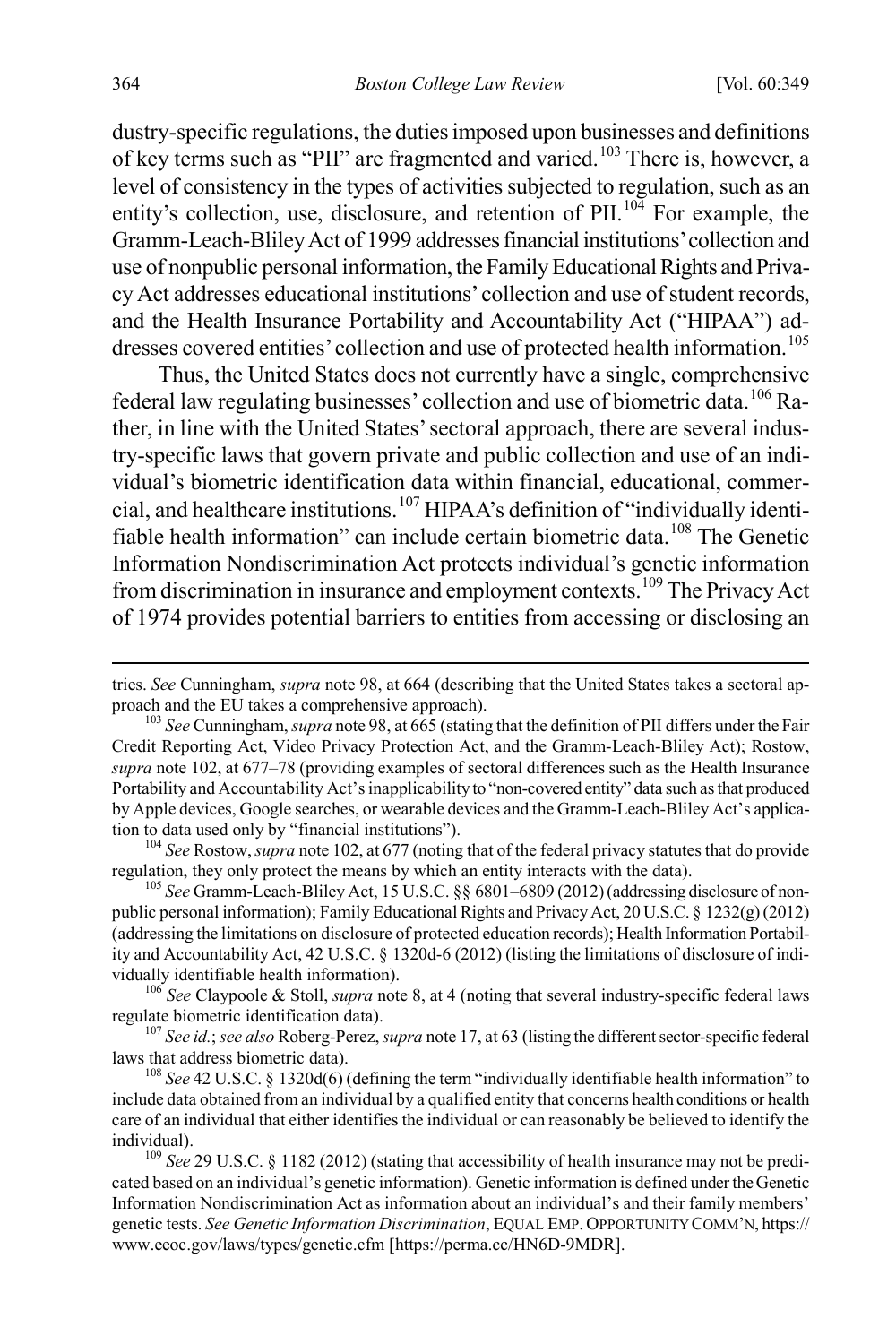individual's personally identifying data that is contained in federal records.<sup>[110](#page-17-2)</sup> Of note, the Children's Online Privacy Protection Act ("COPPA") provides extensive protection of minors' privacy, including the collection of children's biometric data.<sup>[111](#page-17-3)</sup> COPPA requires parental consent before photos, videos, or audio recordings that contain a child's image or voice are collected.<sup>[112](#page-17-4)</sup> Additionally, COPPA allows businesses to verify parental consent using facial recognition technology. $^{113}$  $^{113}$  $^{113}$ 

<span id="page-17-1"></span><span id="page-17-0"></span>The FTC has the authority to promulgate and enforce rules to protect con-sumers from "unfair and deceptive" business practices.<sup>[114](#page-17-6)</sup> Aside from enforcement of COPPA, however, the FTC has yet to create specific rules regarding businesses' implementation and use of biometric data in technology.<sup>115</sup> Rather, the FTC has issued best practices including, "privacy by design," increasing transparency, giving consumers a method to opt-in or opt-out of biometric information collection, and obtaining clear and concise consent from individuals.[116](#page-17-8) In accordance with these best practices, businesses often subject the data they maintain to anonymization or de-identification techniques.<sup>[117](#page-17-9)</sup> Anonymiza-

<span id="page-17-5"></span>ods of verifying parental consent include having a parent submit two photos, a driver's license or photo ID and a second photo, and authenticating the photos with facial recognition technology). <sup>114</sup> *See* Federal Trade Commission Act, 15 U.S.C. § 45(a)(2) (2012) (listing the scope of the

<span id="page-17-6"></span>FTC's authority to protect consumers).

<span id="page-17-7"></span><sup>115</sup> *See* FTC, FACING FACTS: BEST PRACTICES FOR COMMON USES OF FACIAL RECOGNITION TECHNOLOGIES 1–2 (2012) [hereinafter FACING FACTS], https://www.ftc.gov/sites/default/files/ documents/reports/facing-facts-best-practices-common-uses-facial-recognition-technologies/121022 facialtechrpt.pdf [https://perma.cc/Q5QL-RNV5] (recommending best practices businesses should implement if planning to or already using biometric facial recognition technology); *see also*Claypoole & Stoll, *supra* note [8,](#page-2-7) at 3 (describing the FTC's publication "Facing Facts" that provides guidance for businesses overseen by the FTC). <sup>116</sup> *See* FACING FACTS, *supra* not[e 115,](#page-17-1) at 1–2 (describing the recommended best practices for

<span id="page-17-8"></span>businesses' collection and use of biometric facial recognition technology).<br><sup>117</sup> *See* Paul Ohm, *Broken Promises of Privacy: Responding to the Surprising Failure of Anony-*

<span id="page-17-9"></span>*mization*, 57 UCLA L. REV. 1703, 1707–08 (2010) (noting that entities that maintain databases often use anonymization techniques to provide greater security for individuals' information). Anonymization or de-identification can occur through a number of techniques, the most common being the determination and elimination of any information that identifies an individual, followed by either suppression, generalization, or aggregation. *See id.* at 1713–15 (listing the methods of anonymization used to de-identify an individual before that data is released to a third party). Suppression is the dele-

<span id="page-17-10"></span><span id="page-17-2"></span><sup>&</sup>lt;sup>110</sup> *See* Privacy Act of 1974, 5 U.S.C. § 552(a) (2012) (regulating the collection, maintenance, use, and disclosure of PII and records of individuals that are maintained by federal agencies).

<span id="page-17-3"></span><sup>&</sup>lt;sup>111</sup> See Child Online Privacy Protection Act of 1998, 15 U.S.C. §§ 6501–6506 (2012) (listing photos, videos, or audio files containing a child's image or voice as personal information under the

<span id="page-17-4"></span>statute).<br><sup>112</sup> *See* 15 U.S.C. § 6501(9) (stating that acceptable consent from a child's parent must be obtained using any reasonable effort, including through use of new technology); *Children's Online Privacy Protection Rule: A Six-Step Compliance Plan for Your Business*, FTC (June 2017), https:// www.ftc.gov/tips-advice/business-center/guidance/childrens-online-privacy-protection-rule-six-stepcompliance [https://perma.cc/349J-GUG7] (detailing the requirements an entity subject to the Child Online Privacy Protection Act must follow including notice and consent). <sup>113</sup> *See Children's Online Privacy Protection Rule*, *supr*a not[e 112](#page-17-0) (stating that authorized meth-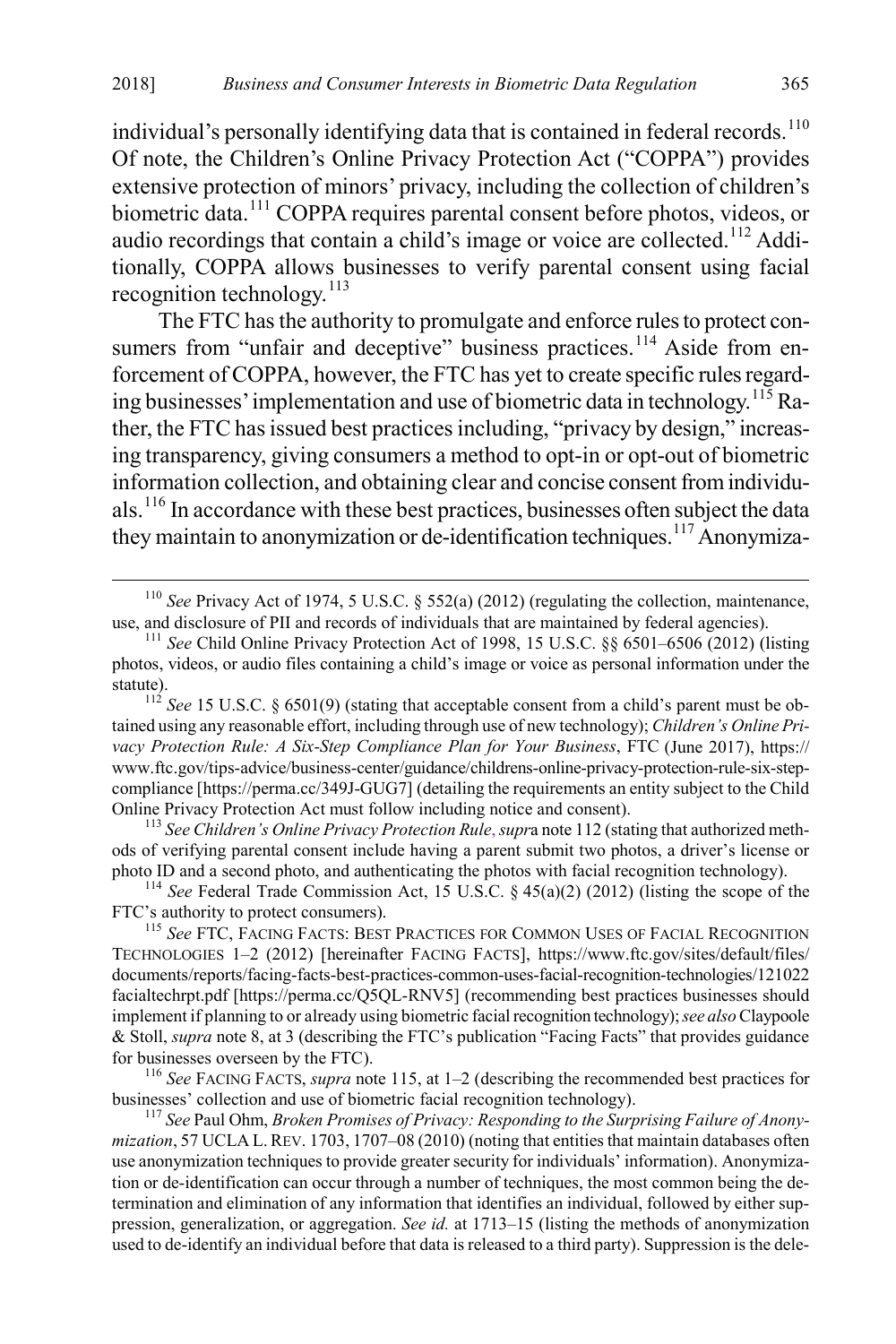tion has been championed as ensuring an individual's privacy, and is distinct from mere de-identification, which is defined as a method to remove personal information without the explicit guarantee of irreversibility.<sup>[118](#page-18-1)</sup> Some scholars, however, criticize these theories' promises of data security, as computer scientists have conducted studies to prove that both anonymized and de-identified data can be easily re-identified.<sup>[119](#page-18-2)</sup>

<span id="page-18-0"></span>Furthermore, in 1998 the FTC put forth a version of Fair Information Practice Principles ("FIPPs") as a framework for developing privacy laws in an age of rapid technological development.<sup>[120](#page-18-3)</sup> The five core principles set forth include: (1) notice/awareness; (2) choice/consent; (3) access/participation; (4) integrity/security; and (5) enforcement/redress.<sup>[121](#page-18-4)</sup> Of particular note, whereas the FTC's best practices and FIPPs provide non-binding structures to regulate an entity's collection, use, and disclosure of an individual's PII through notice and consent requirements, they do not provide a mechanism to protect consumers against the "creation" of PII through predictive algorithms. $^{122}$  $^{122}$  $^{122}$ 

Notably, the Federal Communications Commission (FCC), not the FTC, currently has jurisdiction over regulation of Internet service providers ("ISPs").<sup>[123](#page-18-6)</sup> The Trump Administration recently signed a Congressional Re-

<span id="page-18-2"></span><span id="page-18-1"></span>710–11 (2016) (delineating between anonymization and de-identification). <sup>119</sup> *See* Ohm, *supra* not[e 117,](#page-17-10) at 1724–25 (stating that theories of anonymization have been dis-

proven through development of re-identification techniques including the combination of anonymized data with outside information); Simson L. Garfinkel, *De-Identification of Personal Information*, NAT'L INST. OF STANDARDS & TECH 1–3 (2015), http://nvlpubs.nist.gov/nistpubs/ir/2015/NIST.

<span id="page-18-3"></span>IR.8053.pdf (noting the issues with the definitions and usage of anonymization and de-identification). <sup>120</sup> *See* FTC, PRIVACY ONLINE: <sup>A</sup> REPORT TO CONGRESS 7–11 (1998) [hereinafter PRIVACY ONLINE], https://www.ftc.gov/sites/default/files/documents/reports/privacy-online-report-congress/ priv-23a.pdf [https://perma.cc/SB5Z-L7NY] (listing the Fair Information Practice Principles ("FIPPs")

<span id="page-18-5"></span><span id="page-18-4"></span>the FTC encourages legislatures to consider when constructing new privacy regulations).<br><sup>121</sup> *See id.* at 7–11.<br><sup>122</sup> *See* FACING FACTS, *supra* note [115,](#page-17-1) 1–2 (recommending best practices such as notice and consent and opt-in and opt-out mechanisms for businesses implementing facial recognition technology); PRIVACY ONLINE, *supra* not[e 120,](#page-18-0) at 7–11 (listing the five core FIPPs principles); *see also*Crawford & Schultz, *supra* not[e 59,](#page-9-1) at 106 (noting the difficulty in regulation at the initial collection of a single data element because often nothing collected is considered PII and it is not possible to determine at that point any potential predictive privacy harms). <sup>123</sup> *See In re* Protecting and Promoting the Open Internet, Report and Order on Remand, 30 FCC

<span id="page-18-6"></span>Rcd. 5601, paras. 398–403 (2015) (authorizing the Federal Communications Commission's (FCC) regulation of broadband companies). The FCC's Open Internet Order determined that broadband companies are "common carriers," which are specifically exempted from the FTC's jurisdiction under the FTC Act. *See* Brian Naylor, *Congress Overturns Internet Privacy Regulation*, NPR (Mar. 28, 2017), https://www.npr.org/2017/03/28/521831393/congress-overturns-internet-privacy-regulation [https://perma.cc/YV26-BKT7] (noting that the nullification of the FCC's Broadband Privacy Rule provides a path for the FTC as the sole regulator of internet privacy issues); Arielle Roth, *Three Issues to Watch as the FCC Writes Privacy Rules for Broadband Companies*, HUDSON INST. (Aug. 15,

tion of the identifying information, generalization changes the identifying information, and aggregation is the combination of groups of similar data sets. *See id.* (explaining that each method is forced to reconcile increased privacy protections with diminishing utility of the data as it is anonymized). <sup>118</sup> *See* Ira S. Rubinstein & Woodrow Hartzog, *Anonymization and Risk*, 91 WASH. L. REV. 704,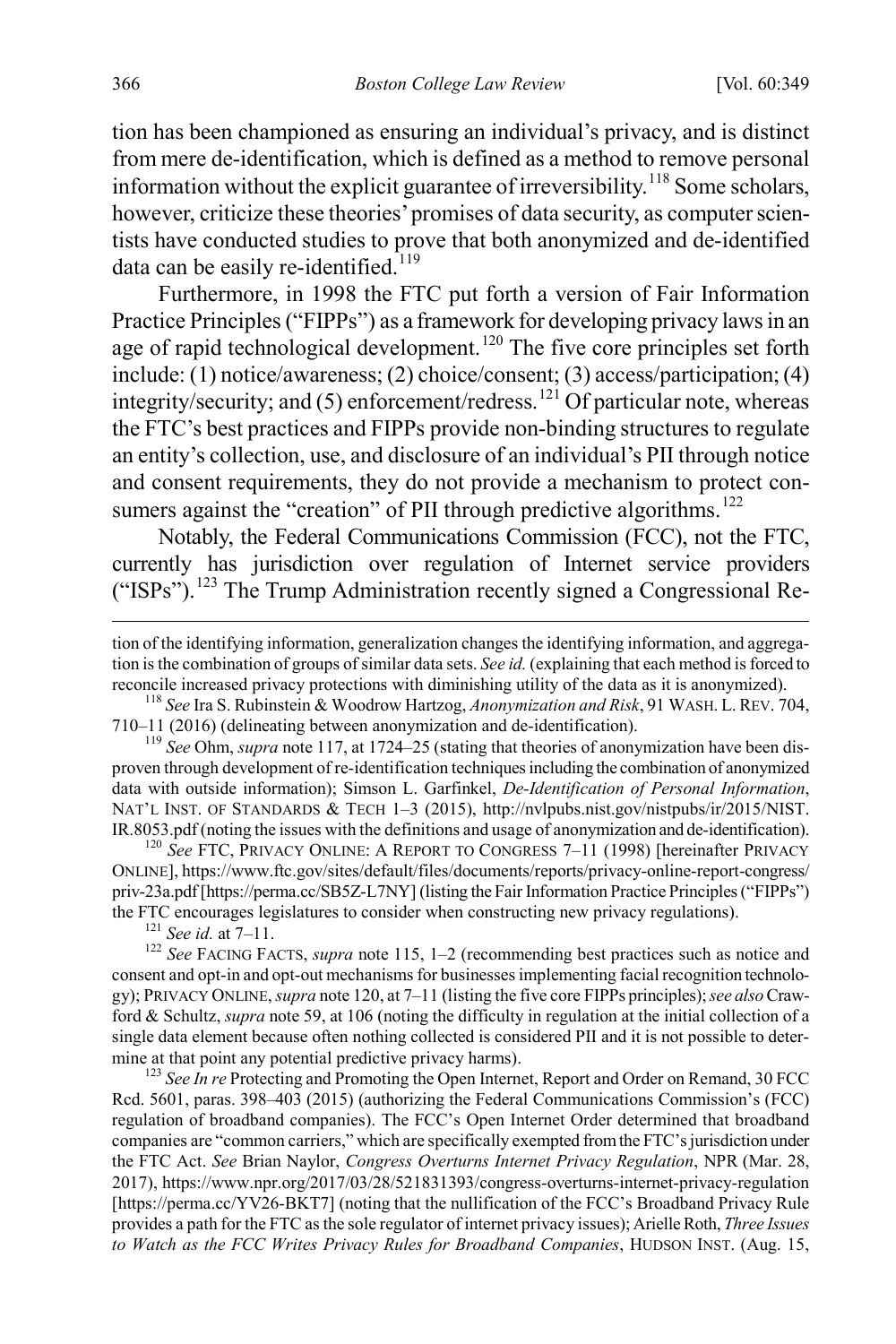view Act that nullified the Broadband Privacy Rule, an FCC rule that had yet to take effect but would have regulated ISPs' collection and sale of consumer data.[124](#page-19-0) Following the nullification of this rule, ISPs can continue to record and sell individuals' browsing data, are not required to inform consumers what information they collect or who they sell it to, and can force individuals to re-solve complaints by arbitration.<sup>[125](#page-19-1)</sup> Importantly, ISPs are currently not prohibited from selling an individual's data, including biometric data, to third parties such as data brokers.<sup>[126](#page-19-2)</sup>

The European Union's General Data Protection Regulation ("GDPR"), effective as of May 25, 2018, applies extraterritorially to U.S. businesses that offer goods or services to, or monitor the behavior of EU individuals.<sup>[127](#page-19-3)</sup> The GDPR defines biometric data as "personal data resulting from specific technical processing relating to the physical, physiological or behavioral characteristics of a natural person which allow or confirm the unique identification of that natural person."[128](#page-19-4) Under the statute, biometric data is listed as a type of sensitive personal data.<sup>[129](#page-19-5)</sup> The processing of sensitive personal data is entirely prohibited, subject to a number of enumerated exceptions including, but not limited to, obtaining explicit consent, specified public interest considerations, and certain exemptions in the fields of employment and social protection law.<sup>[130](#page-19-6)</sup> At

<span id="page-19-3"></span>sumer accesses). <sup>127</sup> *See* Commission Regulation (EU) 2016/679, art.3, 2016 O.J. (L 119) 1, 32–33 [hereinafter General Data Protection Regulation] (expanding the territorial scope of regulation of data controllers and processors that process "personal data" of individuals who are located in the EU).<br><sup>128</sup> See id. art. 4(14), at 34.<br><sup>129</sup> See id. art. 9, at 38–39 (listing the categories of data that are prohibited from processing su

<span id="page-19-5"></span><span id="page-19-4"></span>ject to a list of enumerated exceptions). <sup>130</sup> *See id.* art. 9(2)–(4), at 38–39 (listing the situations in which a data controller or processor is

 <sup>2016),</sup> https://www.hudson.org/research/12769-three-issues-to-watch-as-the-fcc-writes-privacy-rulesfor-broadband-companies [https://perma.cc/YP3F-CPW4] (describing the FCC's Open Internet Order granting the FCC authority to regulate broadband companies).<br><sup>124</sup> *See* S.J. Res. 34, 115th Cong. (2017) (stating the Senate and House of Representatives joint

<span id="page-19-0"></span>resolution to nullify the FCC's Broadband Privacy Rule). <sup>125</sup> *See* Devin Coldewey, *Everything You Need to Know About Congress' Decision to Expose* 

<span id="page-19-1"></span>*Your Data to Internet Providers*, TECH CRUNCH (Mar. 29, 2017), https://techcrunch.com/2017/03/ 29/everything-you-need-to-know-about-congress-decision-to-expose-your-data-to-internet-providers/

<span id="page-19-2"></span><sup>[</sup>https://perma.cc/9PPA-CVCL] (listing ISP conduct that is not subject to regulation). <sup>126</sup> *See* Alina Selyukh, *FCC Chairman Goes After His Predecessor's Internet Privacy Rules*, NPR: THE TWO-WAY (Feb. 24, 2017), https://www.npr.org/sections/thetwo-way/2017/02/24/517050966/fccchairman-goes-after-his-predecessors-internet-privacy-rules [https://perma.cc/T7H8-SRLH] (explaining that without regulation, Internet service providers ("ISPs") would not be prohibited from using or selling an individual's data). Proponents of the FCC's Broadband Privacy Act claim that ISPs can obtain more data on consumers than individual websites or non-broadband companies. *See id.*(noting that ISPs can obtain consumer data from each individual website or internet-based service that a con-

<span id="page-19-6"></span>not prohibited from processing an individual's sensitive personal data). Personal data under the GDPR is defined as "any information relating to an identified or identifiable natural person*.*" *Id.* art. 4(1), at 33. Consent under the GDPR requires "freely given, specific, informed and unambiguous indication"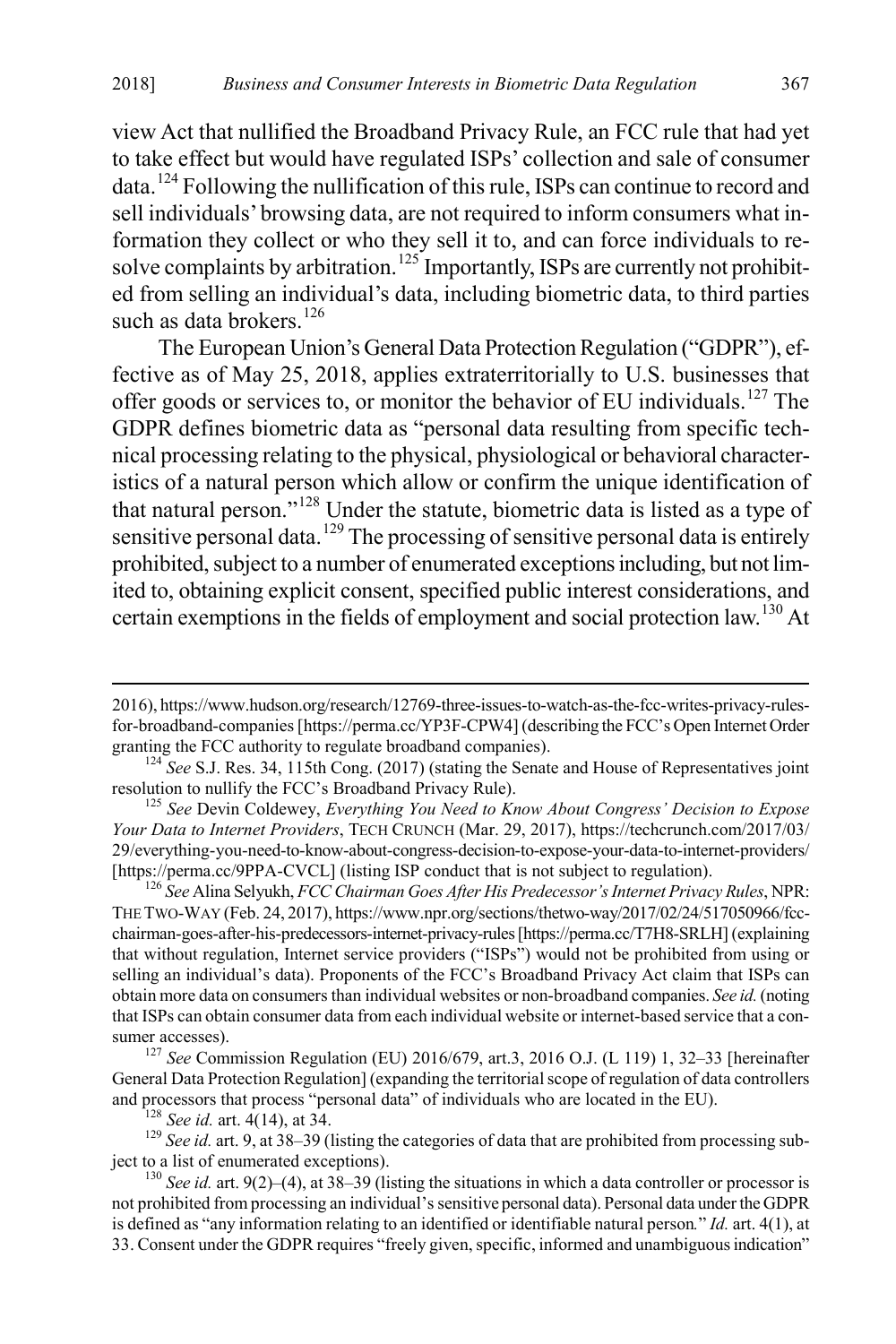the time of publication of this Note the GDPR only recently took effect, and its total potential impact on U.S. businesses has yet to be ascertained.<sup>[131](#page-20-2)</sup>

#### <span id="page-20-1"></span><span id="page-20-0"></span>II. MODERN PIONEERS: STATE BIOMETRIC DATA STATUTES

<span id="page-20-9"></span>Regulations addressing businesses' use of biometric data are being developed at the cross-section of society's need for greater data security and big da- $\frac{1}{32}$  discriminatory impact on consumers.<sup>[132](#page-20-3)</sup> Over-regulation risks disincentivizing technological development and use of biometric data to enhance security.[133](#page-20-4) Under-regulation risks exposing entire categories of people to discrimi-natory practices.<sup>[134](#page-20-5)</sup> As noted above, the industry-specific approach of federal privacy law does not provide a comprehensive scheme for the regulation of biometric data.<sup>[135](#page-20-6)</sup> As a result, states have increasingly sought to regulate busi-nesses' collection, use, retention, and disclosure of biometric data.<sup>[136](#page-20-7)</sup> Three states' statutes, Illinois, Texas, and Washington, do provide comprehensive biometric data regulation, however, the statutes lack consistency.<sup>[137](#page-20-8)</sup> In addi-

<span id="page-20-5"></span>predictive algorithms for which there is no information accountability); Barocas & Selbst, *supra* note [4,](#page-2-6) at 675 (explaining that potential discrimination can occur in both intentional and inadvertent ways through designing algorithms that use proxies for historically discriminated classes). <sup>135</sup> *See* Claypoole & Stoll, *supra* not[e 8,](#page-2-7) at 4 (describing that aligned with the United States' in-

<span id="page-20-6"></span>dustry-specific approach to privacy regulation, there are several industry-specific laws that govern private and public collection and use of an individual's biometric identification data within financial, educational, and healthcare institutions). <sup>136</sup> *See* Roberg-Perez, *supra* not[e 17,](#page-4-1) at 62–63 (listing the additional states that have been in talks,

<span id="page-20-7"></span>have pending legislation or have introduced bills proposing regulation of collection and use of biometric data).<br><sup>137</sup> *See* Tumeh, *supra* not[e 18](#page-4-11) (listing the differences in notice, consent, sale, and enforcement

<span id="page-20-8"></span>requirements among the three state statutes). California recently passed a comprehensive privacy act, the California Consumer Privacy Act of 2018, set to take effect on January 1, 2020. *See* California Consumer Privacy Act of 2018, A.B. 375, 2017–2018 Leg., Reg. Sess. (Cal. 2018) (describing the

of the individual's agreement to the processing of his or her personal data made by a "statement or by a clear affirmative action." *Id.* art. 4(11), at 34.<br><sup>131</sup> *See* Yaki Faitelson, *Yes, The GDPR Will Affect Your U.S.-Based Business*, FORBES (Dec. 4,

<span id="page-20-2"></span><sup>2017),</sup> https://www.forbes.com/sites/forbestechcouncil/2017/12/04/yes-the-gdpr-will-affect-your-u-sbased-business/#4eb2d5146ff2 [https://perma.cc/F9PT-9ZBC] (noting that the GDPR will affect different United States based businesses differently depending on the application of the territorial reach of the GDPR). <sup>132</sup> *See* Claypoole & Stoll, *supra* not[e 8](#page-2-7) (regarding both the vast benefits and risks surrounding

<span id="page-20-3"></span>biometric technology as the reason for increased regulation surrounding its use by private and public entities). <sup>133</sup> *See* Daisy Contreras, *Illinois Issues: The Battle Over Transparency and Privacy in the Digital* 

<span id="page-20-4"></span>*Age*, NPRILL. (July 13, 2017), http://nprillinois.org/post/illinois-issues-battle-over-transparency-andprivacy-digital-age#stream/0 (reporting that business advocates critique Illinois privacy statutes as imposing a technological development "chilling effect"). According to Carl Szabo of NetChoice, some already developed facial recognition technology cannot be used in Illinois. *See id.* (noting the comprehensive scope of Illinois's BIPA); Meyer, *supra* not[e 6](#page-2-0) (quoting Szabo of NetChoice that "requiring consent before every use of the technology would create universal complexities that would eliminate many of the benefits of facial recognition"). <sup>134</sup> *See* O'NEIL, *supra* note [64,](#page-10-7) at 27, 31, 153 (noting the danger caused by opaque and scalable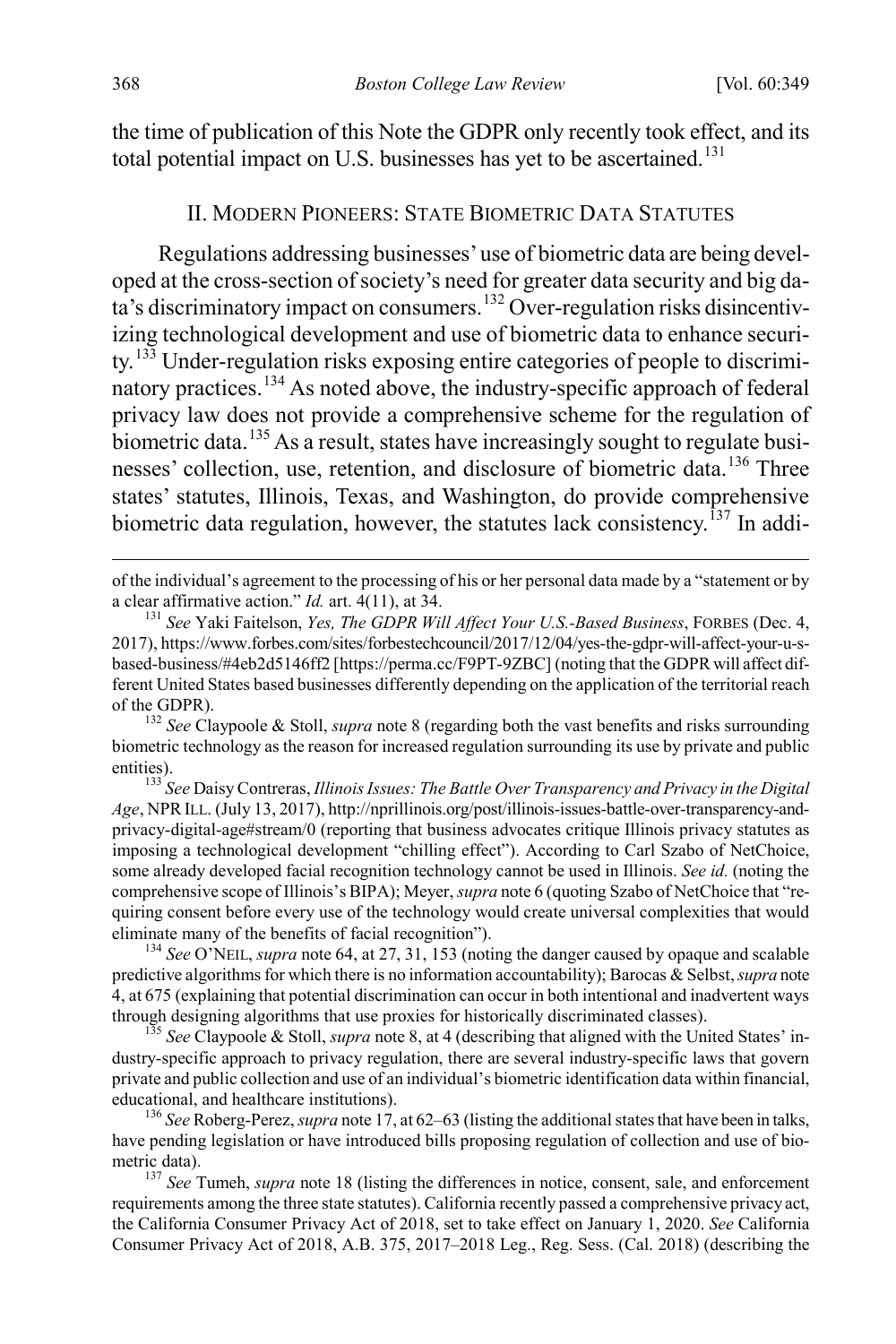tion, Alaska, Connecticut, Massachusetts, Michigan, Montana, New Hampshire, and New York have looked to adopt their own versions of biometric data regulations.<sup>[138](#page-21-0)</sup> Despite the growing interest in regulation, some states have not been successful in passing any biometric regulation statutes, as both Montana's and Connecticut's proposed bills did not survive the state legislative process.<sup>[139](#page-21-1)</sup>

As states' interest in regulation of businesses' interaction with biometric data increases, it is important to understand the existing legal framework sur-rounding state biometric data regulation.<sup>[140](#page-21-2)</sup> Section A of this Part discusses the 2008 Illinois Biometric Information Privacy Act ("BIPA"), the recent surge of class action lawsuits brought under the BIPA, and the 2009 Texas Capture or

<span id="page-21-0"></span>Sess. Laws, Ch. 21, H.B. 523 (N.H. 2018) (passing the biometric regulation bill to establish a committee); A9793, Assemb., Reg. Sess. (N.Y. 2018) (proposing a biometric data law identical to the Illinois BIPA); S8547, Senate, Reg. Sess. (N.Y. 2018) (proposing a biometric data law identical to the Illinois BIPA); H.B. 72, 30th Leg., 1st Sess. (Ala. 2017) (proposing notice and consent requirements for the collection of biometric information as well as an expansive definition of biometric data); H.B. 5522, Gen. Assemb., Jan. Sess. (Conn. 2017) (stating the purpose of regulating retailer's use of facial recognition software for marketing purposes); H.B. 1985, 190th Gen. Assemb., Reg. Sess. (Mass. 2017) (providing that § 1 of Ch. 93H of Massachusetts's General Laws would be amended to include "biometric indicator" within the definition of "personal information"); H.B. 5019, 99th Leg., Reg. Sess. (Mich. 2017) (proposing a biometric privacy act that contains notice, consent, retention, sale and disclosure requirements); H.B. 518, 65th Leg., Reg. Sess. (Mont. 2017) (proposing regulation of a private entity's collection, use, storage, and disclosure of an individual's biometric data); H.B. 523, 165th Gen. Court, Reg. Sess. (N.H. 2017) (amending the proposed biometric regulation bill to instead establish a committee to "study the use and regulation" of biometric information). Section 2 of Ch. 93H of the Massachusetts General Laws requires the adoption of regulations regarding any person that "owns or licenses personal information" of a resident of Massachusetts. *See* MASS. GEN. LAWS ch. 93H, § 2(a) (2018) (detailing the mandated regulations regarding the personal information of Massachusetts residents). <sup>139</sup> *See Bill Actions*, MONT. LEGISLATURE, http://laws.leg.mt.gov/legprd/law0210W\$BSIV.

<span id="page-21-1"></span>ActionQuery?P\_BILL\_DFT\_NO5=LC2063&Z\_ACTION=Find&P\_Sess=20171 [https://perma.cc/ CK3B-B6KQ] (noting that the bill died in the Standing Committee on April 28, 2017); *Bill Status*, CONN. GEN. ASSEMBLY, https://www.cga.ct.gov/asp/cgabillstatus/cgabillstatus.asp?selBillType= Bill&bill\_num=HB05522&which\_year=2017 [https://perma.cc/326B-SZ3Y] (noting that the bill was referred to the Joint Committee on General Law in January 2017 and never passed). <sup>140</sup> *See infra* notes [143–](#page-22-0)[203](#page-30-0) and accompanying text.

<span id="page-21-2"></span>

purpose of the act and providing the text of the act). The law includes biometric information in the definition of personal information and provides consumers with a number of rights including: (i) the right to require disclosure of their personal information a business collects, including what it is used for, and whether it is disclosed or sold and to whom; (ii) the right to opt-out of a business selling personal information to third parties; (iii) the right to be forgotten—or to have a business delete personal information upon request; and (iv) the right to receive equal services and pricing. *See id.* §§ 1798.100, 1798.105, 1789.110, 1798.115, 1798.120, 1798.125, 1798.135, 1798.140(b), 1798.140(o)(1)(E) (describing consumers' rights under the act and the inclusion of biometric information in the definition of personal information). At the time this Note was written, the California statute had not yet passed, and thus exceeds the scope of this analysis.<br><sup>138</sup> *See* Establishing a Committee to Study the Use and Regulation of Biometric Information,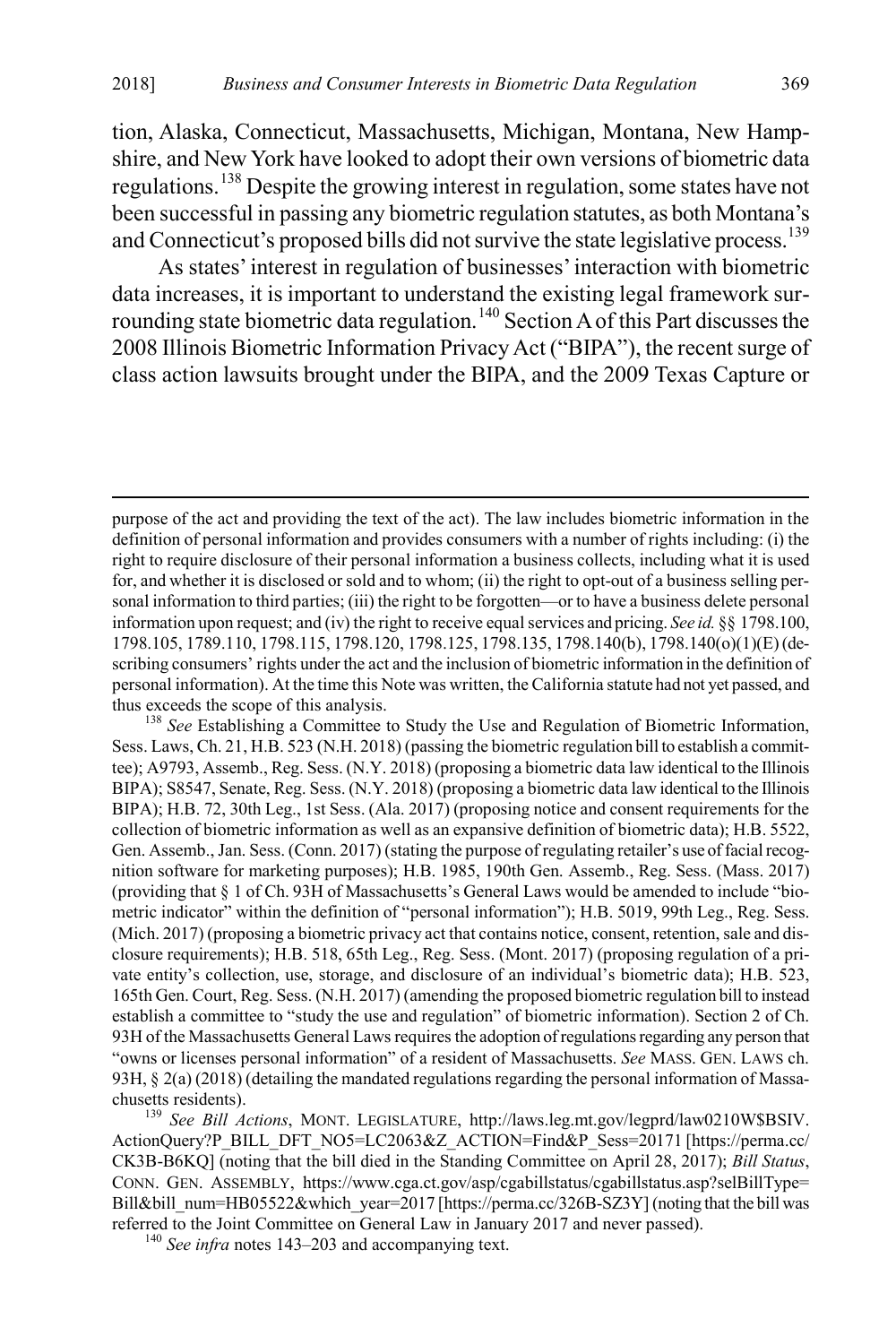Use of Biometric Identifier Act ("CUBI").<sup>[141](#page-22-2)</sup> Section B of this Part discusses the Washington statute enacted in  $2017$ .<sup>[142](#page-22-3)</sup>

#### <span id="page-22-1"></span><span id="page-22-0"></span>*A. Biometric Data Statutes in Illinois and Texas*

Despite the fact that Illinois and Texas implemented comprehensive statutes regulating businesses' collection and use of biometric information in 2008 and 2009 respectively, both statutes remained largely latent until the surge of class action suits brought under the Illinois BIPA beginning in 2015.<sup>[143](#page-22-4)</sup> Part 1 of this Section discusses the fundamental provisions of the Illinois BIPA.<sup>[144](#page-22-5)</sup> Part 2 of this Section discusses the rise of class actions brought under the BIPA in Illinois and the obstacles facing plaintiffs.<sup>[145](#page-22-6)</sup> Part 3 of this Section discusses the similari-ties and differences between the Illinois BIPA and the Texas CUBI.<sup>[146](#page-22-7)</sup>

#### 1. The Illinois Biometric Information Privacy Act

In 2008, Illinois became the first state to enact a comprehensive law ad-dressing businesses' collection and use of biometric information.<sup>[147](#page-22-8)</sup> The statute broadly defines "biometric information" as "any information" that is "based on an individual's biometric identifier used to identify an individual," without re-gard for the method by which it is obtained, used, or disclosed.<sup>[148](#page-22-9)</sup> The Illinois BIPA defines "biometric identifiers" as a "retina or iris scan, fingerprint, voice-print, or scan of hand or face geometry."<sup>[149](#page-22-10)</sup> The BIPA specifically excludes from the definition of "biometric identifier," photographs, demographic data, and physical characteristics such as "height, weight, hair color, or eye color."[150](#page-22-11)

<span id="page-22-3"></span><span id="page-22-2"></span><sup>&</sup>lt;sup>141</sup> See infra notes [143–](#page-22-0)[188](#page-28-0) and accompanying text.<br><sup>142</sup> See infra notes [189–](#page-28-1)[203](#page-30-0) and accompanying text.<br><sup>143</sup> See Claypoole & Stoll, *supra* not[e 8,](#page-2-7) at 2 (noting Illinois BIPA's relative anonymity until five class actio

<span id="page-22-8"></span><span id="page-22-7"></span><span id="page-22-6"></span><span id="page-22-5"></span><span id="page-22-4"></span><sup>&</sup>lt;sup>144</sup> See infra notes [147–](#page-22-1)[159](#page-23-0) and accompanying text.<br><sup>145</sup> See infra notes [160–](#page-23-1)[180](#page-27-0) and accompanying text.<br><sup>146</sup> See infra notes [181–](#page-27-1)[188](#page-28-0) and accompanying text.<br><sup>147</sup> See Biometric Information Privacy Act, 740 ILL. COMP. ST Perez, *supra* note [17,](#page-4-1) at 61 (noting that Illinois was the first state to pass comprehensive biometric data regulations in 2008).<br><sup>148</sup> 740 ILL. COMP. STAT. § 14/10 (providing the definition of biometric information). Notably the

<span id="page-22-9"></span>Biometric Information Privacy Act ("BIPA")'s definition of biometric information excludes information "derived" from the types of identifiers that are excluded from the definition of biometric identifiers. See id.

<span id="page-22-11"></span><span id="page-22-10"></span><sup>&</sup>lt;sup>149</sup> *See id.*<br><sup>150</sup> *See id.* (listing the types of identifiers excluded from the definition of "biometric identifier" within the statute). Notably, biometric information collected from an individual that is subject to regulation under the Genetic Information Privacy Act or the Health Insurance Portability and Accountability Act is not included in the Illinois statute's definition of "biometric identifier." *See id.*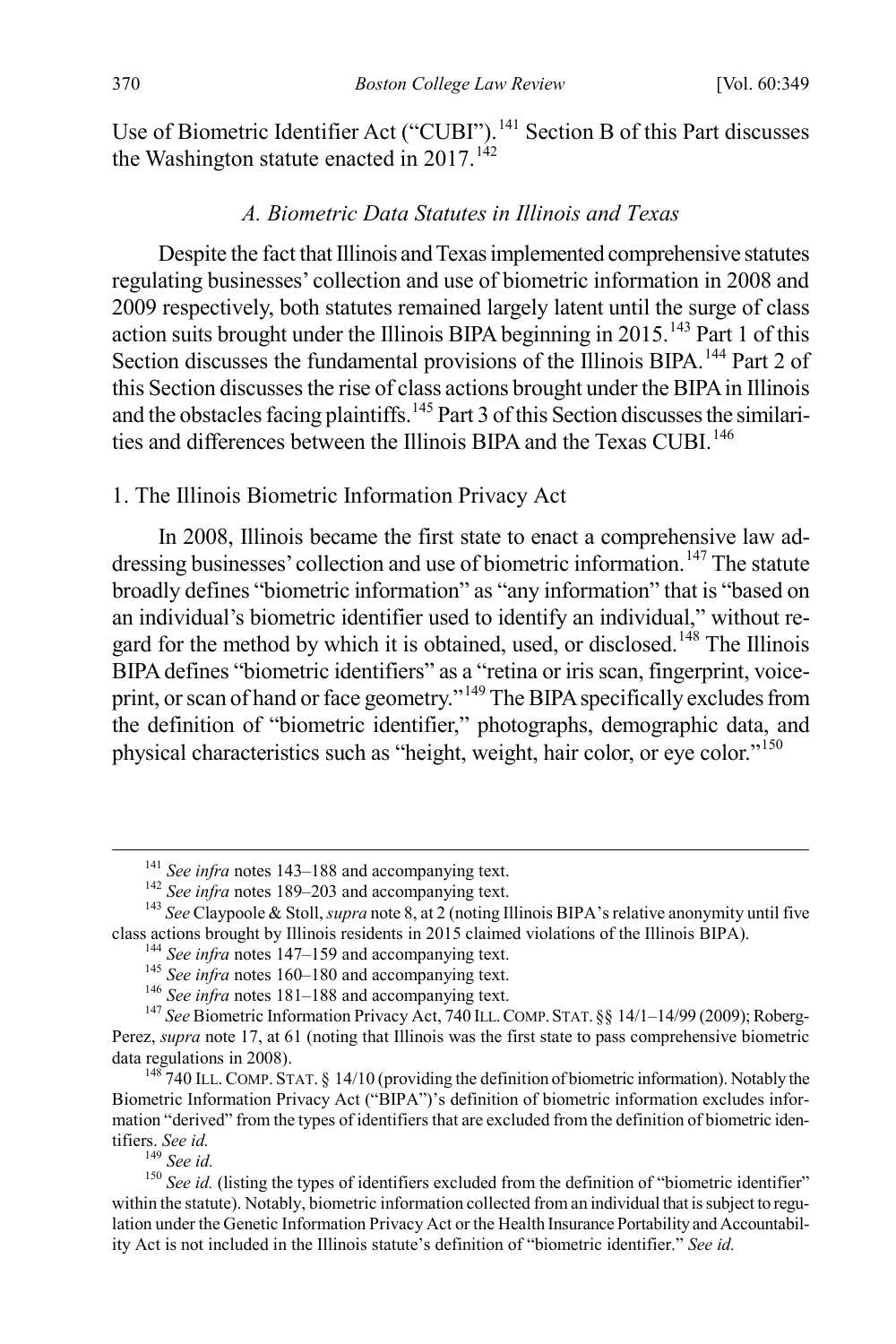The BIPA contains five foundational requirements in regulating businesses' collection and use of biometric data.<sup>151</sup> First, businesses must, in writing, notify consumers and obtain informed written consent for collection of bio-metric data.<sup>[152](#page-23-3)</sup> Furthermore, the notice must state the fact that biometric data is being collected or stored, and must also state the specific purpose and length of time for which the data is being collected, stored, and used.<sup>[153](#page-23-4)</sup> Second, businesses are prohibited from selling or "otherwise profiting" from biometric data.[154](#page-23-5) Third, the statute allows a limited right to disclosure in certain enumerated circumstances.[155](#page-23-6) Fourth, retention of the data is permitted only until the initial purpose for collection of the information has been satisfied, or within three years of the data subject's last interaction with the business.<sup>[156](#page-23-7)</sup> Fifth, the statute creates a private right for an individual to bring a cause of action to en-force violations of the Illinois BIPA.<sup>[157](#page-23-8)</sup> Notably, Illinois is the only state with a biometric data regulation statute that provides individuals with such a private right of action.<sup>[158](#page-23-9)</sup> Individuals may sue to recover the greater of actual damages or the statutory damages of \$1,000 for each negligent violation of the statute and \$5,000 for each intentional or reckless violation.<sup>[159](#page-23-10)</sup>

## <span id="page-23-0"></span>2. The Rise of Class Actions Under the BIPA

Only in 2015 did the Illinois BIPA gain national recognition after five class action lawsuits were filed against Facebook and Shutterfly that claimed improper collection and use of Illinois residents' biometric data.<sup>[160](#page-23-11)</sup> Four of these suits specifically claimed that Facebook's tagging suggestion feature violated the Illinois BIPA by collecting and retaining individuals' facial features

<span id="page-23-7"></span>ment under a state or federal ordinance, or due to a warrant or court subpoena).<br><sup>156</sup> *See id.* § 14/15(a) (detailing the measures required for retention and destruction of collected biometric information).<br><sup>157</sup> *See id.* 

<span id="page-23-9"></span><span id="page-23-8"></span><sup>158</sup> See id. (providing individuals with a private right to commence action under the Illinois BI-PA); Capture or Use of Biometric Identifier Act, TEX. BUS. & COM. CODE ANN. § 503.001(b) (West 2017) (stating that to enforce a violation of the statute, the Texas attorney general may bring an action); H.B. 1493, 65th Leg., Reg. Sess. § 4(2) (Wash. 2017) (stating that the Washington statute may only be enforced by the attorney general).

<span id="page-23-10"></span><sup>159</sup> See 740 ILL. COMP. STAT. § 14/20 (listing an individual's right to bring a private cause of action and the potential recovery available). In addition to damages, an individual may collect reasonable attorney's fees and costs. *See id.* <sup>160</sup> *See* Claypoole & Stoll, *supra* not[e 8,](#page-2-7) at 2 (noting Illinois BIPA's relative anonymity until five

<span id="page-23-11"></span>class actions brought by Illinois residents in 2015 claimed violations of the Illinois BIPA).

<span id="page-23-1"></span>

<span id="page-23-4"></span><span id="page-23-3"></span><span id="page-23-2"></span><sup>&</sup>lt;sup>151</sup> See Claypoole & Stoll, *supra* not[e 8,](#page-2-7) at 2.<br>
<sup>152</sup> See 740 ILL. COMP. STAT. § 14/15(b).<br>
<sup>153</sup> See id. § 14/15(a).<br>
<sup>154</sup> See id. § 14/15(c). The law does not directly specify the definition necessary for "otherwis profiting" for a violation of the statute. *See id.* 155 *See id.* 155 *See id.* 14/15(d) (listing the circumstances in which an entity may disclose collected bio-

<span id="page-23-6"></span><span id="page-23-5"></span>metric information including the individual's consent, completion of a financial transaction, require-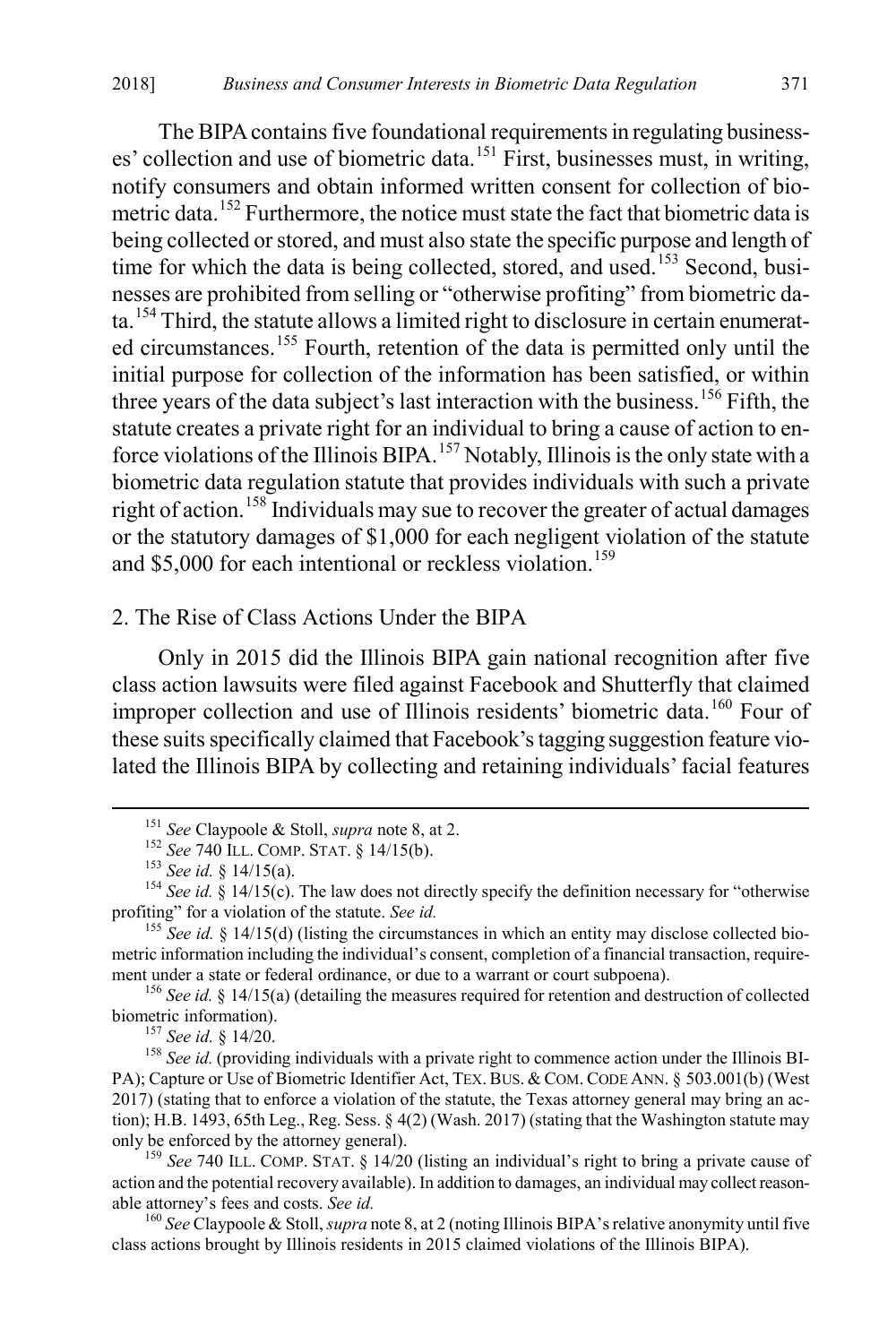<span id="page-24-5"></span>without their consent.<sup>[161](#page-24-0)</sup> In *Norberg v. Shutterfly*, the plaintiff alleged that Shutterfly violated the BIPA by creating, collecting, and storing "face tem-plates" of individuals captured from photographs submitted to Shutterfly.<sup>[162](#page-24-1)</sup> Shutterfly challenged the class action on the basis that the Illinois BIPA ex-cluded photographs from its definition of biometric identifiers.<sup>[163](#page-24-2)</sup> The United States District Court of the Northern District of Illinois rejected Shutterfly's motion, reasoning that the Illinois BIPA's definition could reasonably include scans of facial geometry and images derived from photographs.<sup>[164](#page-24-3)</sup>

<span id="page-24-6"></span>Following the 2015 class action suits brought against Facebook and Shutterfly, the years 2016 and 2017 saw a massive increase in class actions regarding the Illinois BIPA.[165](#page-24-4) Shifting from the consumer context to the employment

<span id="page-24-1"></span><sup>162</sup> *See* Norberg v. Shutterfly, Inc., 152 F. Supp. 3d 1104, 1106 (N.D. Ill. June 2015) (noting that the plaintiffs were not consumers of Shutterfly).

<span id="page-24-2"></span><sup>163</sup> See *id.* at 1105–06 (stating that the defendants brought a Rule 12(b)(6) motion to dismiss and claimed that biometrics derived from photographs are outside the scope of Illinois BIPA's definition

<span id="page-24-3"></span>of biometric identifiers). <sup>164</sup> *See id.* at 1106 (denying the defendant's motion to dismiss because the plaintiff stated a viable claim for relief under the Illinois BIPA in consideration of the Illinois BIPA's definition of biometric identifiers); *see also In re* Facebook Biometric Info. Privacy Litig., 185 F. Supp. 3d 1158, 1171–72 (N.D. Ill. 2016) (denying the defendant's motion to dismiss because images derived from photographs could reasonably fall within the scope of the Illinois BIPA's definition of biometric identifiers). <sup>165</sup> *See* Carley Daye Andrews et al., K&L GATES LLP, *Litigation Under Illinois Biometric Infor-*

<span id="page-24-4"></span>*mation Privacy Act Highlights Biometric Data Risks* (Nov. 7, 2017), http://www.klgates.com/ litigation-under-illinois-biometric-information-privacy-act-highlights-biometric-data-risks-11-07- 2017/ [https://perma.cc/U8DY-J84S] (describing the increasing trend of class actions brought under the Illinois BIPA); Daniel B. Pasternak, *Illinois Employers Face a Recent Rash of Class Action Lawsuits Filed Under State Biometric Information Privacy Law*, NAT'L L. REV. (Nov. 27, 2017), https:// www.natlawreview.com/article/illinois-employers-face-recent-rash-class-action-lawsuits-filed-understate [https://perma.cc/87E9-G8X2] (stating that at least thirty suits claiming violations of the BIPA have been brought in Illinois since August 2017). In response to the rising number of class actions, the Illinois House and Senate have put forward bills to amend the scope of the BIPA. *See* S.B. 3053, 100th Gen. Assemb., Reg. Sess. (Ill. 2018) (proposing amendments to the BIPA); H.B. 5103, 100th Gen. Assemb., Reg. Sess. (Ill. 2018) (proposing amendments to the BIPA). One proposal exempts the application of the BIPA to private entities if the collected biometric information is used exclusively for employment, human resources, fraud prevention, or security purposes. Ill. S.B. 3053 (proposing amendments to limit the scope of application of the BIPA to private entities); Ill. H.B. 5103 (proposing amendments to limit the scope of application of the BIPA to private entities). The Senate bill further excludes from the definition of biometric identifiers, physical or digital photographs and data

<span id="page-24-0"></span> <sup>161</sup> *See* Complaint at 1, 8, Gullen v. Facebook Inc., No. 15-CV-07681 (N.D. Ill. Aug. 31, 2015) (claiming a violation of the BIPA because the plaintiff never consented to Facebook's tagging feature that scans photographs for biometric information, collects that data, and suggests individuals to "tag" or designate as persons in the photograph); Complaint at 1–2, 11, Patel v. Facebook Inc., 290 F. Supp. 3d 950 (N.D. Ill. 2015) (No. 15-CV-04265) (alleging Facebook violated § 15(b) of the BIPA for failing to comply with the statute's notice and consent requirements); Complaint at 7, 10–11, Pezen v. Facebook Inc., No. 15-CV-03484 (N.D. Ill. Apr. 21, 2015) (claiming a violation of the BIPA because Facebook failed to obtain notice and consent as required by the statute); Complaint at 15–16, Licata v. Facebook Inc., No. 15-CH-05427 (N.D. Ill. Apr. 1, 2015) (claiming violations of the BIPA due to Facebook's noncompliance with the statute's notice and consent requirements); *see also*Claypoole & Stoll, *supra* not[e 8,](#page-2-7) at 3 (noting that the plaintiffs in each class action claimed they were not Facebook users at the time Facebook captured and stored their biometric information).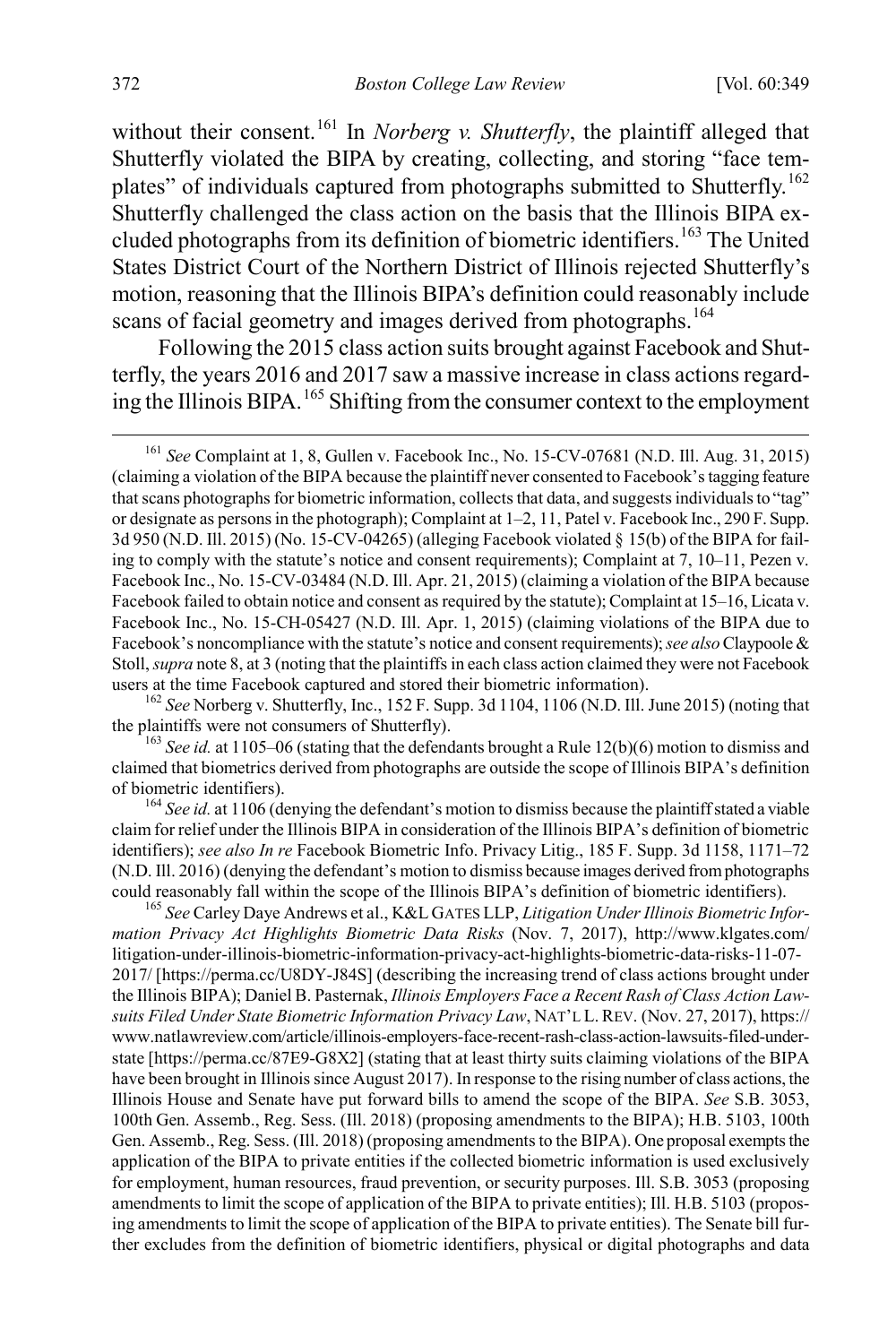<span id="page-25-0"></span>context, the more recent class actions nearly all center on employers' use of biometric technology to track employee work hours and activities.<sup>[166](#page-25-1)</sup> The claims range from alleging that employers did not inform their employees about the businesses' policies for the use, retention, and destruction of collected fingerprint data to claiming that the employers failed to obtain employees' written consent before collecting, using, or storing the biometric information.<sup>[167](#page-25-2)</sup> In one particular class action suit, *Howe v. Speedway LLC*, the plaintiffs claimed that the employer, Speedway LLC, improperly disclosed the employees' biometric fingerprint data to an "out-of-state-vendor," the supplier of the fingerprint time-tracking machines.<sup>[168](#page-25-3)</sup>

<span id="page-25-5"></span>Despite the rise in number of class action lawsuits, plaintiffs continue to face a number of obstacles in bringing a suit under the BIPA including issues of standing and the constitutionality of the statute.<sup>[169](#page-25-4)</sup> Defendants in these class actions have relied on the United States Supreme Court's ruling in *Spokeo v. Robins*to claim that the plaintiffs have not sufficiently alleged an injury for the

<span id="page-25-1"></span>Committee). <sup>166</sup> *See* Complaint at 2–3, Fields v. ABRA Auto Body & Glass LP, No. 2017-CH-12271 (Ill. Cir. Ct. Sept. 8, 2017) [hereinafter Fields Complaint] (detailing a class action by employees of ABRA Auto Body & Glass claiming that the company violated the Illinois BIPA by failing to provide notice and obtain written consent required under the statute to collect and store employee fingerprints to monitor checking in and out of work); Complaint at 6–8, Knobloch v. Chi. Fit Ventures LLC, No. 2017-CH-12266 (Ill. Cir. Ct. Sept. 8, 2017) [hereinafter Knobloch Complaint] (detailing a class action suit brought by members of a chain of exercise facilities, Crunch Fitness, claiming that the gym violated the Illinois BIPA both by collecting members' fingerprint data without proper notice and consent, and illegally retaining that data); Andrews, *supra* note [161\(](#page-24-5)listing the different targets of the BIPA class action suits, including retailers, online service providers, to employers); *see also* Adam Janofsky, *Fingerprint-Scanning Time Clocks Spark Privacy Lawsuits*, WALL STREET J. (Jan. 11, 2018), https://www.wsj.com/articles/biometric-time-clocks-spark-a-wave-of-privacy-lawsuits-1515 364278 [https://perma.cc/SUT6-5UBE] (noting recent suits against fifty companies claiming violation of the Illinois BIPA due to use of biometric technology that scans fingerprints). <sup>167</sup> *See* Fields Complaint, *supra* not[e 166,](#page-25-0) at 2–3 (claiming violations of the BIPA for lack of

<span id="page-25-2"></span>notice and written consent); Knobloch Complaint, *supra* not[e 166,](#page-25-0) at 6–8, (claiming violations of the BIPA for lack of notice, proper consent, and postage of a data retention schedule). <sup>168</sup> *See* Complaint at 1–3, 8–9, Howe v. Speedway LLC, No. 2017-CH-11992 (Ill. Cir. Ct. Sept. 1,

<span id="page-25-3"></span>2017) [hereinafter Howe Complaint] (detailing a class action by employees of Speedway claiming that the company's collection and storage of employee fingerprints to authenticate employees violated the Illinois BIPA by failing to adhere to the statute's notice, consent, and data retention requirements and by allegedly disclosing the data to a third party). <sup>169</sup> *See* Pasternak, *supra* not[e 165](#page-24-6) (describing the issues within the BIPA that are being litigated in

<span id="page-25-4"></span>2017 and likely to have an effect on subsequent cases).

generated from physical or digital photographs. Ill. S.B. 3053 (proposing exclusions to the definition of biometric identifier). As of Fall 2018, the bills are still in committee. *See Bill Status of SB3053*, ILL. GEN. ASSEMBLY http://www.ilga.gov/legislation/BillStatus.asp?GA=100&DocTypeID=SB&Doc Num=3053&GAID=14&SessionID=91&LegID=110583 [https://perma.cc/47YG-TU5J] (noting that the bill is re-referred to Assignments); *Bill Status of HB5103*, ILL.GEN.ASSEMBLY,http://www.ilga.gov/ legislation/BillStatus.asp?DocNum=5103&GAID=14&DocTypeID=HB&LegId=110644&Session ID=91&GA=100 [https://perma.cc/YR3K-W6Z8] (noting that the bill is re-referred to the Rules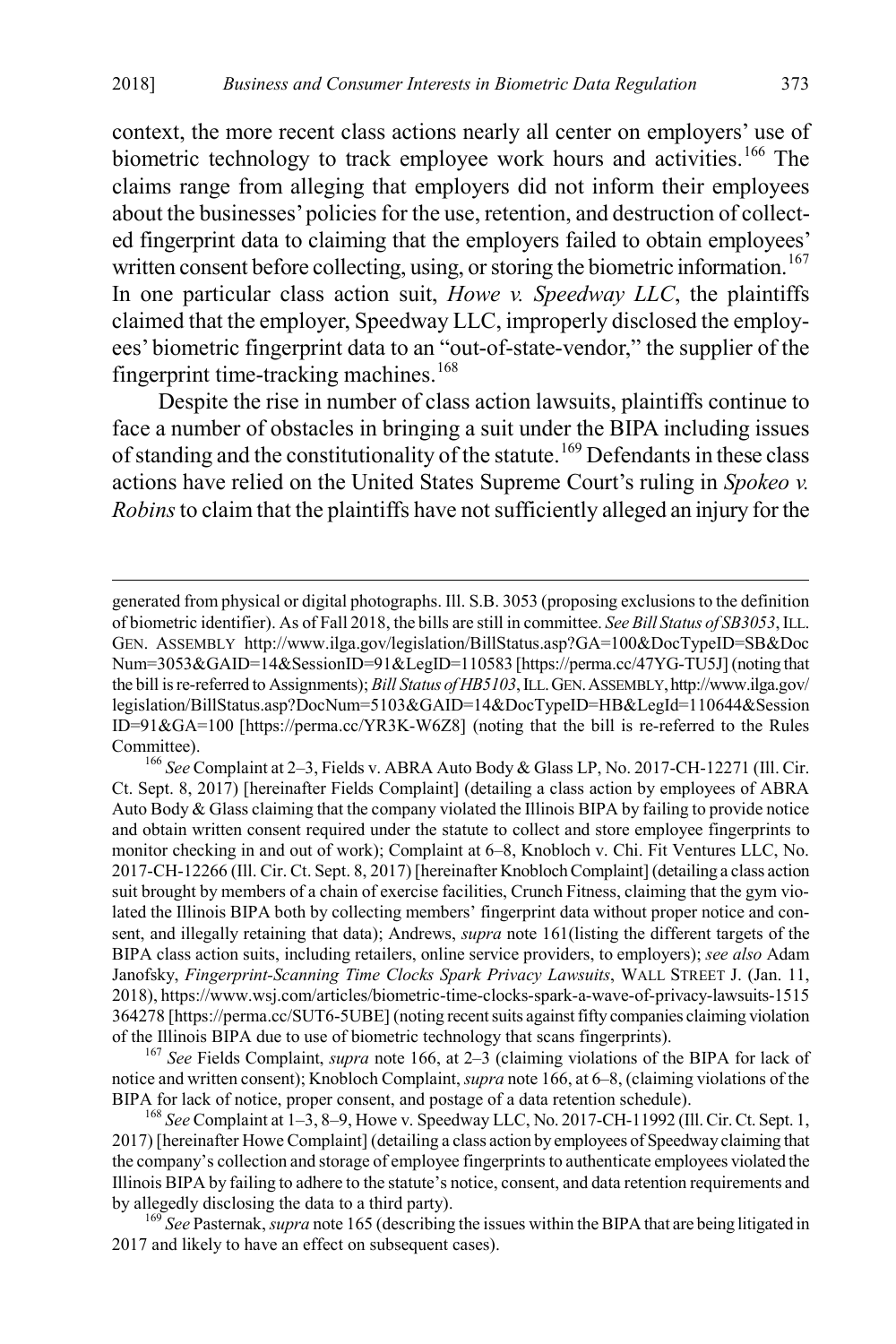court to grant Article III standing.[170](#page-26-0) Under *Spokeo*, the Court held that "allegations of bare procedural violations of a federal statute," without evidence of harm, do not satisfy the concrete injury requirement of Article III.<sup>[171](#page-26-1)</sup> In a recent notable case, *Santana v. Take-Two Interactive Software, Inc.*, the United States Court of Appeals for the Second Circuit affirmed, on grounds of lack of Article III standing, the dismissal by the United States District Court for the Southern District of New York of a claim that the defendant, Take-Two Inc., violated the Illinois BIPA.[172](#page-26-2) Take-Two Inc., a videogame maker, created a basketball video game platform that enabled users to create personalized virtual avatars by using the game console's camera to scan the player's face and head.<sup>[173](#page-26-3)</sup> In addition to claiming that the defendant did not comply with the BI-PA's written data retention requirements, the plaintiffs claimed that the defendant failed to maintain adequate data security by transferring "unencrypted scans of face geometry" on the Internet rather than on a secure network and by failing to subject the stored face scans to de-identification methods such as anonymization.[174](#page-26-4) The Second Circuit held the plaintiffs' claim failed to state a "risk of real harm" that the plaintiffs' biometric information would be "improperly accessed by third parties."[175](#page-26-5) A further distinction arose in the Illinois Appellate Court case, *Rosenbach v. Six Flags Entertainment Corp.*, where the court found that plaintiffs are only "aggrieved" as required under the statute if they state an actual injury or harm, and not just a mere "technical violation."<sup>[176](#page-26-6)</sup>

<span id="page-26-0"></span> <sup>170</sup> *See* Spokeo v. Robins, 136 S. Ct. 1540, 1547–50 (2016) (listing the pleading requirements a plaintiff must meet to be granted Article III standing); *see also* Lujan v. Defs. of Wildlife, 504 U.S. 555, 559 (1992) (holding that Article III limits the authority of federal courts to decide "cases and controversies"). Under *Lujan*, sufficient standing requires three elements: (1) a concrete injury; (2) the injury is fairly traceable to actions of the defendant; and (3) it must be likely, and not speculative, that the injury is redressable by a favorable holding. *See* 504 U.S. at 560–61.<br><sup>171</sup> *See Spokeo*, 136 S. Ct. at 1549 (explaining that a "risk of real harm" may be sufficient to satis-

<span id="page-26-1"></span>fy the element of concrete injury but a "bare procedural violation" absent a concrete harm is not sufficient). <sup>172</sup> *See* Santana v. Take-Two Interactive Software, Inc., 717 F. App'x 13, 16–17 (2d Cir. 2017)

<span id="page-26-2"></span><sup>(</sup>stating that the plaintiffs' claim failed to sufficiently state a concrete injury and therefore lacked Article III standing). <sup>173</sup> *See id.* at 13–14 (describing the 3-D scanning mechanism that allows players of Take-Two's

<span id="page-26-3"></span>game to create individualized avatars for use in the game only after the user first agrees to the End User License Agreement). <sup>174</sup> *See id.* at 14, 16 (listing the claims against the defendant including the violation of Illinois

<span id="page-26-4"></span>BIPA's requirement that businesses use the "reasonable standard of care within [the] industry" to ensure the security of the biometric data collected and used by the business); *see also* 740 ILL.COMP. STAT. § 14/15(e) (2018) (listing the data security requirements for businesses that collect and use biometric information). <sup>175</sup> *See Santana*, 717 F. App'x at 16–17 (refusing to find that an actual data breach need occur for

<span id="page-26-5"></span>there to be a "risk of real harm" to confer a sufficient injury to grant Article III standing); *see also*

<span id="page-26-6"></span><sup>&</sup>lt;sup>176</sup> See Rosenbach v. Six Flags Entm't Corp., No. 2-17-0317, 2017 WL 6523910, at \*4–5 (Ill. App. Ct. 2d Dist. Dec. 21, 2017); *see also Spokeo*, 136 S. Ct. at 1549 (providing that an injury sufficient for Article III standing may include a "risk of real harm").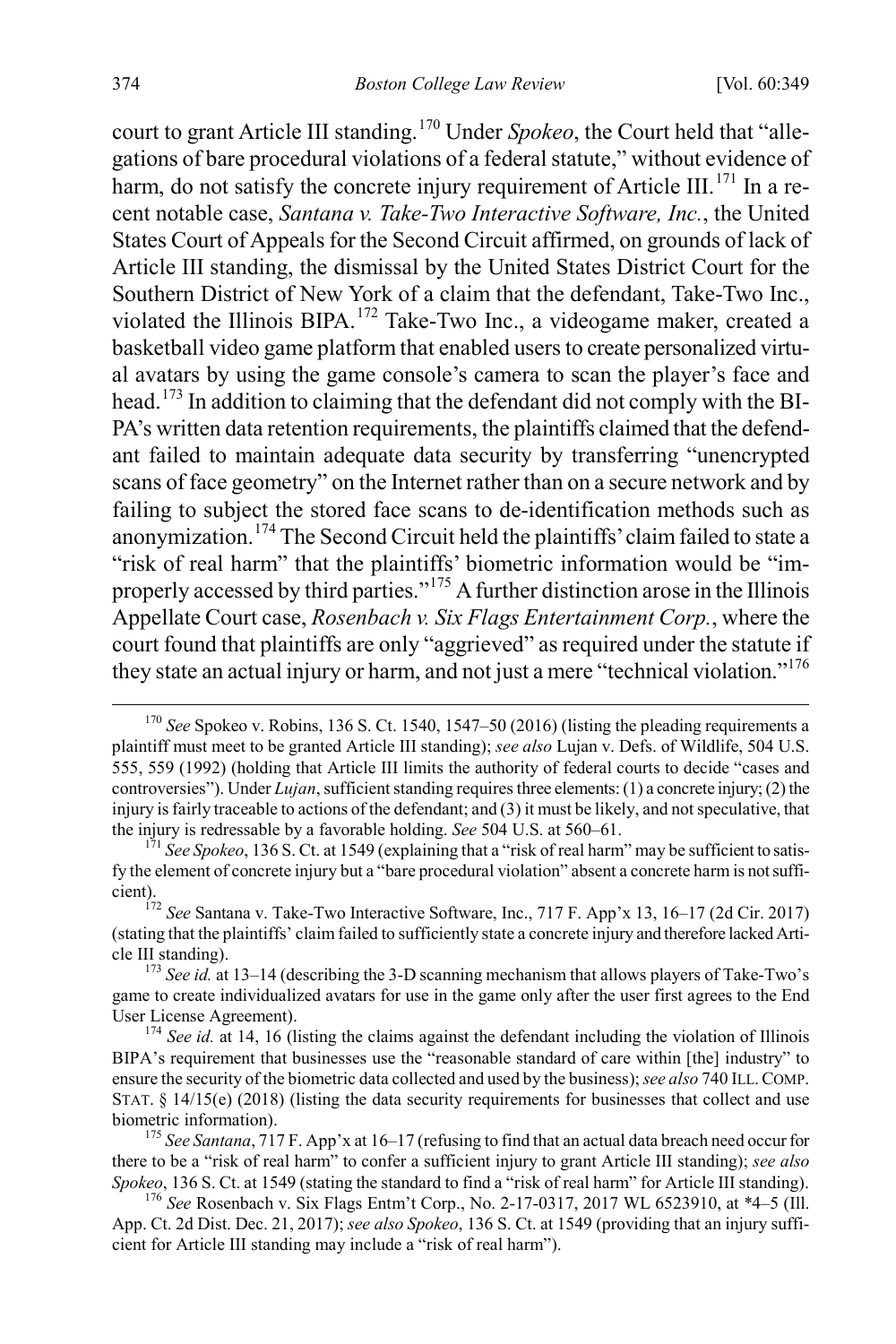The discrepancy between the harm required for a plaintiff to meet Article III standing versus the statutory "aggrieved" person standard has yet to be re-solved.<sup>[177](#page-27-2)</sup>

Notably, some courts have granted Article III standing based upon an interpretation that the purpose of the BIPA is to prevent personal invasions of privacy as opposed to merely improper disclosure or misuse of biometric data.<sup>[178](#page-27-3)</sup> The United States District Court for the Northern District of Illinois, in *Monroy v. Shutterfly, Inc.*, denied the defendant's motion to dismiss by finding that the BI-PA did not require claims of actual harm and therefore, plaintiffs had Article III standing.<sup>[179](#page-27-4)</sup> Whereas in *Monroy* the biometric data obtained by the defendant was collected from a third party without the consent of the plaintiff, in *Santana* and *Rosenbach*, the plaintiffs voluntarily gave their data to the defendants.<sup>[180](#page-27-5)</sup>

#### <span id="page-27-0"></span>3. The Texas CUBI vs. The Illinois BIPA

<span id="page-27-1"></span>Following the implementation of the Illinois BIPA, Texas enacted a state biometric law, the CUBI, in § 503.001 of the Texas Business and Commercial Code in the year 2009.<sup>[181](#page-27-6)</sup> The statute provides that "biometric identifiers" include a "retina or iris scan, fingerprint, voiceprint, or record of hand or face geometry."[182](#page-27-7) Similar to the Illinois BIPA, the Texas CUBI contains several foundational requirements.[183](#page-27-8) The Texas CUBI requires businesses to provide

<span id="page-27-2"></span><sup>&</sup>lt;sup>177</sup> See Santana, 717 F. App'x at 16–17 (stating that the plaintiffs' claim failed to sufficiently state a concrete injury and therefore lacked Article III standing); Howe v. Speedway LLC, No. 17-cv-07303, 2018 WL 2445541, at \*4 (N.D. Ill. May 31, 2018) (noting the distinction between Article III and statutory standing but only addressing whether the plaintiff suffered an injury in fact for Article III standing); *Rosenbach*, 2017 WL 6523910, at \*4–5 (finding that a party is not "aggrieved" under the terms of the BIPA statute if the party only claims a procedural violation without any injury or harmful consequence); *see also* Rosenbach v. Six Flags Entm't Corp., 98 N.E. 3d 36 (Ill. App. Ct. 2d Dist. May. 2018) (allowing a petition for leave to appeal). <sup>178</sup> *See* Monroy v. Shutterfly, Inc., No. 16-C-10984, 2017 WL 4099846, at \*1, \*8–9 (N.D. Ill.

<span id="page-27-3"></span>Sept. 15, 2017) (stating that the question of whether the plaintiff suffered actual damages is not determinative where the plaintiff claims an invasion of privacy).<br><sup>179</sup> *See id.* at \*1, \*8–9 (claiming that the defendant allegedly violated the BIPA after collecting

<span id="page-27-4"></span>and storing biometric data of the plaintiff, without his consent, from a photograph uploaded by a third

<span id="page-27-5"></span>party).<br><sup>180</sup> *See Santana*, 717 F. App'x at 13–14 (describing the 3-D scanning mechanism that allows players of Take-Two's game to create individualized avatars for use in the game only after the user first agrees to the End User License Agreement); *Monroy*, 2017 WL 4099846, at \*1 (claiming that a Shutterfly user uploaded a photograph of the plaintiff onto the defendant's site without the plaintiff's knowledge or consent); *Rosenbach*, 2017 WL 6523910, at \*2 (describing the fingerprint-scanning mechanism employed by the defendant in order to authenticate season-pass holders).

<span id="page-27-6"></span><sup>&</sup>lt;sup>181</sup> TEX. BUS. & COM. CODE ANN. § 503.001 (2017); see Tumeh, *supra* not[e 18](#page-4-11) (noting that Illinois was the first to adopt a biometric regulation statute in 2008, followed by Texas).<br><sup>182</sup> TEX. BUS. & COM. CODE ANN. § 503.001(a).<br><sup>183</sup> *See* Claypoole & Stoll, *supra* note [8,](#page-2-7) at 3 (listing fundamental provisions con

<span id="page-27-8"></span><span id="page-27-7"></span>Texas statute). *See generally* 740 ILL. COMP. STAT. § 14/1–14/99; TEX. BUS. & COM. CODE ANN. § 503.001.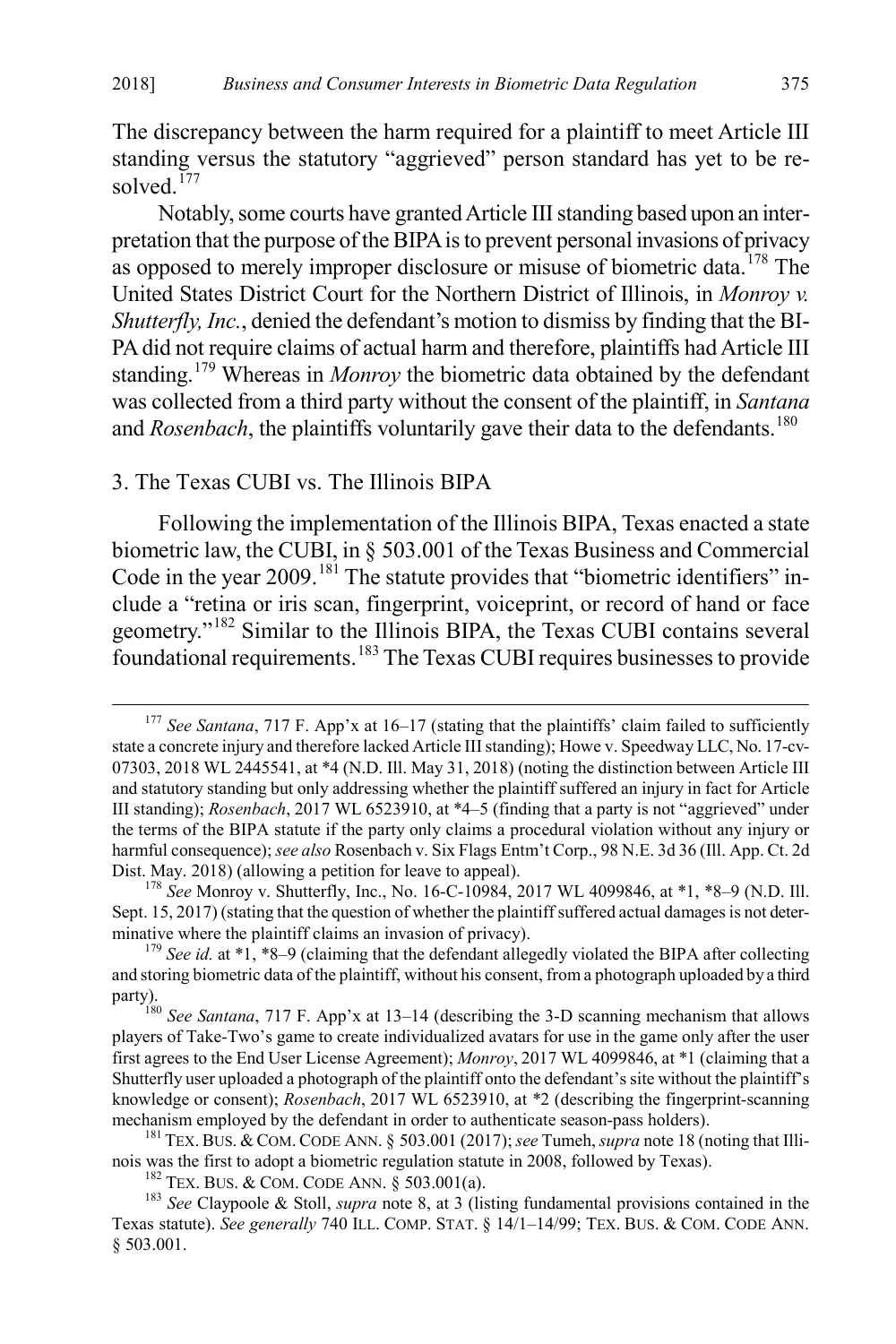notice and obtain informed consent before collection or use of an individual's biometric data.<sup>[184](#page-28-2)</sup> Unlike in Illinois, however, no further specific notice and consent requirements are mandated in Texas.<sup>[185](#page-28-3)</sup> The Texas CUBI prohibits businesses from selling, leasing, or disclosing biometric data, with some exceptions such as with consent of the data subject, when disclosure is required under another law, or when disclosure is required pursuant to a warrant.<sup>[186](#page-28-4)</sup> The statute additionally imposes retention limitations where destruction is required, "within a reasonable time," but no later than one year after the initial collection of the data.[187](#page-28-5) Notably, unlike the Illinois BIPA, the Texas CUBI does not afford individuals a private right to action, but rather enforcement of the statute can only be brought through the state attorney general.<sup>[188](#page-28-6)</sup>

#### <span id="page-28-1"></span><span id="page-28-0"></span>*B. Washington's Biometric Data Statute*

In 2017, Washington became the third state to enact a biometric data pro-tection statute.<sup>[189](#page-28-7)</sup> The Washington statute defines a "biometric identifier" as "data generated by automatic measurements of an individual's biological characteristics, such as fingerprint, voiceprint, eye retinas, iris, or other unique biological patterns or characteristics that is used to identify a specific individu-al."<sup>[190](#page-28-8)</sup> In contrast to the Illinois and Texas statutes, Washington's definition of "biometric identifier" does not include a record of "hand or face geometry" and excludes physical or digital photographs.<sup>[191](#page-28-9)</sup> The Washington definition is

<span id="page-28-2"></span><sup>&</sup>lt;sup>184</sup> TEX. BUS. & COM. CODE ANN. § 503.001(b) (listing the notice and consent requirements for collection and use of an individual's biometric information). <sup>185</sup> *Compare* 740 ILL. COMP. STAT. § 14/15(a) (stating to specifically satisfy the notice require-

<span id="page-28-3"></span>ment an entity must state the fact that biometric data is being collected or stored and the specific purpose and length of time the data is being collected, stored, and used), *with* TEX. BUS. & COM. CODE ANN. § 503.001(b).<br><sup>186</sup> TEX. BUS. & COM. CODE ANN. § 503.001(c)(1).<br><sup>187</sup> *Id.* § 503.001(c)(2–3), (c-1).<br><sup>188</sup> *Compare* 740 ILL. COMP. STAT. § 14/20 (providing that an individual whose rights have been

<span id="page-28-6"></span><span id="page-28-5"></span><span id="page-28-4"></span>violated under the BIPA has a private right of action to enforce those claims in court), *with* TEX.BUS. &COM.CODE ANN. § 503.001(d) (stating that to enforce a violation of the statute, the Attorney General may bring an action with civil penalties not to exceed more than \$25,000 for each violation). As the Texas statute does not contain a private cause of action, there have not been any class actions like

<span id="page-28-7"></span>those brought in Illinois. *See* TEX. BUS. & COM. CODE ANN. § 503.001(d).<br><sup>189</sup> *See generally* H.B. 1493, 65th Leg., Reg. Sess. (Wash. 2017) (noting that the statute was enacted in 2017).

<span id="page-28-9"></span><span id="page-28-8"></span><sup>&</sup>lt;sup>190</sup> *Id.* § 3(1).<br><sup>191</sup> *See* 740 ILL. COMP. STAT. § 14/10 (2008) (listing the types of identifiers, including scans of hand or face geometry, in the definition of "biometric identifier" under the BIPA); TEX. BUS. & COM. CODE ANN. § 503.001(a) (listing the types of data, including records of hand or face geometry, that are included within the definition of "biometric identifier" under the Texas statute); H.B. 1493, 65th Leg., Reg. Sess. (Wash. 2017) § 3(1) (excluding physical or digital photographs from the definition of biometric identifier). *See generally* Tumeh, *supra* not[e 18,](#page-4-11) at 1 (noting the differences between the Illinois, Texas, and Washington definitions of biometric identifiers). In Illinois, the inclusion of scans of "hand or face geometry" and the U.S. District Court for the Northern District of Illinois's decision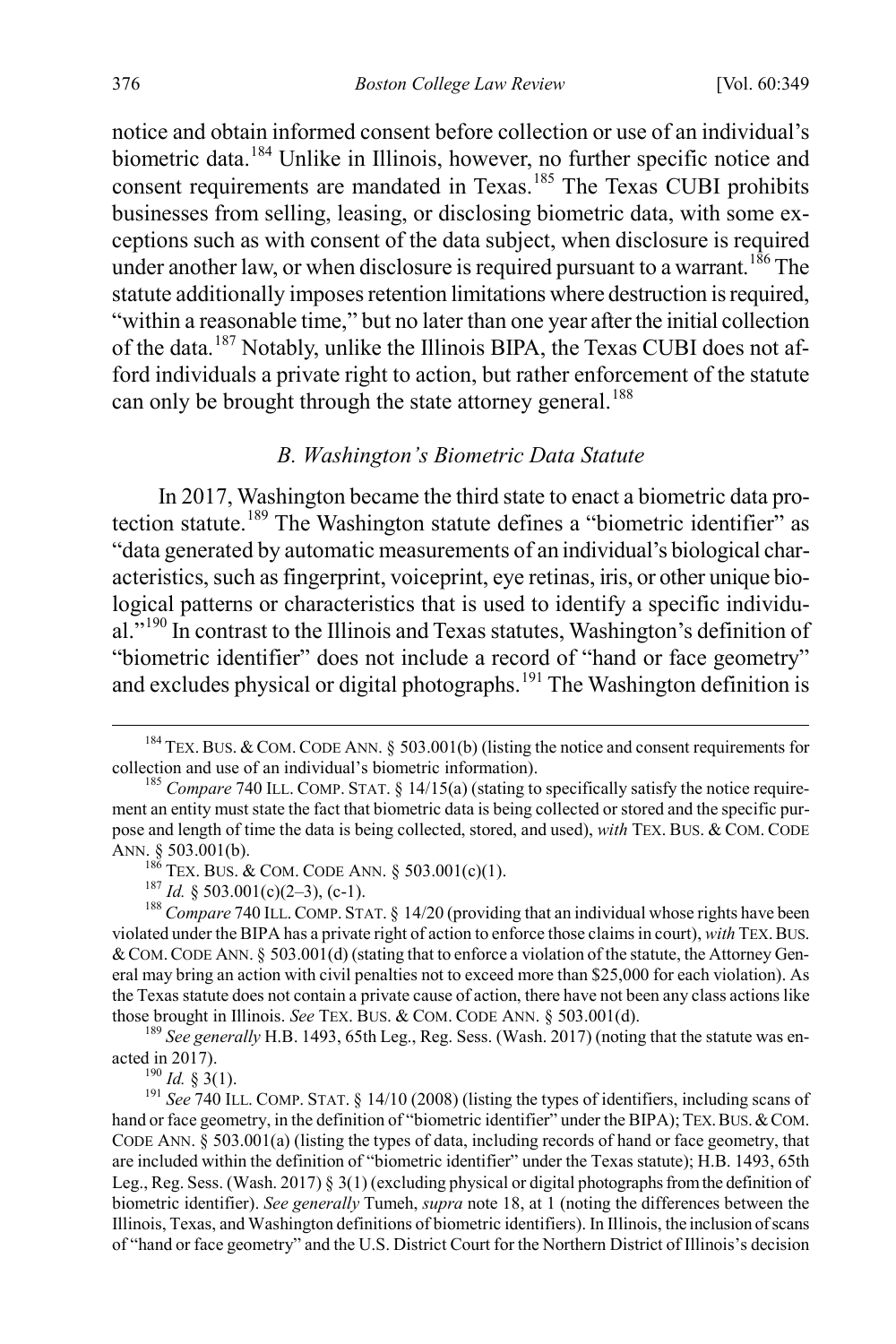instead limited to biometric information that has been "enrolled."<sup>[192](#page-29-0)</sup> A business "enrolls" biometric information if it captures an individual's biometric identifier, converts it into a "reference template that cannot be reconstructed into the original output image," and stores that template in a database that "matches the biometric identifier to a specific individual."<sup>[193](#page-29-1)</sup>

Furthermore, Washington's statute attempts to preserve businesses' use of biometric data by regulating only the collection, retention, use, and disclosure of biometric identifiers for a "commercial" purpose.<sup>[194](#page-29-2)</sup> A commercial purpose is defined as "a purpose in furtherance of the sale, lease, or distribution of biometric data to third parties for the purpose of marketing goods and services which are unrelated to the initial transaction in which a person first gains pos-session of an individual's biometric identifier."<sup>[195](#page-29-3)</sup> Notably, these requirements expressly exclude businesses' collection of biometric data for "security or law enforcement" purposes, as defined as "preventing shoplifting, fraud, or any other misappropriation or theft of a thing of value."[196](#page-29-4) The Illinois BIPA does not limit the scope of regulation to a commercial purpose and further directly states the need for biometric regulation due to increased use of biometrics in "security screenings."[197](#page-29-5) Although the Texas biometric law does include a commercial purpose limitation, unlike Washington, commercial purpose is left

to include data generated from photographs in the BIPA's definition of biometric identifiers gave rise to most of the recent class actions brought under the Illinois BIPA. *See In re Facebook*, 185 F. Supp. 3d at 1171 (denying the defendant's motion to dismiss, as images derived from photographs could reasonably fall within the scope of Illinois BIPA's definition of biometric identifiers); *Norberg*, 152 F. Supp. 3d at 1106 (denying the defendant's motion to dismiss because the plaintiff stated a viable claim for relief under the Illinois BIPA in consideration of the Illinois BIPA's definition of biometric identifiers).<br><sup>192</sup> *See* WASH. REV. CODE § 19.375.020(1)–(2) (2018) (stating the notice, consent, and opt-out

<span id="page-29-0"></span>requirements a "person" must abide by before enrolling an individual's biometric identifier in a "database for a commercial purpose").<br><sup>193</sup> Wash. H.B. 1493 § 3(5) (defining the term "enroll" as it is used in the statute).<br><sup>194</sup> *See* WASH. REV. CODE § 19.375.020(1), (6)–(7) (limiting regulation to biometric identifiers

<span id="page-29-2"></span><span id="page-29-1"></span>that are "enrolled" for a "commercial" purpose, creating an exception to regulation of biometric data collected for a "security" purpose). *Contra* 740 ILL. COMP. STAT. § 14/15(b) (listing the broad requirements for an entity's collection, receipt, capture, or purchase of biometric information *for any* 

<span id="page-29-3"></span>purpose).<br>
<sup>195</sup> Wash. H.B. 1493 § 3(4) (listing the definition of "commercial purpose" within the statute).<br>
<sup>196</sup> *Id.* § 3(8) (defining "security or law enforcement" purposes within the statute).<br>
<sup>197</sup> Compare 740 ILL

<span id="page-29-5"></span><span id="page-29-4"></span>rics in "security screenings" and noting that a business must comply with the BIPA regulations regarding collection and use of biometric data for all purposes), *with* WASH. REV. CODE § 19.375.020(1), (6)–(7) (limiting regulation to biometric identifiers that are "enrolled" for a "commercial" purpose, creating an exception to the regulation for biometric data collected for a "security" purpose).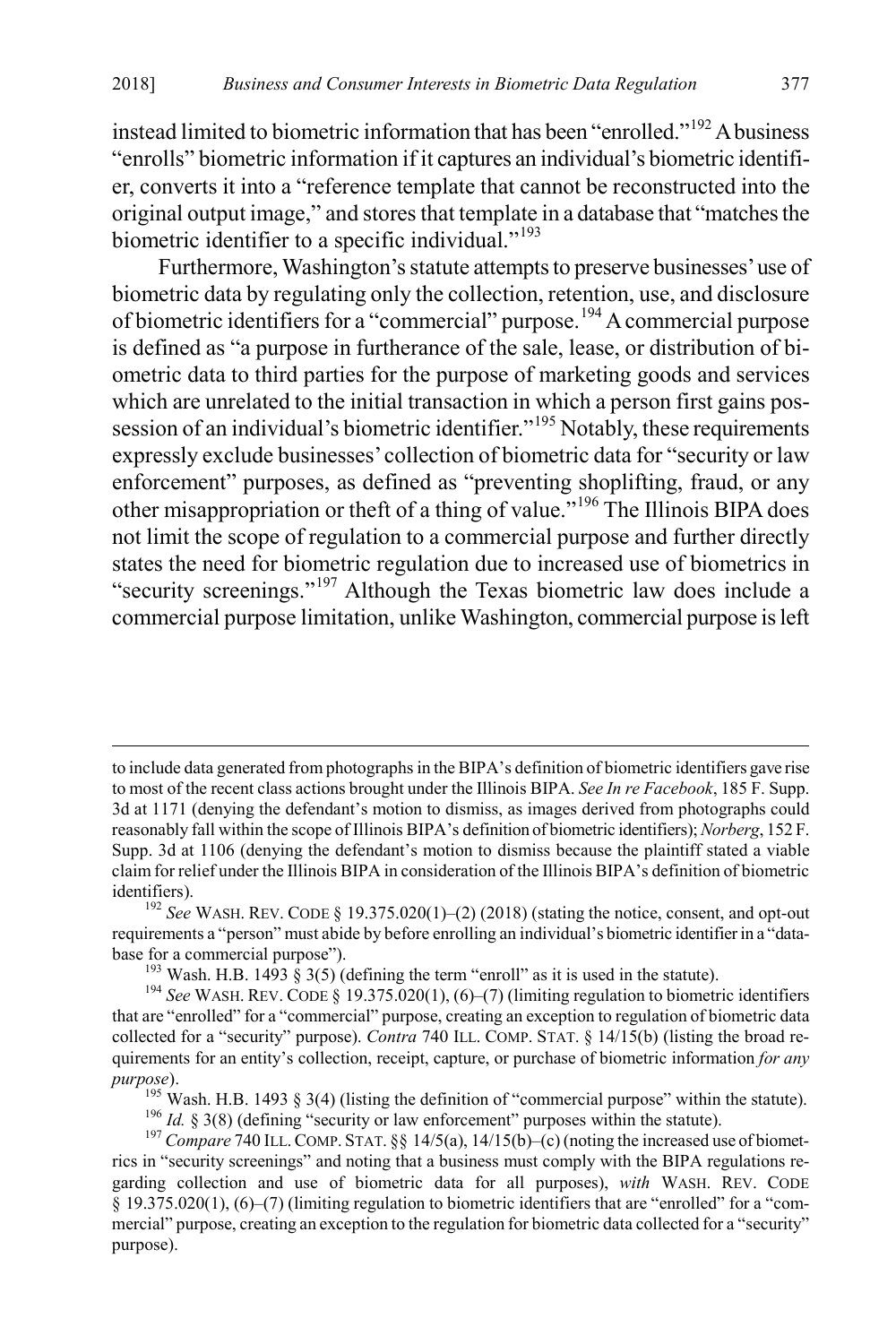undefined and the question of whether it includes security purposes has yet to be addressed.<sup>[198](#page-30-2)</sup>

The Washington statute imposes varying notice and consent requirements in "context-dependent" circumstances.[199](#page-30-3) Businesses that seek to share or sell individuals' biometric data for commercial purposes must first provide notice, and either obtain consent or provide a mechanism for individuals to opt out of the subsequent use of the data for commercial purposes.<sup>[200](#page-30-4)</sup> The statute imposes data retention limitations for a time period "no longer than is reasonably necessary" to comply with the law or a court order, protect against crime, fraud, or liability, and to provide individuals with the service for which the biometric data was initially obtained.<sup>[201](#page-30-5)</sup> Similar to Texas, and unlike Illinois, Washington does not afford individuals a private right to action.<sup>[202](#page-30-6)</sup> Rather, enforcement of Washington's statute can only be brought by the state attorney general as a vio-lation of Washington's Unfair Business Practices-Consumer Protection Act.<sup>[203](#page-30-7)</sup>

## <span id="page-30-1"></span><span id="page-30-0"></span>III. SEEKING BALANCE: PREVENTING BIG DATA DISCRIMINATION AND PRESERVING BUSINESSES' USE OF BIOMETRIC TECHNOLOGY TO ENHANCE SECURITY

A business's collection and use of biometric data presents both risks and benefits in the context of today's unregulated data broker landscape.<sup>[204](#page-30-8)</sup> A primary danger is the potential for individuals' biometric data to be subject to commercial misuse.<sup>[205](#page-30-9)</sup> One form of commercial misuse is the aggregation of biometric data with other PII or non-PII to opaquely discriminate against con-

<span id="page-30-2"></span><sup>&</sup>lt;sup>198</sup> See TEX. BUS. & COM. CODE ANN. § 503.001(b)–(c) (regulating an entity's capture and possession of biometric data for commercial purposes but leaving the term undefined in the statute); Tumeh,

<span id="page-30-3"></span>*supra* not[e 18](#page-4-11) (noting the lack of clarity surrounding the Texas statute's use of "commercial purpose"). <sup>199</sup> WASH. REV. CODE § 19.375.020(2) (noting that sufficient notice and consent is "contextdependent" and that notice is adequate if by a "procedure reasonably designed to be readily available to affected individuals").<br>
<sup>200</sup> *Id.* § 19.375.020(3), (5).<br>
<sup>201</sup> *Id.* § 19.375.020(4).<br>
<sup>202</sup> *Compare* TEX. BUS. & COM. CODE ANN. § 503.001(d) (stating that in order to enforce a viola-

<span id="page-30-6"></span><span id="page-30-5"></span><span id="page-30-4"></span>tion of the statute, the attorney general may bring an action), *and* Wash. H.B. 1493 § 4(2) (stating that the Washington statute may only be enforced by the attorney general), *with* 740 ILL. COMP. STAT.

<span id="page-30-7"></span><sup>§ 14/20 (</sup>providing individuals with a private right of action).<br><sup>203</sup> *See* Wash. H.B. 1493 § 4(2) (stating that the Washington statute may only be enforced by the attorney general under chapter 19.86 of the consumer prote

<span id="page-30-8"></span><sup>&</sup>lt;sup>204</sup> See FTC DATA BROKERS, *supra* not[e 9,](#page-3-0) at 13–14, 47 (reporting that consumers' data is purchased by data brokers from commercial entities such as retailers and financial services companies and used to create both beneficial and harmful marketable categories). <sup>205</sup> *See* Barocas & Selbst, *supra* note [4,](#page-2-6) at 677 (affirming data mining's potential to segregate

<span id="page-30-9"></span>individuals within historically protected classes through automated processes); FTCDATA BROKERS, *supra* not[e 9,](#page-3-0) at 20, 47 (describing the marketable categories created and sold by data brokers that have immense potential to cause harm to consumers).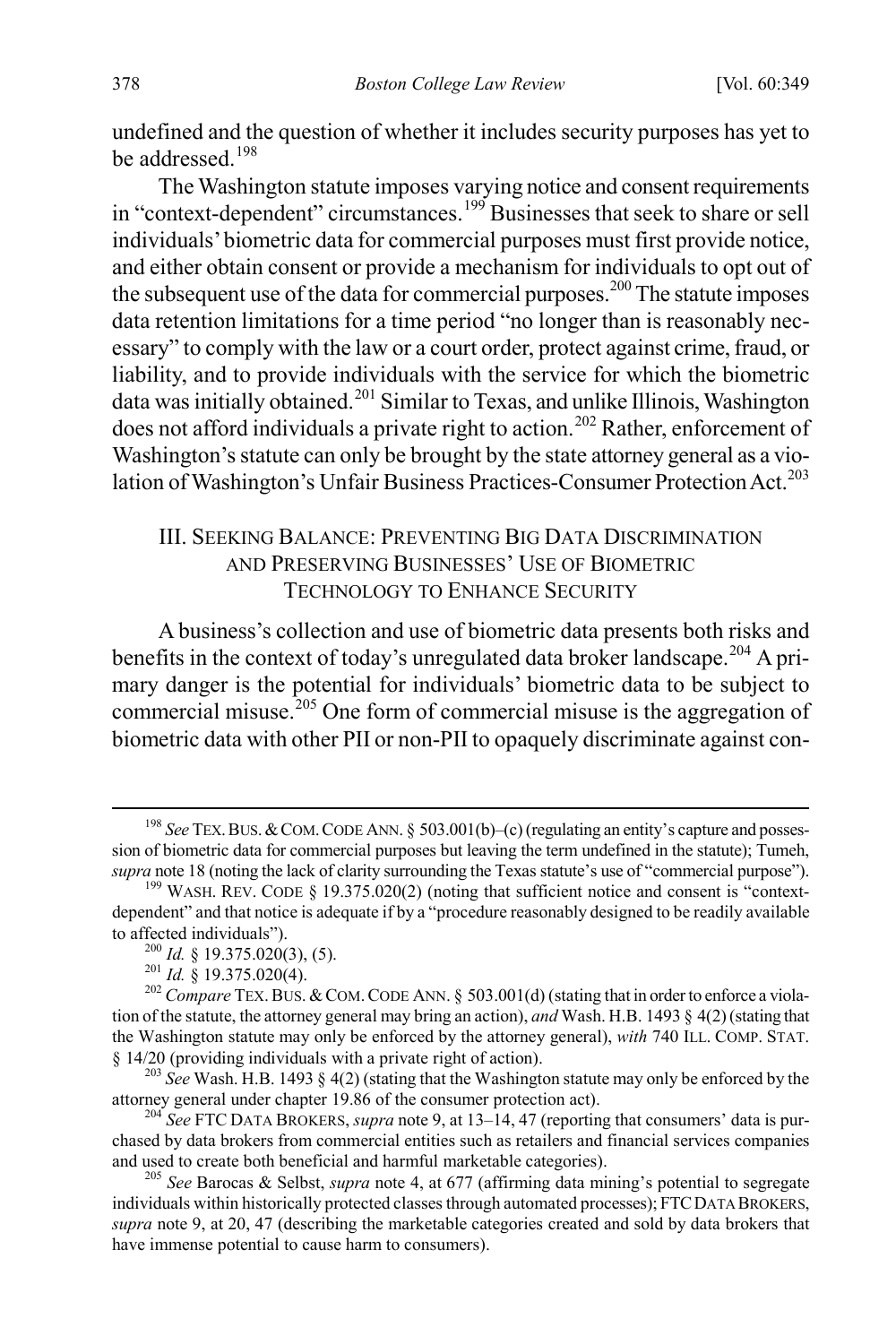sumers.<sup>[206](#page-31-0)</sup> Here, as is common for the data broker industry, consumers are left without recourse to alter, control, or protest their harmful data profiles or cate-gorizations.<sup>[207](#page-31-1)</sup> Despite these potential risks, over-regulation of biometric data may disincentivize technological development and businesses' use of biometric data to enhance security.[208](#page-31-2) Although federal law in the United States is not entirely without data privacy regulation, regulations at the federal level are industry-specific and inconsistent across sectors.<sup>209</sup> As biometric technology has an increasingly daily impact upon individuals across the United States, and as more states have stepped up to adopt biometric data laws, there must be some balance and consistency to the scope of regulation.<sup>[210](#page-31-4)</sup> Section A of this Part critiques the Illinois BIPA as overly broad and unduly burdensome on businesses.[211](#page-31-5) Section B of this Part argues that as states look to implement statutes that regulate businesses' interaction with biometric data, they should look to model Washington's biometric statute because it provides a better bal-ance of protecting both consumer and business interests.<sup>[212](#page-31-6)</sup> Furthermore, as technology increasingly enables the dissemination of data across the United States, Congress should implement a comprehensive federal statute that regu-lates businesses' collection, use, and disclosure of biometric data.<sup>[213](#page-31-7)</sup>

<span id="page-31-2"></span>utes as imposing "chilling effect" on technological development). According to Carl Szabo of NetChoice, some already developed facial recognition technology cannot be used in Illinois. *See id.*(noting the comprehensive scope of Illinois's BIPA); Meyer, *supra* not[e 6](#page-2-0) (quoting Szabo of NetChoice that "requiring consent before every use of the technology would eliminate many of the benefits of facial recognition").

<span id="page-31-3"></span><sup>209</sup> See SOLOVE & SCHWARTZ, *supra* not[e 98,](#page-15-1) at 34–35 (listing a number of United States federal privacy laws that are specific to sectors such as healthcare, credit reporting, education, and financial industries); Rostow, *supra* not[e 102,](#page-15-8) at 676 (describing the "patchwork" of commercial privacy regulations in U.S. federal law); Claypoole & Stoll, *supra* not[e 8](#page-2-7) (providing examples of several industryspecific federal laws that govern private and public collection and use of an individual's biometric identification data). <sup>210</sup> *See infra* note[s 214](#page-32-0)[–251](#page-37-0) and accompanying text; *see also* Roberg-Perez, *supra* not[e 17,](#page-4-1) at <sup>64</sup>

<span id="page-31-4"></span>(noting that as ease of data dissemination increases, an issue arises if an individual's data is compromised because it could be subject to different levels of protection depending on the differing jurisdiction's regulations). Data dissemination on the Internet is "predicted to exceed 2.3 zettabytes annually within the next three years." Roberg-Perez, *supra* note [17,](#page-4-1) at 63. A zettabyte is a unit representing digital information, that is equivalent to 2<sup>70</sup> bytes. *See Zettabyte*, OXFORD ENG. DICTIONARY (2d ed. 2014.211 *See infra* notes [214–](#page-32-0)[238a](#page-35-0)nd accompanying text. <sup>212</sup> *See infra* notes [239–](#page-35-1)[251](#page-37-0) and accompanying text. <sup>213</sup> *See infra* notes [246–](#page-37-1)[251](#page-37-0) and accompanying text.

<span id="page-31-0"></span> <sup>206</sup> *See* Goodman, *supra* note [5](#page-2-9) (noting that biometric technology has the ability to collect an individual's sensitive information such as race, gender, age, economic class or health conditions); FTC DATA BROKERS, *supra* not[e 9,](#page-3-0) at 20, 47 (explaining that the different categorizations created potential discrimination by differentiating between consumers based on a variety of factors from race, age, educational level, net worth, to specific health conditions). <sup>207</sup> *See* FTC DATA BROKERS, *supra* not[e 9,](#page-3-0) at 49 (stating for products such as insurance, data

<span id="page-31-1"></span>brokers do not allow consumers to have access to the data collected about them and specific data that is accessible to consumers is often difficult, if not impossible, for consumers find). <sup>208</sup> *See* Contreras, *supra* not[e 133](#page-20-9) (reporting that business advocates critique Illinois's privacy stat-

<span id="page-31-5"></span>

<span id="page-31-7"></span><span id="page-31-6"></span>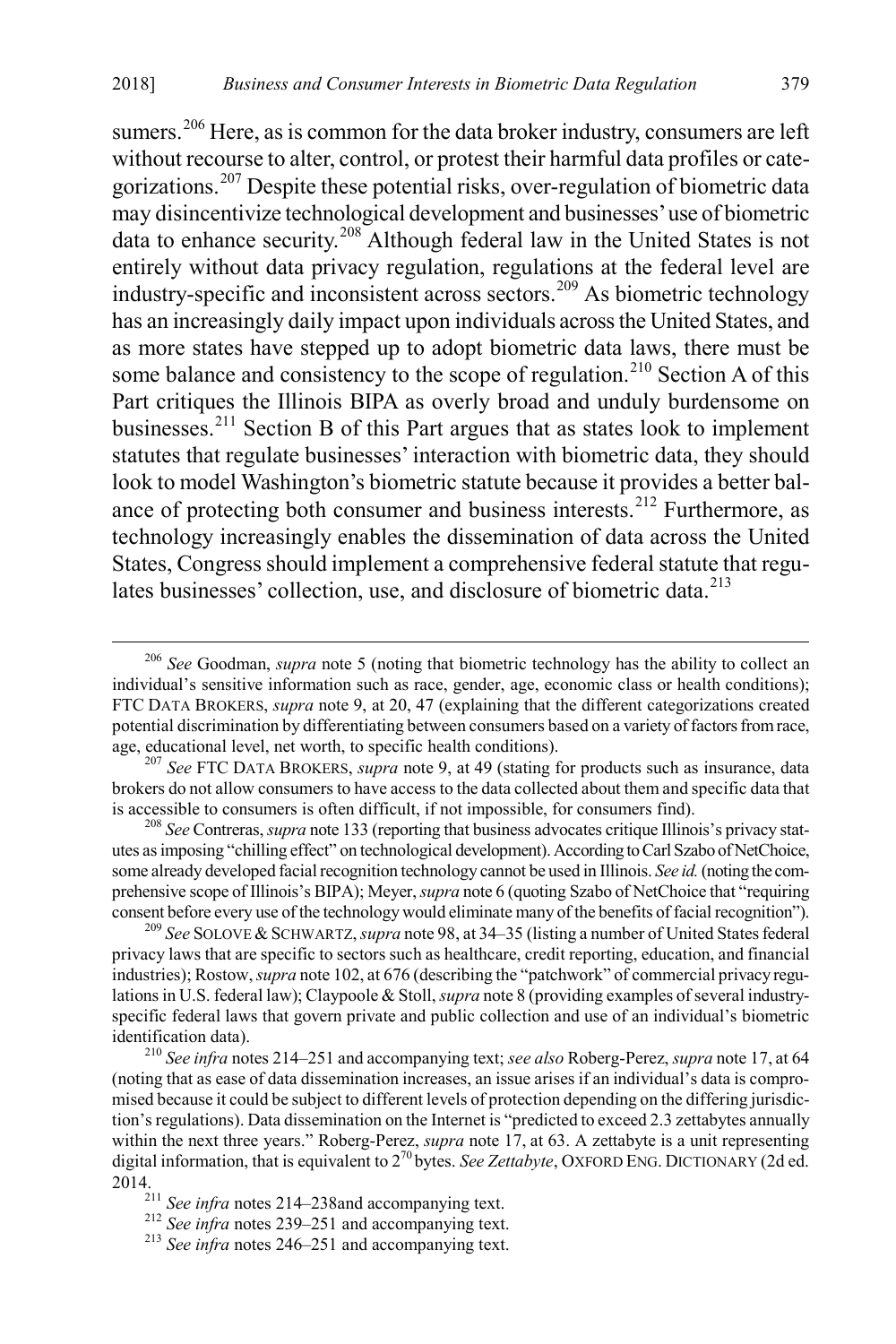# *A. Inability to Operate: How the Illinois BIPA Inhibits Businesses' Use of Biometric Technology for Security Purposes*

<span id="page-32-1"></span><span id="page-32-0"></span>To provide better security and service to consumers, businesses develop and implement biometric technologies including fingerprint, facial and voice recognition, iris scanning, and use of selfies as innovative methods of authentication.[214](#page-32-2) The Illinois BIPA's attempt to protect individual privacy, however, provides a nearly unlimited scope of regulation that could stymie growth of the data security industry and thwart the purpose of many new technologies that provide security through biometric identification.<sup>[215](#page-32-3)</sup> For example, the company Nest, owned by Alphabet, Google's parent company, produces a doorbell equipped with a camera with facial recognition technology that can be trained to identify familiar and unfamiliar faces.<sup>[216](#page-32-4)</sup> Nest sells the doorbell-camera product in Illinois but disables the facial recognition feature.<sup>[217](#page-32-5)</sup> Nest states that due to Illinois legislation, the feature is disabled in that state as a preventative measure.[218](#page-32-6) The purpose of the facial recognition feature in this product is to distinguish between known and unknown faces to provide homeowners with greater security.<sup>[219](#page-32-7)</sup> Providing written notice and obtaining written consent from any individual that happens upon one's front porch hinders the ultimate pur-pose of this facial recognition security feature.<sup>[220](#page-32-8)</sup> This is a clear example of

<span id="page-32-2"></span> <sup>214</sup> *See* Larduinat, *supra* not[e 6](#page-2-0) (crediting the rise in biometric technology to the complementary benefits of increased consumer security and access to businesses' services and products); Meyer, *supra* not[e 6](#page-2-0) (stating that businesses such as Facebook, Microsoft, and Google have begun researching and implementing biometric technology). <sup>215</sup> *See* Biometric Information Privacy Act, 740 ILL. COMP. STAT. § 14/15(b) (2018) (listing the

<span id="page-32-3"></span>broad requirements for an entity's collection, receipt, capture, or purchase of biometric information); Contreras, *supra* not[e 133](#page-20-9) (reporting that business advocates critique Illinois privacy statutes as imposing a technological development "chilling effect"); *Learn More About Familiar Face Detection and Managing Your Library*, NEST SUPPORT, https://nest.com/support/article/Familiar-face-alerts [https://perma.cc/3V49-A2V8] [hereinafter *Nest Familiar Faces*] (noting that the facial recognition feature of a doorbell security camera, used to identify unfamiliar faces, is unavailable to consumers in Illinois). <sup>216</sup> *See Nest Familiar Faces*, *supra* not[e 215](#page-32-1) (stating that Nest's "familiar face detection feature"

<span id="page-32-4"></span>can be trained to recognize familiar faces); *see also* Ally Marotti, *Google's Art Selfies Aren't Available in Illinois. Here's Why*, CHI. TRIB. (Jan. 17, 2018), http://www.chicagotribune.com/business/ct-

<span id="page-32-5"></span>biz-google-art-selfies-20180116-story.html (stating that the company Nest is owned by Alphabet).<br><sup>217</sup> *See Nest Familiar Faces*, *supra* not[e 215](#page-32-1) (noting that Nest's "familiar face detection feature" is disabled on Nest c

<span id="page-32-7"></span><span id="page-32-6"></span><sup>&</sup>lt;sup>218</sup> *See id.* (describing how Nest's "familiar face detection feature" can be trained to recognize <sup>219</sup> *See id.* (describing how Nest's "familiar face detection feature" can be trained to recognize familiar faces and reject unknown faces and thereafter alert the homeowner to the familiarity of the

<span id="page-32-8"></span>face).<br><sup>220</sup> *See id.* (explaining that use of the feature and compliance with the law in some states may require that individuals obtain consent before the doorbell camera identifies people).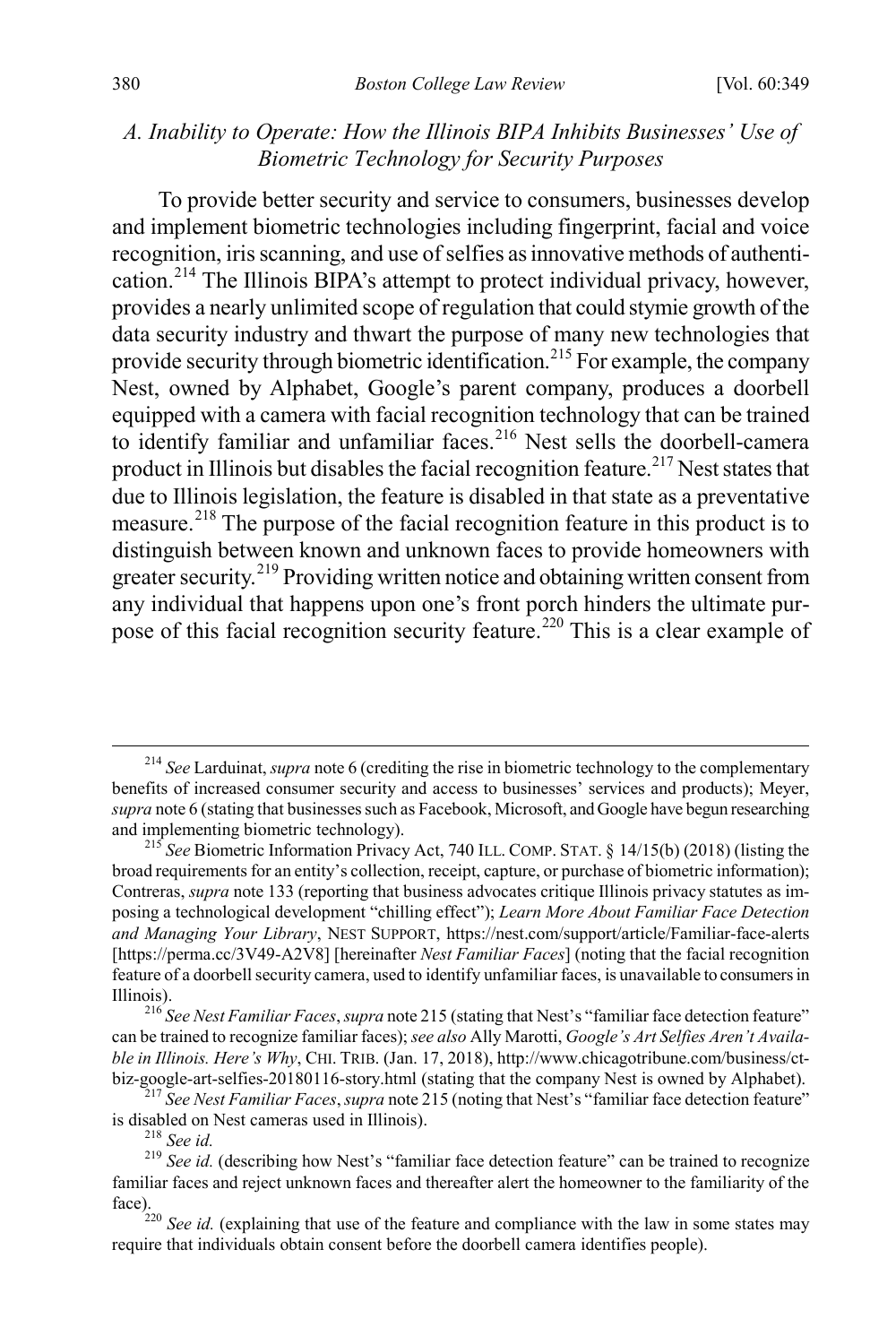both businesses and consumers being deprived of the use of biometric identifi-cation technology to enhance security.<sup>[221](#page-33-0)</sup>

As further evidenced by the recent Illinois class actions, application of the BIPA is overly broad and has had unintended consequences.<sup>[222](#page-33-1)</sup> In some of these cases, although the plaintiffs did not claim improper use of biometric data or disclosure due to a data breach, the courts granted Article III standing based upon the interpretation that the purpose of the BIPA is to prevent personal invasions of privacy as opposed to merely improper disclosure or misuse of biometric data.<sup>[223](#page-33-2)</sup> The effect of the Illinois BIPA is particularly harsh when a business obtains the biometric data of an individual who did not personally provide their own biometrics.<sup>[224](#page-33-3)</sup> For example, in *Monroy v. Shutterfly*, a Shutterfly user uploaded a group photo from which the defendant, Shutterfly, obtained the biometric information of the plaintiff, who was not a Shutterfly user, without his knowledge or consent.<sup>[225](#page-33-4)</sup> In all situations, the BIPA requires that written notice be provided and written consent be obtained before collection of biometric identifiers.<sup>[226](#page-33-5)</sup> If businesses using biometric technology do not implement means to provide written notice and to obtain written consent from unknowing individuals, they could be in violation of the BIPA. $^{227}$  $^{227}$  $^{227}$ 

In other cases, the courts dismissed class actions for lack of Article III standing or failure to meet the "aggrieved" standard under the state statute.<sup>[228](#page-33-7)</sup>

<span id="page-33-5"></span><span id="page-33-4"></span>receipt, capture, or purchase of biometric information). <sup>227</sup> *See Monroy*, 2017 WL 4099846, at \*1, \*8–9 (allowing the plaintiff's suit to go forward with-

<span id="page-33-6"></span>out a claim of actual harm or damages). <sup>228</sup> *See* Santana v. Take-Two Interactive Software, Inc., 717 F. App'x 13, 16–17 (2d Cir. 2017)

<span id="page-33-0"></span><sup>&</sup>lt;sup>221</sup> *See id.* (stating that no consumer in Illinois will have access to the facial recognition feature on the doorbell camera product).

<span id="page-33-1"></span><sup>&</sup>lt;sup>222</sup> See Fields Complaint, *supra* not[e 166,](#page-25-0) at 2–3 (detailing class action by employees of ABRA Auto Body & Glass, claiming that the company's collection and storage of employee fingerprints to monitor checking in and out of work violated the Illinois BIPA in that the company failed to obtain the notice and written consent required under the statute); Knobloch Complaint, *supra* not[e 166,](#page-25-0) at 6– 8 (detailing a class action suit by members of a chain of exercise facilities, Crunch Fitness, claiming that the gym's collection of members' fingerprints violated the Illinois BIPA when the facilities failed to obtain the notice and consent, and improperly retained data contrary to policies required under the statute). <sup>223</sup> *See* Patel v. Facebook Inc., 290 F. Supp. 3d 950, 950–952, 953–954 (N.D. Cal. 2018) (consol-

<span id="page-33-2"></span>idating three class action suits against Facebook and finding standing where the plaintiffs had not consented to the collection and storage of biometric data); Monroy v. Shutterfly, Inc., No. 16-C-10984, 2017 WL 4099846, at \*1, \*8–9 (N.D. Ill. Sept. 15, 2017) (stating that an invasion of privacy claim does not turn on whether the plaintiff suffered actual damages). <sup>224</sup> *See Monroy*, 2017 WL 4099846, at \*1, \*8–9 (stating that the question of whether the plaintiff

<span id="page-33-3"></span>suffered actual damages is not determinative when the plaintiff claims an invasion of privacy due to the defendant's collection of the plaintiff's biometric data without his knowledge or consent).<br><sup>225</sup> See id. at \*1 (describing how the business obtained the plaintiff's biometric data).<br><sup>226</sup> See 740 ILL. COMP. STAT. § 1

<span id="page-33-7"></span><sup>(</sup>stating that the plaintiffs claim failed to sufficiently state a concrete injury and therefore lacked Article III standing); Rosenbach v. Six Flags Entm't Corp., No. 2-17-0317, 2017 WL 6523910, at \*4–5 (Ill. App. Ct. 2d Dist. Dec. 21, 2017) (finding that a party is not "aggrieved" under the terms of the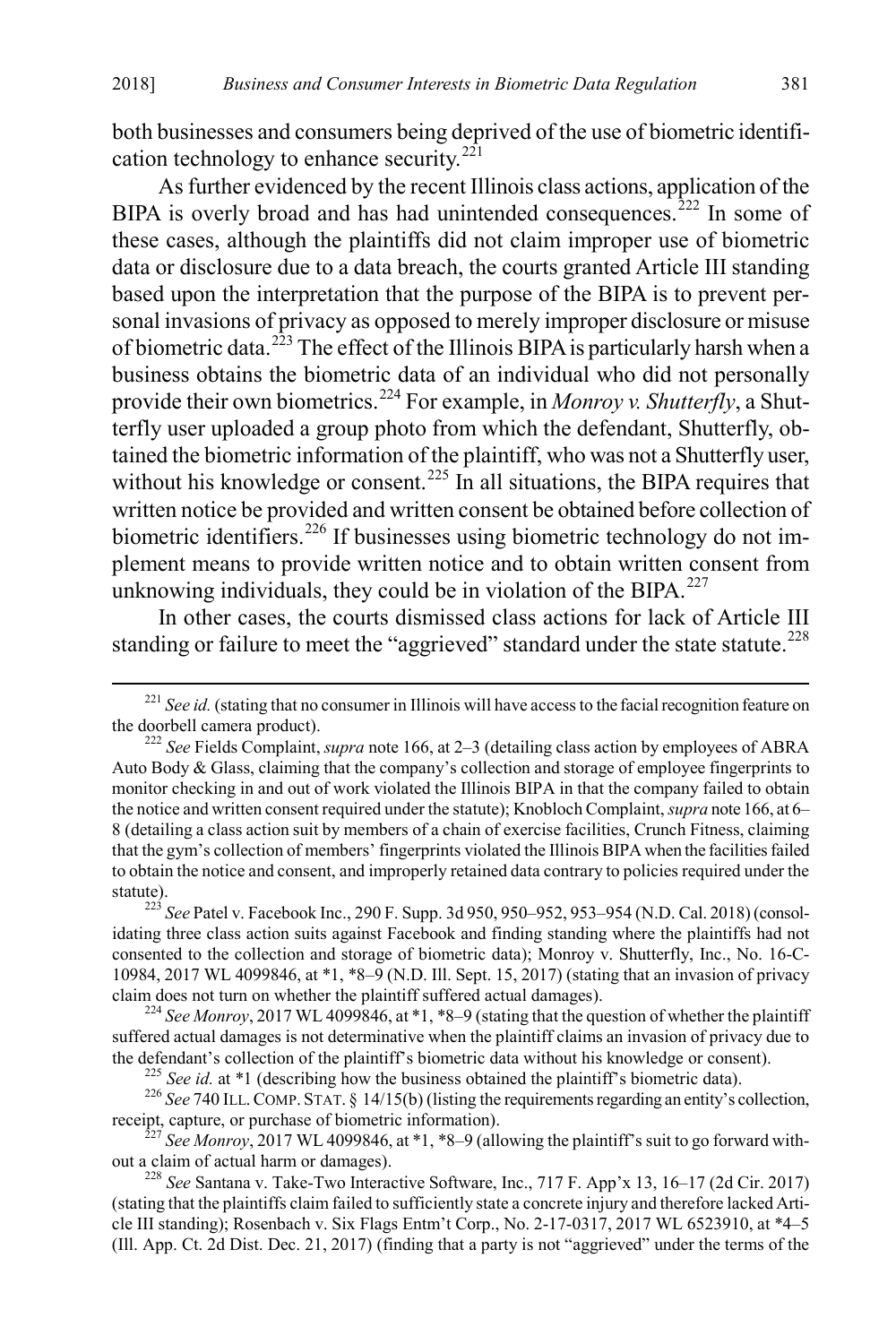Notably, *Santana v. Take-Two Interactive Software, Inc.*, and *Howe v. Speedway*, concern issues of disclosure to third parties and not merely notice and consent violations, unlike the majority of class actions under the Illinois BI-PA.[229](#page-34-0) In both *Santana* and *Howe*, the plaintiffs respectively claimed that the defendants failed to properly protect the individuals' biometric data from access by third parties and improperly distributed the individuals' biometric data directly to a third party.<sup>[230](#page-34-1)</sup> The United States Court of Appeals for the Second Circuit, in *Santana* held that the claim failed to state a "risk of real harm" that the plaintiff's biometric information would be "improperly accessed by third parties."[231](#page-34-2) In *Howe*, the United States District Court for the Northern District of Illinois found that the plaintiff alleged a mere procedural violation and therefore did not state an injury sufficient to establish Article III standing, and remanded the case back to state court.<sup>[232](#page-34-3)</sup> Despite the plaintiff's claim that the defendants disclosed employee biometric data, fingerprints, to an out-of-state third party vendor, the court stated that the complaint did not indicate that the defendant "released, or allowed anyone to disseminate," the biometric data..<sup>[233](#page-34-4)</sup> Additionally, the court distinguished the facts in *Monroy* and similar cases in which Article III standing was granted, stating that in those cases, the bio-

BIPA statute if the party only claims a procedural violation without any injury or harmful consequence); *see also* Spokeo v. Robins, 136 S. Ct. 1540, 1549 (2016) (noting that a "risk of real harm" may be sufficient to satisfy the element of concrete injury but a "bare procedural violation" absent a concrete harm, is not sufficient). <sup>229</sup> *See Santana*, 717 F. App'x at 13, 16 (claiming that the defendant failed to maintain adequate

<span id="page-34-0"></span>data security by transferring "unencrypted scans of face geometry" on the Internet rather than on a secure network); Howe Complaint, *supra* not[e 168,](#page-25-5) at 1–3, 8–9 (detailing a class action suit by employees of Speedway, claiming that the company's practice of collecting and storing employee fingerprints to authenticate employees violated the Illinois BIPA by failing to adhere to the statute's notice, consent, and data retention requirements and further by allegedly leading to disclosure of the data to a

<span id="page-34-1"></span>third party). 230 S*ee Santana*, 717 F. App'x at 13, 16–17 (alleging that the defendants transferred "unencrypted scans of face geometry" on the Internet rather than on a secure network); Howe Complaint, *supra* note [168,](#page-25-5) at 3 (claiming the defendant improperly disclosed the employees' biometric fingerprint data to an "out-of-state third-party vendor"). 231 S*ee Santana*, 717 F. App'x at 16–17 (finding that the defendant's failure to maintain the plain-

<span id="page-34-2"></span>tiff's data with a "reasonable standard of care" was not a sufficient "harm" under the statute). Notably, the Second Circuit specifically refused to find that an actual data breach need occur for there to be a "risk of real harm" to confer a sufficient injury to grant Article III standing. *Id.*; *see also Spokeo*, 136

<span id="page-34-3"></span>S. Ct. at 1549 (determining the concrete injury standard for Article III standing). <sup>232</sup> *See* Howe v. Speedway LLC, No. 17-cv-07303, 2018 WL 2445541, at \*6–7 (N.D. Ill. May 31, 2018) (stating that the plaintiff did not allege an injury-in-fact sufficient to find Article III standing). The court noted the distinction between Article III standing and statutory standing. *See id.* at \*4. <sup>233</sup> *See id.* (stating that the defendant did not improperly disclose the plaintiff's data to a third-

<span id="page-34-4"></span>party); Howe Complaint, *supra* not[e 168,](#page-25-5) at 3 (alleging that the defendants violated the BIPA by disclosing biometric data to a third party); *see also* Matthew Hector, *Illinois' Biometric Privacy Law Back in the News*, ILL. BAR J., Dec. 2017, at 10, https://www.isba.org/ibj/2017/12/lawpulse/illinois biometricprivacylawbacknews [https://perma.cc/8QMU-V2CN] (stating that a class action against L.A. Tan Enterprises settled for \$1.5 million after the plaintiffs claimed the business violated the BI-PA by disclosing consumers' fingerprint scans to an out-of-state vendor).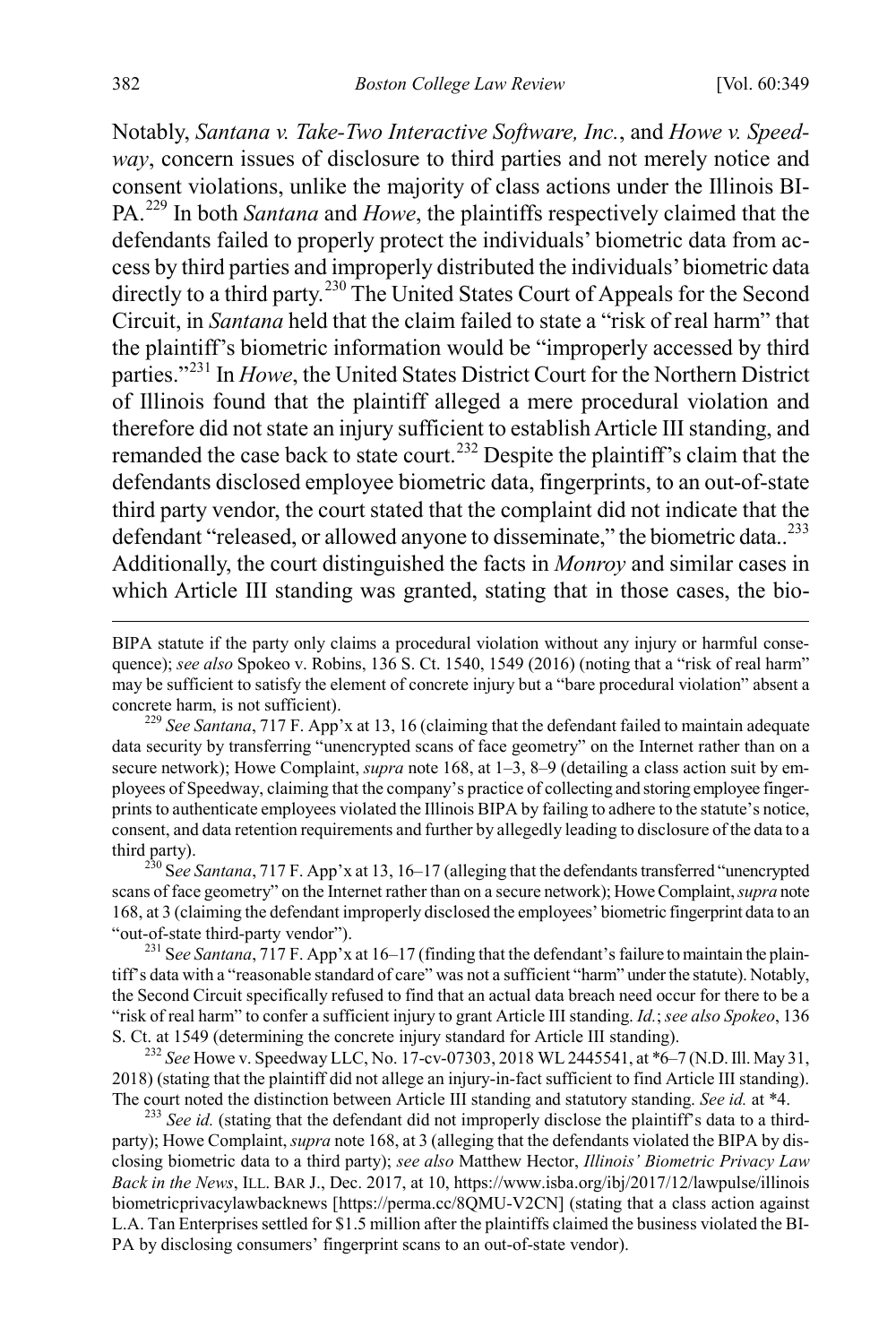metric data collection was entirely non-consensual whereas in *Howe*, any reasonable person would have known upon voluntarily scanning their fingerprint that biometric data was being collected. [234](#page-35-2) Article III standing limitations, at least for some bare procedural violations, appear to serve as a judicial counterweight on Illinois's nearly unlimited scope of regulation of businesses' imple-mentation and use of biometric technology.<sup>[235](#page-35-3)</sup>

Despite the fact that some courts have taken a more relaxed position regarding the requirements of the BIPA, ambiguity within various terms of the statute are still at issue.<sup>[236](#page-35-4)</sup> The intention of the statute, the primacy of individu-al privacy, is however, sufficiently clear.<sup>[237](#page-35-5)</sup> Should these issues go before the Supreme Court, the Court could rule in line with the words and intention of the statute, thereby solidifying its overly broad and burdensome impact upon businesses.[238](#page-35-6)

# <span id="page-35-8"></span><span id="page-35-0"></span>*B. Allowing Biometric Technology for Security: State and Federal Regulation Should Model Washington's Statute*

<span id="page-35-1"></span>The Washington statute's "commercial purpose" limitation to the regulation of biometric data offers a better balance between consumer and business interests.[239](#page-35-7) The statute explicitly excludes regulation of biometric information

<span id="page-35-4"></span>the defendants violated the statute by disclosing biometric data to a third party). <sup>236</sup> *See Santana*, 717 F. App'x at 13, 16–17 (stating that the plaintiff's claim failed to sufficiently state a concrete injury and therefore lacked Article III standing); *Rosenbach*, 2017 WL 6523910, at \*4–5 (finding that a party is not "aggrieved" under the terms of the BIPA statute if the party only claims a procedural violation without any injury or harmful consequence); Howe Complaint, *supra* not[e 168,](#page-25-5) at 3 (alleging that the defendants violated the statute by disclosing biometric data to a third

<span id="page-35-5"></span>party).<br><sup>237</sup> *See* 740 ILL. COMP. STAT. § 14/5 (listing "public welfare, security, and safety" as rationale for the party of *See 740* ILL. implementing regulation of biometric information); Ben Byer, *Washington's New Biometric Privacy Law: What Businesses Need to Know*, DAVIS WRIGHT TREMAINE LLP (July 24, 2017), https://www. dwt.com/Washingtons-New-Biometric-Privacy-Law-What-Businesses-Need-to-Know-07-24-2017/ [https://perma.cc/RCD5-3EUV] (noting that Illinois's statute provides greater protection for individual consumers). <sup>238</sup> *See* Claypoole & Stoll, *supra* note [8,](#page-2-7) at 3 (listing fundamental provisions contained in the

<span id="page-35-6"></span>Illinois BIPA that regulate businesses' collection and use of biometric data); Pasternak, *supra* note [165](#page-24-6) (describing the BIPA issues that are being litigated in 2017 such as standing and constitutionality, that are likely to have an effect on subsequent cases). <sup>239</sup> *See* WASH. REV. CODE § 19.375.020(1) (stating that regulation is limited to "commercial

<span id="page-35-7"></span>purpose $[s]$ "); H.B. 1493, 65th Leg., Reg. Sess.  $\S$  3(4) (Wash. 2017) (listing the definition of "com-

<span id="page-35-2"></span> <sup>234</sup> *See Howe*, 2018 WL 2445541, at \* 5–6 (differentiating cases where the collection and storage of an individual's biometric data without their knowledge and consent could be a sufficient injury for Article III standing); *Monroy*, 2017 WL 4099846, at \*1, \*8–9 (allowing the plaintiff's suit to go forward without a claim of actual harm or damages). <sup>235</sup> *See Spokeo*, 136 S. Ct. at 1549 (noting that a "bare procedural violation" absent a concrete

<span id="page-35-3"></span>harm, is not sufficient); *Santana*, 717 F. App'x at 16–17 (finding that failure to provide consumers with data retention policies was not a harm sufficient to confer standing); *Rosenbach*, 2017 WL 6523910, at \*2, \*5 (finding that failure to obtain written consent and to disclose retention policies was not a harm sufficient to confer standing); *see also* Howe Complaint, *supra* not[e 168,](#page-25-5) at 3 (alleging that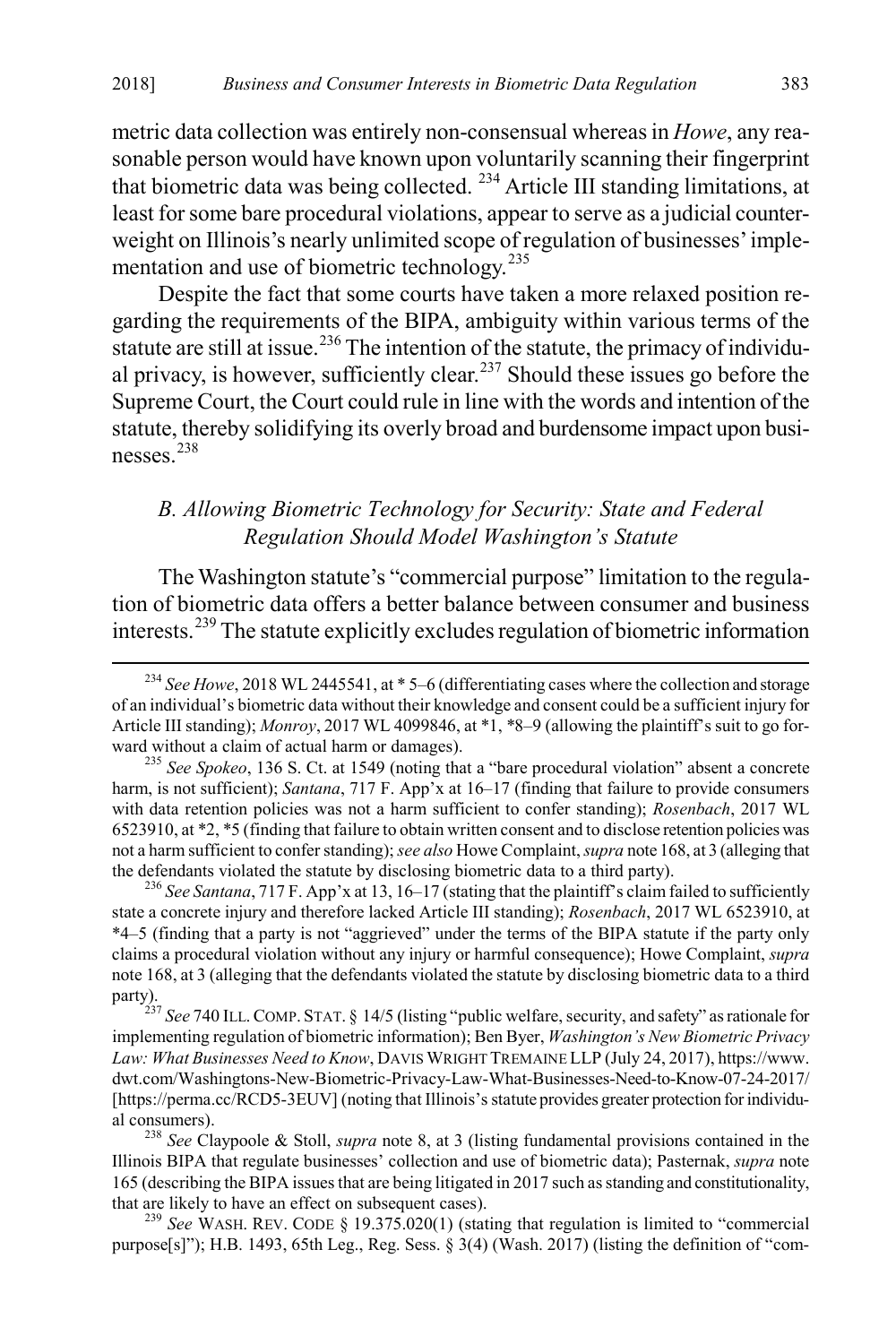collected and used for "security" purposes.<sup>[240](#page-36-0)</sup> Rather than entirely limit the sale or disclosure of biometric data, the distinction between "commercial" and "security" purposes directly attempts to mitigate the harms caused by the data broker industry by regulating an entity's sale, lease, or disclosure of biometric data to third parties for unrelated marketing purposes.<sup>[241](#page-36-1)</sup> This distinction allows greater latitude for businesses to implement biometric technology into products and services for the purpose of consumer security while attempting to protect consumers from data brokers' harmful practices.<sup>[242](#page-36-2)</sup> For example, Nest's doorbell familiar faces feature is not disabled to consumers in Washington.<sup>[243](#page-36-3)</sup> Therefore, as more states look to implement statutes that regulate businesses' collection, use, and disclosure of biometric data, they should implement a "commercial purpose" limitation to the scope of regulation similar to Washing-ton's.<sup>[244](#page-36-4)</sup> This limitation on the scope of regulation provides a better balance of protecting individual consumers' biometric data from discriminatory use and businesses implementation of biometric technology to use biometric data to enhance security.[245](#page-36-5)

mercial purpose" within the statute as "a purpose in furtherance of the sale, lease, or distribution of biometric data to third parties for the purpose of marketing goods and services which are unrelated to the initial transaction in which a person first gains possession of an individuals' biometric identifier"); Byer, *supra* not[e 237](#page-35-8) (claiming that Washington's statute provides greater protection for businesses' use of biometric data). *Contra* 740 ILL. COMP. STAT. § 14/15(b) (listing the broad requirements for an entity's collection, receipt, capture, or purchase of biometric information *for any purpose* [emphasis

<span id="page-36-0"></span>added]).<br><sup>240</sup> *See* Wash. H.B. 1493 § 3(4) (stating that a "commercial" purpose as defined under the statute does not include a "security or law enforcement purpose").

<span id="page-36-1"></span><sup>&</sup>lt;sup>241</sup> See id. (defining "commercial purpose" within the statute as relating to prohibited marketing); Byer, *supra* not[e 237](#page-35-8) (noting that Illinois's statute provides greater protection for individual consumers and Washington's statute provides greater protection for businesses' use of biometric data); Tumeh, *supra* not[e 18](#page-4-11) (describing that the commercial purpose limitation does not directly apply to a business' own internal use of biometric information but rather to disposition of that data to third parties for prohibited marketing purposes).<br><sup>242</sup> *See* WASH. REV. CODE ANN. § 19.375.020(7) (excluding from regulation a business' collec-

<span id="page-36-2"></span>tion of biometric data for "security" purposes); Wash. H.B. 1493 § 3(4) (defining "security" purposes as "preventing shoplifting, fraud, or any other misappropriation or theft of a thing of value");*see also* FTC DATA BROKERS, *supra* not[e 9,](#page-3-0) at 48 (describing how businesses offer differing levels of service to consumers based upon assigned categories derived from potentially discriminatory data algorithms). <sup>243</sup> *See Nest Familiar Faces*, *supra* not[e 215](#page-32-1) (stating that Nest's "familiar face detection feature"

<span id="page-36-3"></span>is disabled on Nest cameras used in Illinois). <sup>244</sup> *See* Wash. H.B. 1493 § 3(4) (listing the definition of "commercial purpose" within the stat-

<span id="page-36-4"></span>ute); *see also* H.B. 72, 30th Leg., 1st Sess. (Alaska 2017) (stating Alaska's proposed biometric data regulation); H.B. 1985, 190th Gen. Court, Reg. Sess. (Mass. 2017) (stating Massachusetts's proposed biometric data regulation); H.B. 5019, 99th Leg., Reg. Sess. (Mich. 2017) (stating Michigan's proposed biometric data regulation); Tumeh, *supra* note [18](#page-4-11) (explaining that the commercial purpose limitation applies to disclosure to third parties for prohibited marketing purposes). <sup>245</sup> *See* Barocas & Selbst, *supra* note [4,](#page-2-6) at 675 (noting that algorithms can be designed, either

<span id="page-36-5"></span>intentionally or inadvertently to use proxies, such as geographic location or income level, to discriminate against individuals); Borgesius et al., *supra* not[e 4,](#page-2-6) at 2091–93 (noting that predictive algorithms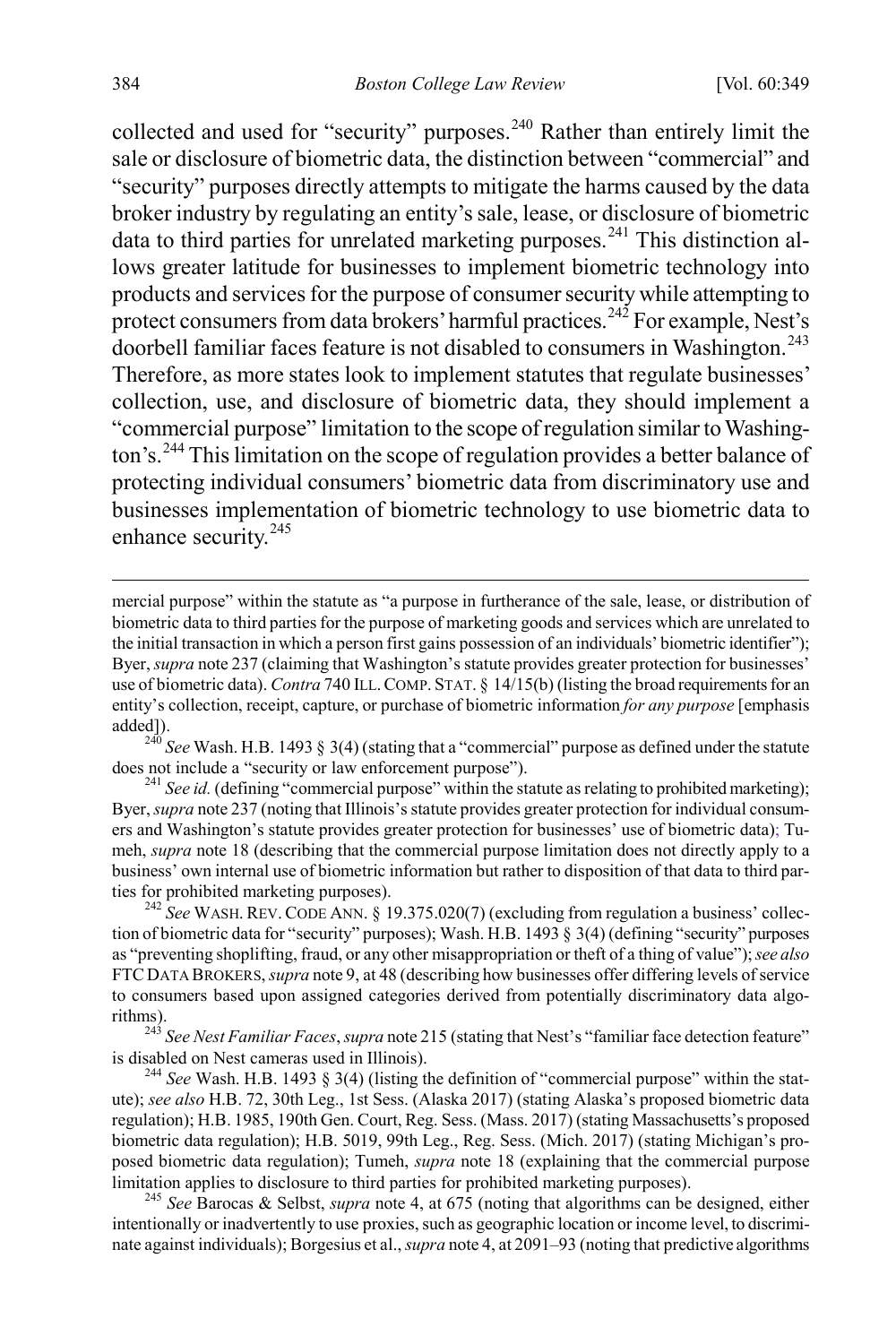Additionally, Congress should implement a comprehensive federal statute that regulates businesses' collection, use, and disclosure of biometric data.<sup>[246](#page-37-2)</sup> Despite the fact that biometric data provides both benefits and risks, the risks of misuse, improper disclosure, or a data breach necessitate stringent regulation for protection.[247](#page-37-3) As ease of data dissemination increases across the United States, businesses and consumers face the issue of different levels of protection for data depending on each jurisdiction's own regulations.<sup>[248](#page-37-4)</sup> A comprehensive federal statute that regulates businesses' collection, use, and disclosure of biometric data would provide greater clarity, allowing businesses to operate consistently across states and would provide consumers certainty regarding their data protection rights.[249](#page-37-5) It is more likely, however, that the states will be left to comprehensively regulate biometric data due to the industry-specific nature of federal privacy regulation.[250](#page-37-6) Therefore, the states must take action and follow Washington's statute to balance protecting consumers' biometric data from discriminatory use and businesses' use of biometric data to enhance security.<sup>[251](#page-37-7)</sup>

#### <span id="page-37-1"></span><span id="page-37-0"></span>**CONCLUSION**

Businesses continue to implement innovative biometric identification technology across industries to better authenticate and provide security for individuals, and ease consumers' access to businesses' services. Despite the ben-

can categorize individuals in a discriminatory manner); Contreras, *supra* not[e 133](#page-20-9) (reporting the critique that Illinois privacy statutes are an impediment to technological development). According to Carl Szabo of NetChoice, some already developed facial recognition technology cannot be used in

<span id="page-37-2"></span>Illinois. *See* Contreras, *supra* note [133](#page-20-9) (discussing the comprehensive scope of Illinois's BIPA). <sup>246</sup> *See* Claypoole & Stoll, *supra* not[e 8,](#page-2-7) at 4 (noting that there is no single comprehensive federal

<span id="page-37-3"></span><sup>&</sup>lt;sup>247</sup> *See id.* at 1 (describing the benefits and risks of biometric data as compared to traditional data security measures); Larduinat, *supra* note [67](#page-10-8) (noting that biometric technology enables increased security for consumers). *Contra* Meyer, *supra* not[e 68](#page-11-8) (suggesting that biometric data is not entirely secure because unlike other traditional forms of security, individuals are unable to change their biometric information). <sup>248</sup> *See* Roberg-Perez, *supra* note [17,](#page-4-1) at 64 (articulating the issues with different regulations in

<span id="page-37-4"></span>different jurisdictions). <sup>249</sup> *See id.* (noting the issues for both consumers and businesses from the lack of a comprehensive

<span id="page-37-5"></span>federal statute). <sup>250</sup> *See* Cunningham, *supra* note [98,](#page-15-1) at 664 (differing between the United States' sectoral ap-

<span id="page-37-6"></span>proach to privacy regulations and Europe's single comprehensive approach); Rostow, *supra* not[e 102,](#page-15-8) at 676 (describing the industry specific nature of commercial privacy regulations under United States

<span id="page-37-7"></span>federal law). <sup>251</sup> *See* Tumeh, *supra* not[e 18](#page-4-11) (explaining that the commercial purpose limitation provides greater consideration for businesses because it only regulates disclosure to third parties for prohibited marketing purposes); *see also* FTC DATA BROKERS, *supra* not[e 9,](#page-3-0) at 13–14, 47 (reporting that consumers' data is purchased by data brokers from commercial entities such as retailers and financial services companies and used to create both beneficial and harmful marketable categories); Larduinat, *supra* not[e 6](#page-2-0) (attributing both increased security and accessibility of businesses' services and products to the rise in biometric technology).